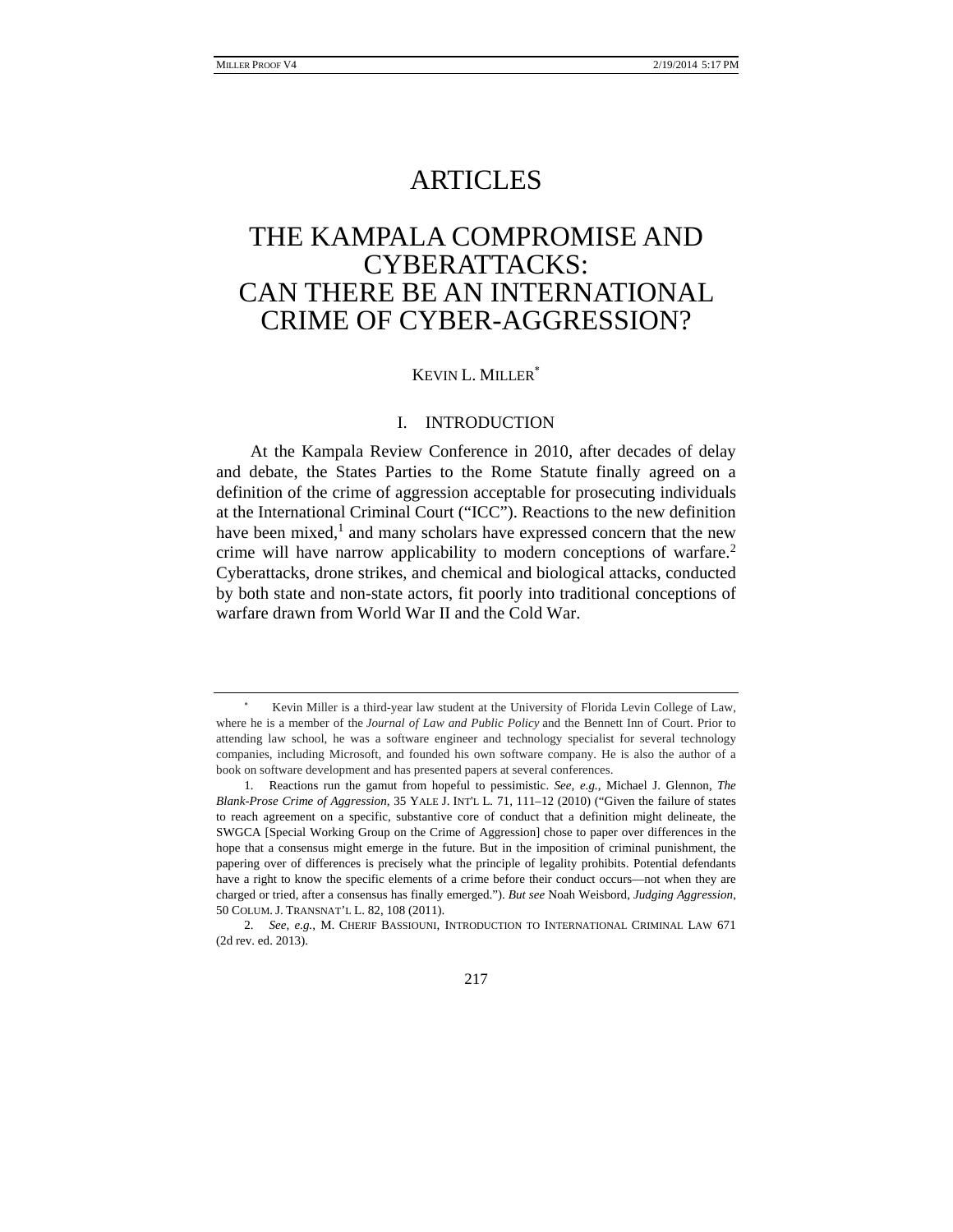This Article considers whether the definitions adopted at Kampala<sup>3</sup> can be applied to cyberattacks and therefore used to decelerate the arms race in an increasingly aggressive cyberspace. After briefly reviewing the history behind the crime of aggression, this Article examines several recent cyberattacks with the goal of clarifying the key differences between cyberattacks and conventional attacks. It argues that the definitions at Kampala can be flexibly interpreted by the ICC judges to encompass cyberaggression. However, the meanings of key terms in the definition of aggression inevitably will undergo further development through international standards-setting efforts and state practice. This Article argues that U.S. practice in particular is expanding the definition, paradoxically making U.S. actions more likely to be perceived as cyber-aggression, and that U.S. policy should be reshaped in light of its influence on this developing area of international law. This Article then considers whether the crime of aggression's threshold clause forms a barrier to the prosecution of cyberattacks. Ultimately, the author concludes that, at least for the time being, practical and jurisdictional barriers will likely forestall any application of the crime of aggression in the context of cyberaggression. Consequently, several other methods should be simultaneously pursued by international groups to promote a peaceful cyberspace.

## II. A BRIEF HISTORY OF THE CRIME OF AGGRESSION

The judges at the Nuremberg Tribunal called aggression "the supreme international crime," perceiving that aggression by one nation against another—whether motivated by politics, power, or demand for resources formed the wellspring for the hatred from which many other heinous crimes flowed.4 However, for decades international bodies struggled in articulating why, precisely, "aggression" warranted punishment of either individuals or states. In 1998, 120 nations signed the Rome Charter,<sup>5</sup> establishing a permanent ICC and formally defining genocide, crimes

 <sup>3.</sup> Often referred to as the "Kampala compromise." Stefan Barriga, *Negotiating the Amendments on the Crime of Aggression, in* THE TRAVAUX PRÉPARATOIRES OF THE CRIME OF AGGRESSION 3, 3 (Stefan Barriga & Claus Kress eds., 2012).

 <sup>4.</sup> JUDGMENT OF THE INTERNATIONAL MILITARY TRIBUNAL FOR THE TRIAL OF GERMAN MAJOR WAR CRIMINALS 13 (1946).

 <sup>5.</sup> *Rome Conference,* COALITION FOR THE INT'L CRIM. CT. WEBSITE, http://www.iccnow.org/?mod=rome (last visited Oct. 3, 2013). The U.S. and China voted against the adoption of the Rome Charter. *Id.* The U.S., China, and Russia are not States Parties to the Rome Charter. *Id.*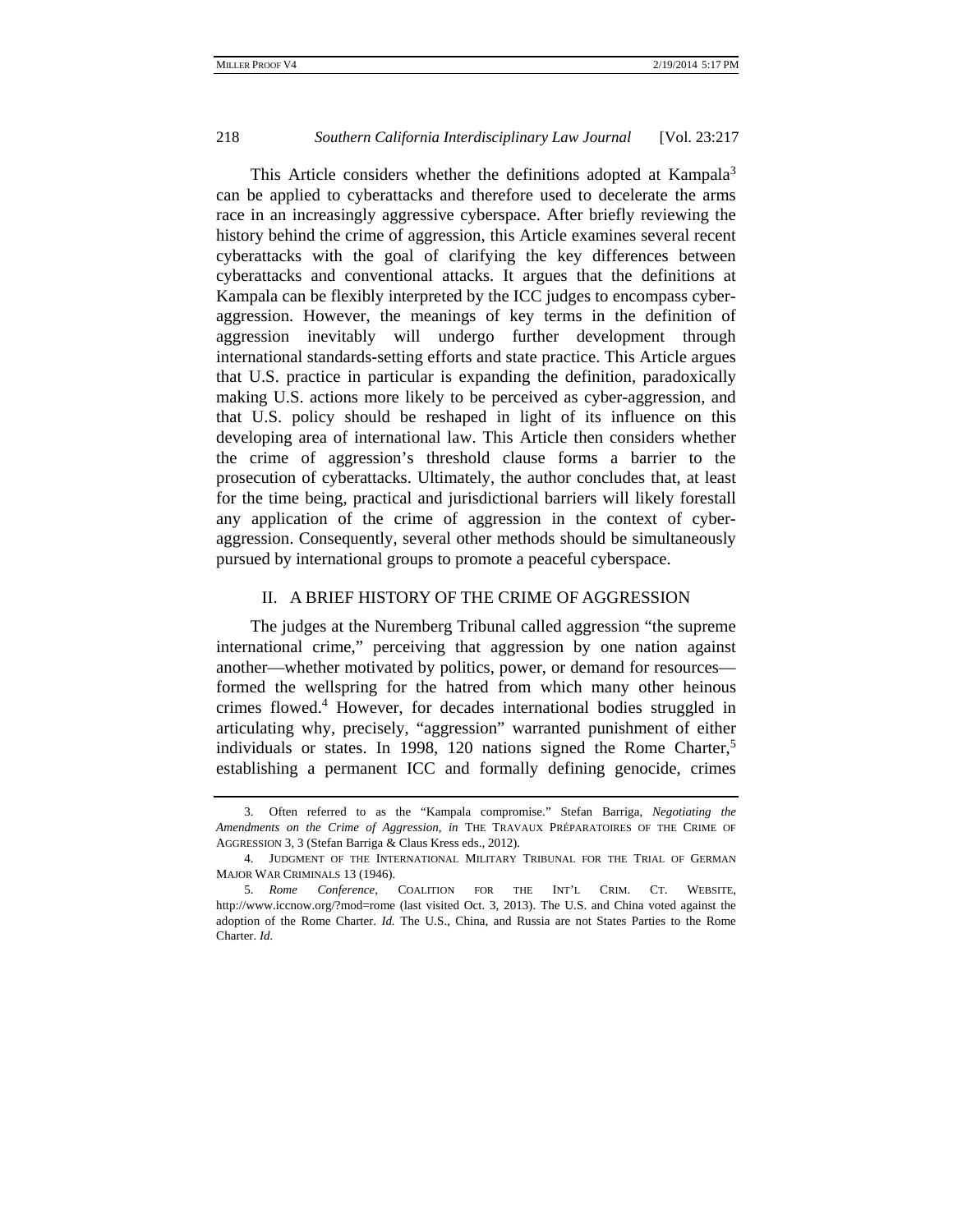against humanity, and war crimes, so that they could be prosecuted. Despite prior setbacks, the parties to the Rome Charter still instinctually felt that "aggression" was blameworthy—so much so that they voted into the Rome Charter a placeholder, Article 5(2), which allowed the parties to proceed with respect to the already defined crimes and postpone the formal definition of a crime of aggression.<sup>6</sup> The parties then resolved to work on the definition to present a proposal at the 2010 Review Conference.<sup>7</sup>

For twelve years the parties struggled to define "aggression," starting in the third session of the Preparatory Commission<sup>8</sup> and proceeding through over a dozen meetings of the Special Working Group on the Crime of Aggression ("SWGCA").<sup>9</sup> The meetings were initially marked by negativity and mistrust, but gradually common ground formed as the parties began to work with concrete proposals instead of political abstractions.10 There were several questions that made the negotiations contentious.

First, what would be the quantitative and qualitative limits to the crime? Some states wished to limit criminal responsibility only to "wars of aggression," while others preferred a more expansive view. Second, what was the nexus between the state's act and the individual's act? Third, what would be the relationship of the ICC to the United Nations ("U.N.") Security Council (the "Council"), which had the power under the U.N. Charter to label a state as aggressive and take action? Fourth, when would jurisdiction for the crime of aggression under the ICC become activated? Fifth, which parties could be prosecuted for aggression under the Rome Charter?<sup>11</sup>

 <sup>6.</sup> Rome Statute of the International Criminal Court, July 17, 1998, 2187 U.N.T.S. 90, *available at* http://untreaty.un.org/cod/icc/statute/romefra.htm [hereinafter Rome Statute] (entered into force July 1, 2002). Article 5(2) states: "The Court shall exercise jurisdiction over the crime of aggression once a provision is adopted in accordance with articles 121 and 123 defining the crime and setting out the conditions under which the Court shall exercise jurisdiction with respect to this crime. Such a provision shall be consistent with the relevant provisions of the Charter of the United Nations." *Id.*

 <sup>7.</sup> Resolution F of the Final Act of the United Nations Diplomatic Conference of Plenipotentiaries on the Establishment of an International Criminal Court, July 17, 1998, U.N. Doc. A/CONF.183/10, *available at* http://untreaty.un.org/cod/icc/statute/finalfra.htm.

 <sup>8.</sup> The Preparatory Commission (1999-2002) had the mandate of making the practical arrangements for beginning the Court's operations. Barriga, *supra* note 3, at 8.

 <sup>9.</sup> The SWGCA was formed to work specifically on defining the crime of aggression.

 <sup>10.</sup> *See* Barriga, *supra* note 3, at 9.

 <sup>11.</sup> *See generally id.* at 14–57.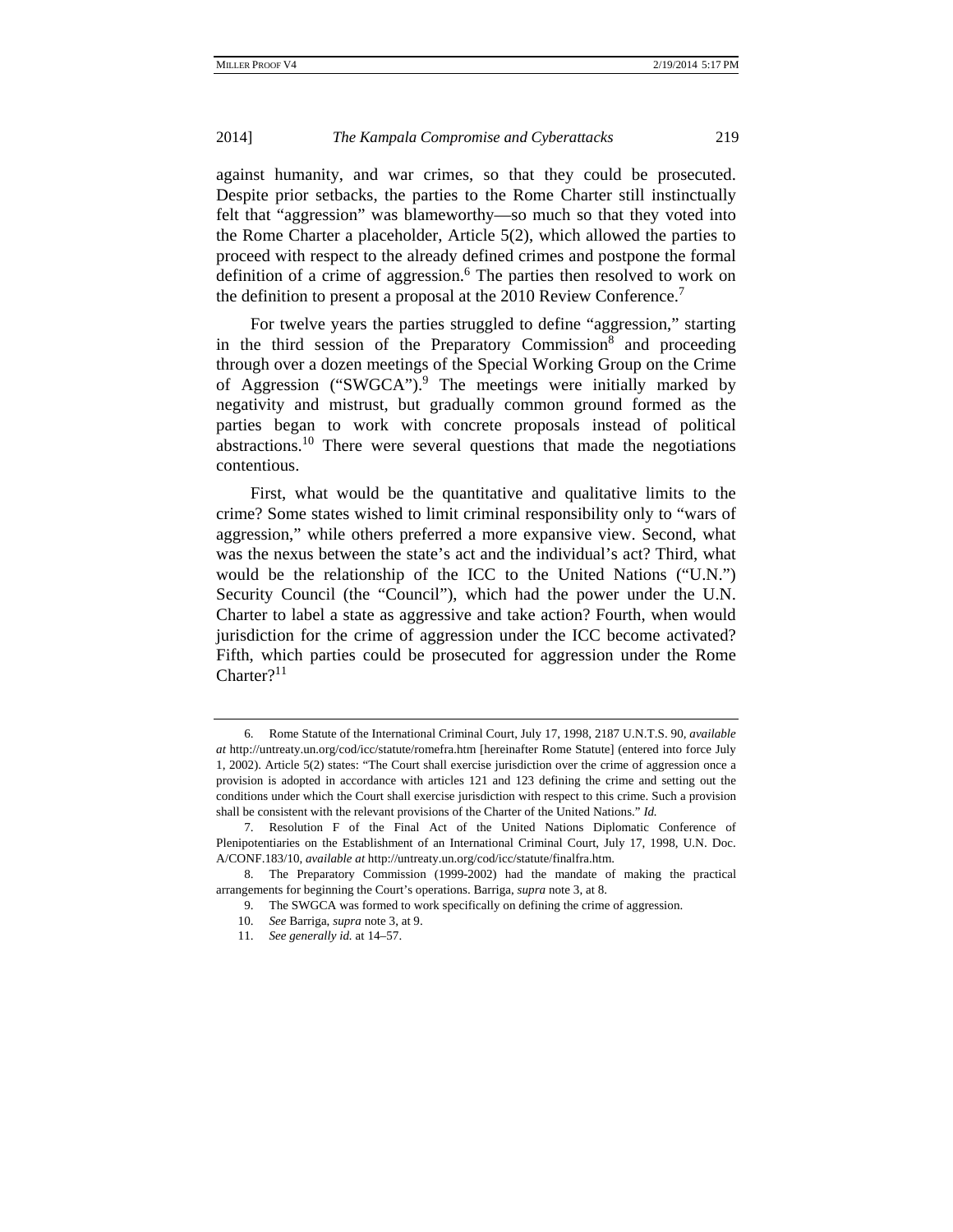Over time, the parties narrowed down answers to these questions. After lengthy negotiations during the two-week period of the Review Conference in Kampala, Uganda, the parties adopted Resolution RC/Res.6 defining the crime of aggression in the late evening of June 11,  $2010^{12}$ RC/Res.6 introduces a new Article 8 *bis* into the Rome Charter, defining the crime of aggression by deferring substantially to a prior document, General Assembly Resolution ("G.A. Resolution") 3314.<sup>13</sup> This is supplemented by Annex II, containing the elements of the crime of aggression.14 Articles 15 *bis* and 15 *ter* define how potential crimes of aggression get referred to the ICC, specifying a two-pronged approach which differs substantially depending on whether the U.N. Security Council refers the case or whether the ICC Prosecutor or a victim State refers the case. Annex III of the resolution contains "Understandings," which further clarify the meanings that the parties intended in some paragraphs of the articles.15 Notably, jurisdiction is also subject to two additional criteria: first, the ICC only has jurisdiction over crimes of aggression committed one year after thirty States Parties have ratified the amendments;<sup>16</sup> and second, the States Parties must vote again, by twothirds majority, to "enact" jurisdiction, and this vote cannot be held before January 1, 2017.<sup>17</sup>

The Kampala Compromise, as it is often called, crafted intermediate positions on many contentious points, leaving much interpretive work to be done by jurists, scholars, the ICC, and back-channel conversations between the ICC and the U.N. Security Council. In the words of one commentator:

In order to achieve an agreement among rival nations, the [Assembly of States Parties] employed a number of drafting techniques, including the use of "constructive ambiguity," in the language of the compromise where nations could not reach specific agreement. The practical result, for better

 <sup>12.</sup> Res. RC/Res.6, U.N. Doc. RC/Res.6 (June 11, 2010), *available at* http://www.icccpi.int/iccdocs/asp\_ docs/Resolutions/RC-Res.6-ENG.pdf [hereinafter Kampala Compromise] (adopting the crime-of-aggression amendments to the Rome Statute).

 <sup>13.</sup> *Id.*

 <sup>14.</sup> *Id.*

 <sup>15.</sup> *Id.*

 <sup>16.</sup> *Id.* at art. 15 *bis*, para. 2. As of October 2013, five States Parties—Liechtenstein, Samoa, Trinidad and Tobago, Luxembourg, and Estonia—have ratified the amendments in their own countries. *Status of Ratification and Implementation of the Kampala Amendments on the Crime of Aggression Update No. 7* (Apr. 10, 2013), http://crimeofaggression.info/documents//1/Status\_Report-ENG.pdf. 17. *Id.*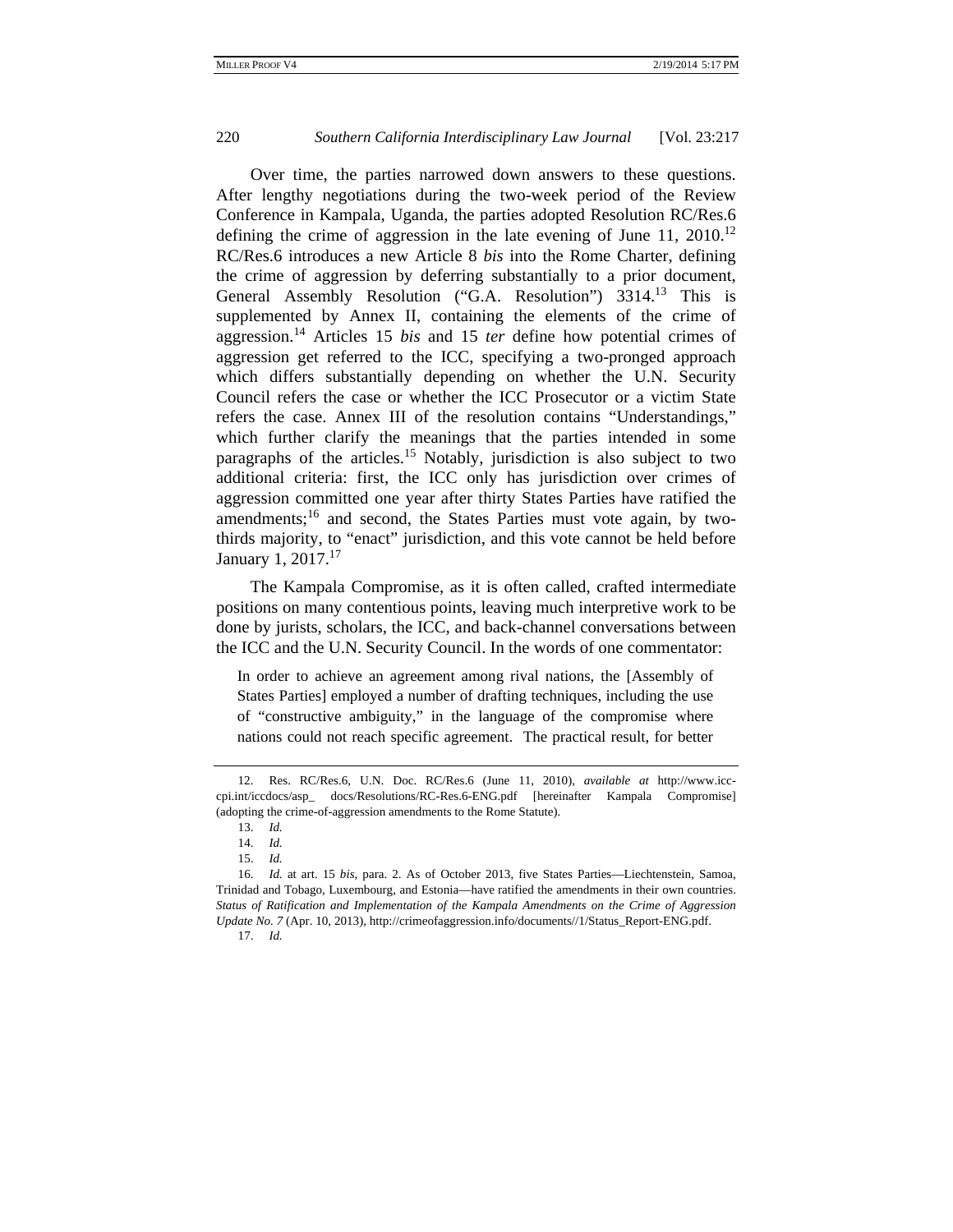or for worse, was to transfer the task of interpreting the definition of the crime of aggression and its jurisdictional conditions to the ICC judges.<sup>18</sup>

To address balance-of-power concerns between the ICC and the U.N. Security Council, for example, the drafters created a two-part scheme which allows a victim State or the ICC Prosecutor to refer a case against an aggressor State to the Rome Charter only when the latter has *not* "opted out" of jurisdiction by lodging a declaration.<sup>19</sup> Either or both parties may have ratified the amendments, so long as the aggressor did not opt out.<sup>20</sup> Further, the Prosecutor must submit the act in question to the U.N. Security Council for determination on whether it qualifies as "aggressive" and give the Council six months to rule on the matter.<sup>21</sup> If, after six months, the Council has not ruled, the Prosecutor may proceed.<sup>22</sup> If the U.N. Security Council rules that the act is not aggression, then the Prosecutor may likely also proceed, unless the U.N. Security Council invokes its Article 16 power of "deferral" of prosecution for renewable one-year periods.<sup>23</sup> In contrast, under the second method of referral, the U.N. Security Council has broad authority to recommend an act of aggression for prosecution to the ICC whether or not the perpetrator or victim States are even parties to the Rome Charter. $24$ 

The intricacies of these conditions form a significant barrier to the enactment of jurisdiction against any aggressive act, but are only tangentially relevant here. More salient to our discussion of the crime of aggression in the context of cyber-operations are the compromises and ambiguities in the "act of aggression" itself and in the interpretation of the link between state and individual action in these new and unusual forms of attack. After a brief foray through the world of recent cyberattacks, this Article will turn to those questions.

 <sup>18.</sup> Weisbord, *Judging Aggression*, *supra* note 1, at 86.

 <sup>19.</sup> Kampala Compromise, *supra* note 12, art. 15 *bis*, para. 4.

 <sup>20.</sup> *Id.*

 <sup>21.</sup> *Id.* at art. 15 *bis*, para. 6–8.

 <sup>22.</sup> *Id.*

 <sup>23.</sup> *Id.* at art. 16.

 <sup>24.</sup> *Id.* at ann. III, para. 2. Considering that a unanimous vote of the U.N. Security Council is required, there is probably little hope that any of the non-parties who are permanent members of the Council (Russia, China, and the U.S.) will vote to refer their own act of aggression using this form of jurisdiction.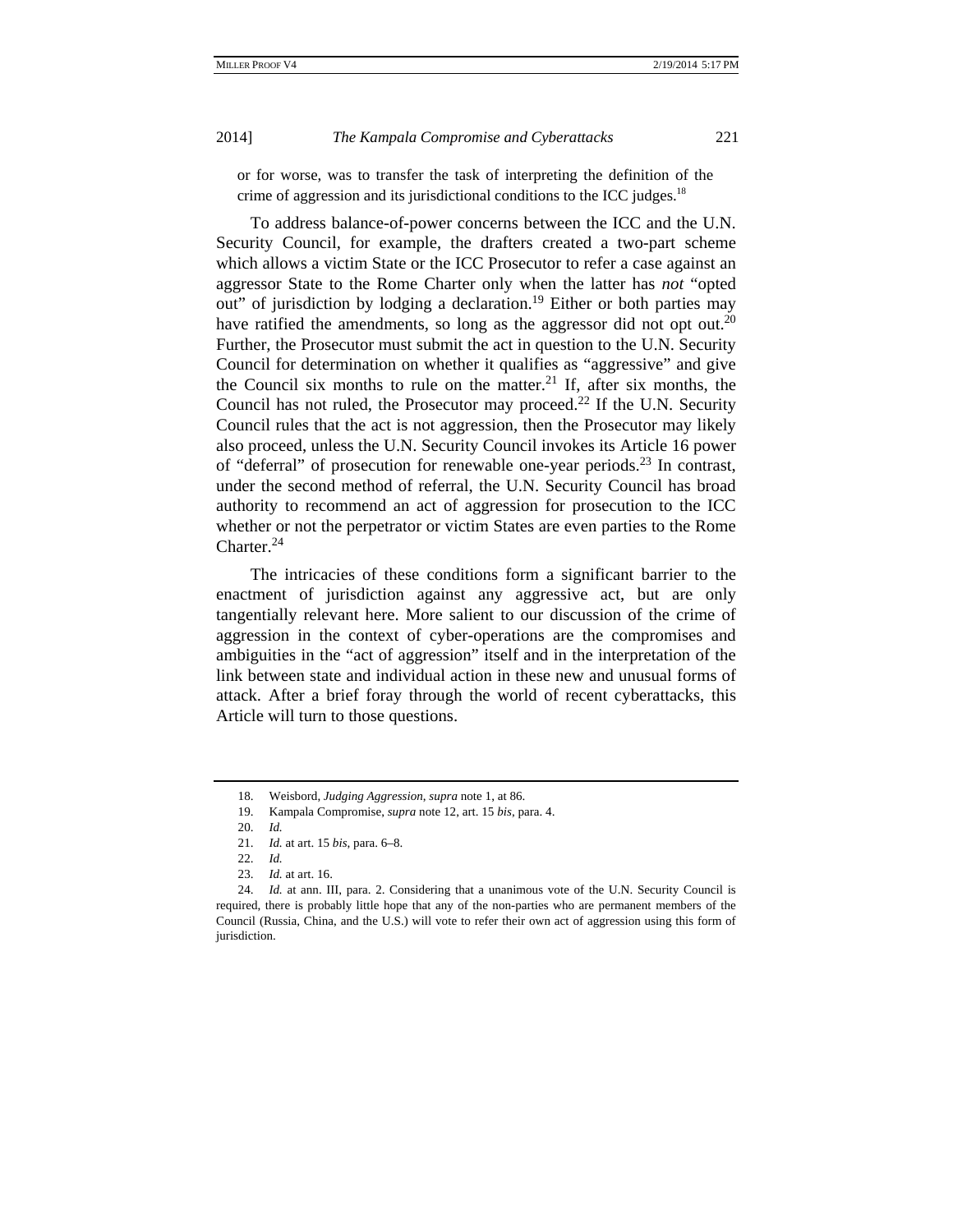## III. CHARACTERIZING CYBERATTACKS—HACKING, VIRUSES, AND ESPIONAGE

#### A. RECENT EXAMPLES

*Stuxnet.* On June 17, 2010, a Belarusian antivirus company reported the existence of a new computer worm it had found on the computers of its Iranian customers.<sup>25</sup> Over the course of several months, it became apparent to security experts that the worm was actually a sophisticated piece of malware whose ultimate goal was to surreptitiously affect the operation of the nuclear centrifuges at Iran's Natanz nuclear fuel enrichment facility.<sup>26</sup> It achieved this by infecting the process control software that tuned the speed of the spinning centrifuges; the malware would start and stop the centrifuges rapidly and also cause them to spin at speeds outside their proper operating ranges, all while reporting back to the operator that everything was normal.<sup>27</sup> The malware achieved its goals, destroying a thousand centrifuges completely and taking additional thousands out of operation; the total impact was to set back the Iranian nuclear program twelve to eighteen months.<sup>28</sup> Over the next two years, culminating in mid-2012, it became clear that the malware was created through a joint effort of the U.S. government and Israel's Mossad called "Operation Olympic Games."<sup>29</sup> The operation had begun under President George W. Bush and was continued by and released under the orders of President Barack Obama.<sup>30</sup>

*2007 Estonia Cyberattacks.* In late April 2007, a series of cyberattacks targeted government, financial, and news media websites in the Baltic state of Estonia.31 The attacks occurred during a war of words with Russia over

 <sup>25.</sup> Nicholas Falliere et al., *W32.Stuxnet Dossier Version 1.3*, WIRED (Nov. 2010), *available at*  http://www.wired.com/images\_blogs/threatlevel/2010/11/w32\_stuxnet\_dossier.pdf.

 <sup>26.</sup> *See* Holger Stark, *Mossad's Miracle Weapon: Stuxnet Virus Opens New Era of Cyber War*, SPIEGEL ONLINE INT'L (Aug. 8, 2011), http://www.spiegel.de/international/world/mossad-s-miracleweapon-stuxnet-virus-opens-new-era-of-cyber-war-a-778912-2.html.

 <sup>27.</sup> *Id.* 

 <sup>28.</sup> *Id.* 

 <sup>29.</sup> David E. Sanger, *Obama Order Sped Up Wave of Cyberattacks Against Iran*, N.Y. TIMES (June 1, 2012), http://www.nytimes.com/2012/06/01/world/middleeast/obama-ordered-wave-ofcyberattacks-against-iran.html?\_r=1&pagewanted=all.

 <sup>30.</sup> *Id.* 

 <sup>31.</sup> Nate Anderson, *Massive DDoS Attacks Target Estonia; Russia Accused*, ARSTECHNICA (May 14, 2007), http://arstechnica.com/security/2007/05/massive-ddos-attacks-target-estonia-russia-accused/.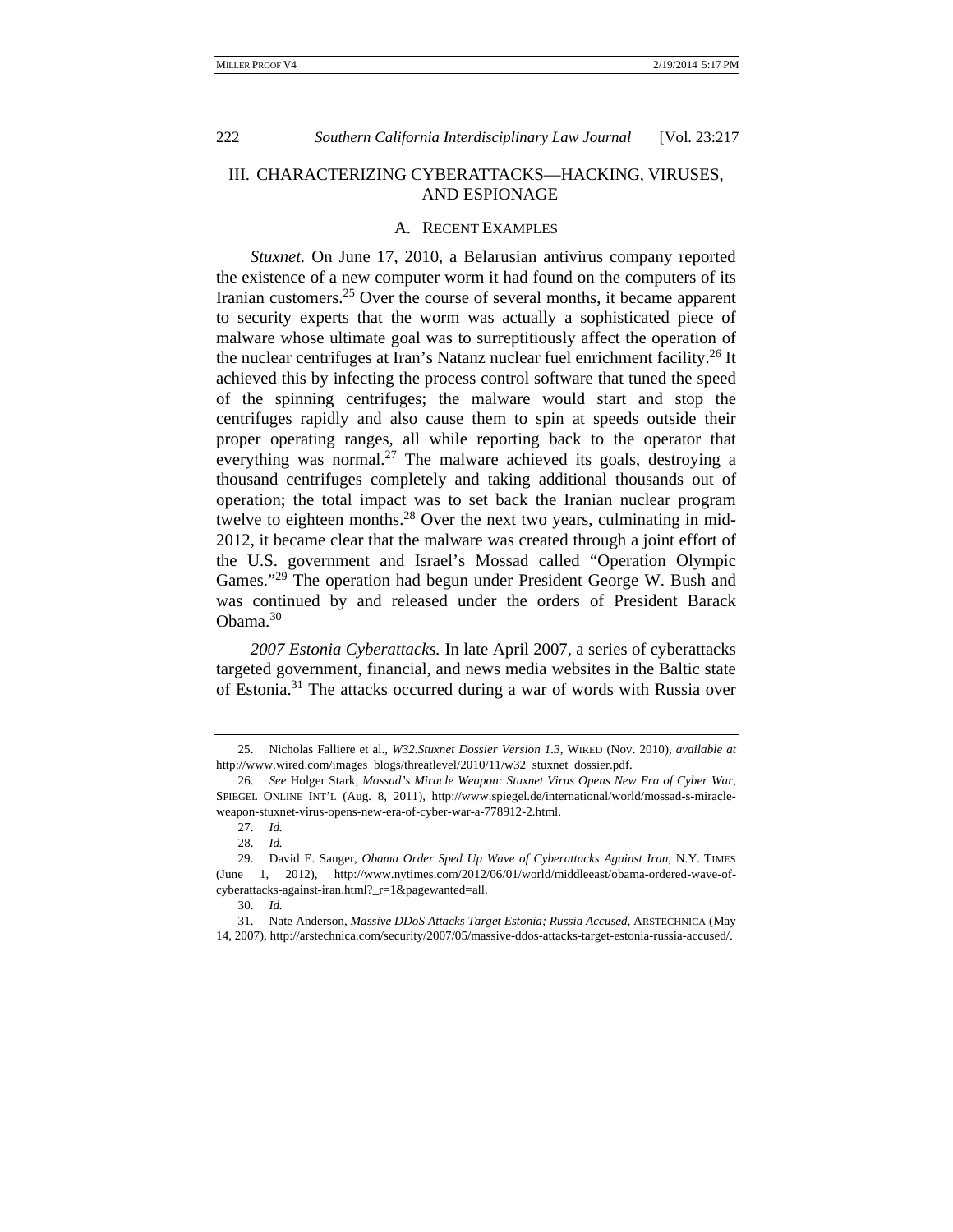Estonia's relocation of the Bronze Soldier of Tallinn, a Soviet-era monument.<sup>32</sup> The attackers defaced several websites, but most of the attacks utilized Distributed Denial of Service ("DDoS") methods.33 At the time, the cyberattacks represented the largest and most sophisticated onslaught to date, as well as one of the first to attack most of a country's entire infrastructure."34 Accusations flew against the Russians, but because the Estonian government lacked any concrete evidence of attribution, the Russians denied involvement.<sup>35</sup> Post-event analysis of culpability has been inconclusive, with experts in one camp concluding that the attacks were sophisticated enough to have required the involvement of the Russian state, and experts in the other camp claiming that the attacks were likely the work of Russian nationalist sympathizers.<sup>36</sup>

*2008 Georgian Cyberattacks.* In the three weeks leading up to the August 8, 2008 incursion by the Georgian military into the semiautonomous South Ossetia region, a stream of cyberattacks struck Georgian government websites.37 The Georgian Parliament's websites were hacked and replaced by images that compared the Georgian president to Adolf Hitler.<sup>38</sup> Other civilian and news websites were attacked using  $DDoS$ .<sup>39</sup> Russian government involvement was suspected, though Russian officials denied it.40 Several security researchers, analyzing post-attack Internet traffic, have concluded that the attacks were probably coordinated by

 <sup>32.</sup> *Id.* 

 <sup>33.</sup> A denial-of-service attack attempts to make a network resource unavailable to its intended users by flooding the target resource with unimportant or useless requests. A distributed denial-ofservice attack makes the attack more powerful by using thousands or millions of machines to flood the target. *DDoS Attack*, WEBOPEDIA, http://www.webopedia.com/TERM/D/DoS\_attack.html (last visited Oct 2, 2013).

 <sup>34.</sup> Joshua Davis, *Hackers Take Down the Most Wired Country in Europe*, WIRED (Aug. 21, 2007), http://www.wired.com/politics/security/magazine/15-09/ff\_estonia.

 <sup>35.</sup> Anderson, *supra* note 31.

 <sup>36.</sup> Bill Brenner, *Experts Doubt Russian Government Launched DDoS Attacks*, TECHTARGET (May 18, 2007), http://searchsecurity.techtarget.com/news/1255548/Experts-doubt-Russiangovernment-launched-DDoS-attacks.

 <sup>37.</sup> John Markoff, *Before the Gunfire, Cyberattacks,* N.Y. TIMES (Aug. 12, 2008), http://www.nytimes.com/2008/08/13/technology/13cyber.html?em&r=0.

 <sup>38.</sup> Travis Wentworth, *You've Got Malice; Russian Nationalists Waged a Cyber War Against Georgia. Fighting Back Is Virtually Impossible*, NEWSWEEK INT'L EDITION (Sept. 1, 2008), http://www.thedailybeast.com/newsweek/2008/08/22/you-ve-got-malice.html.

 <sup>39.</sup> *Id.* 

 <sup>40.</sup> *Id.*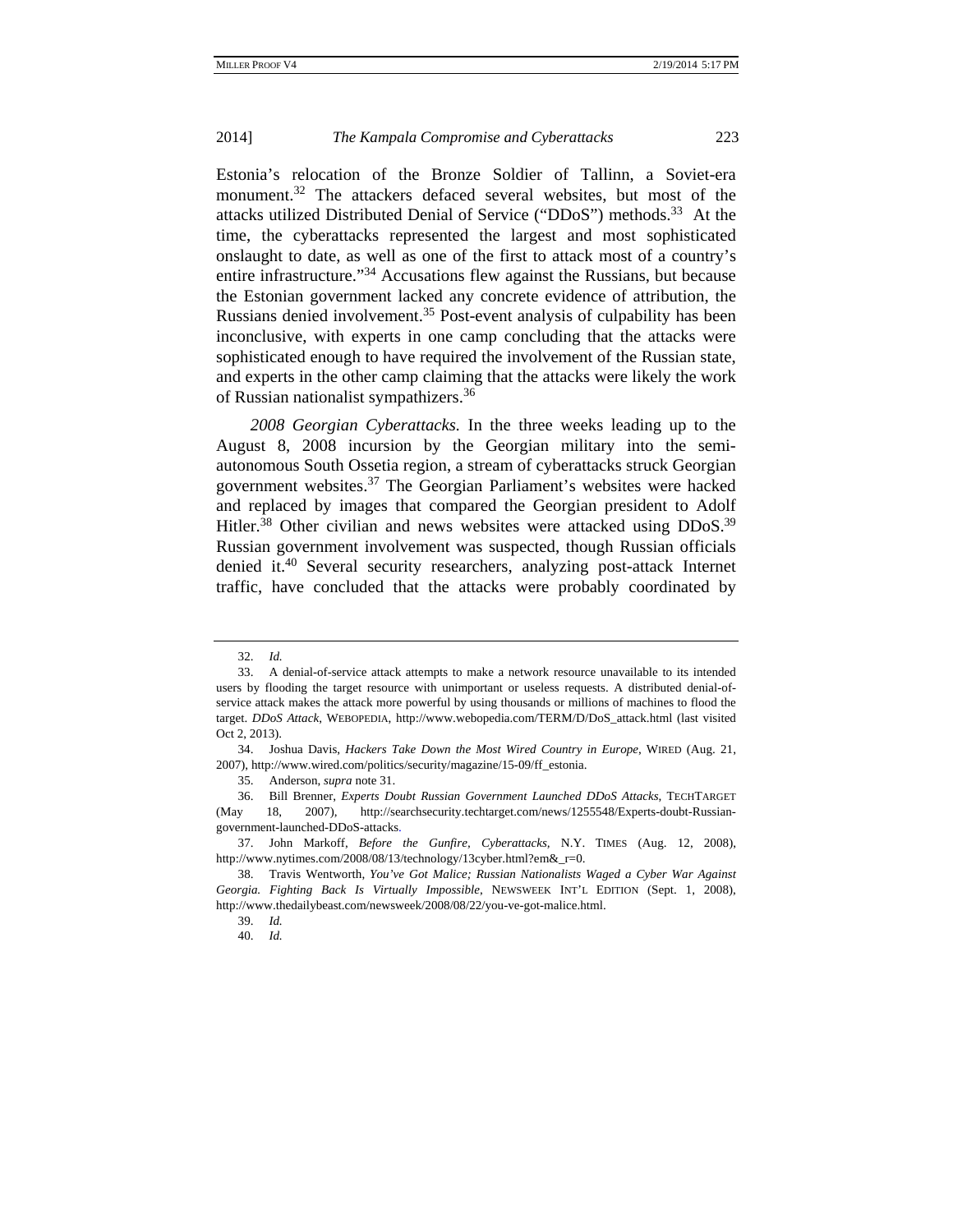Russian intelligence services. $41$  The Russian military was likely leading the initial attack, while Russian nationalist sympathizers launched a second attack.42 These attacks were significant because they were the first time in which a conventional war featured cyberattacks.<sup>43</sup>

*2012 "Shamoon" Attacks.* In mid-August of 2012, Saudi Arabia's national oil provider, Saudi Aramco, announced that it had been attacked by a computer virus.44 This virus affected 30,000 of its employee's desktop computers and ceased company operations for a week.<sup>45</sup> The malware, dubbed "Shamoon," targeted a few companies in oil and gas production.<sup>46</sup> Shamoon seems to have been originally designed for espionage, but was then modified to destroy the files on infected computers and replace them with images of burning American flags.<sup>47</sup> Further analysis of the malware showed that it utilized a module called "Wiper," the same name used by a module of the "Flame" espionage malware.<sup>48</sup> Most experts believe that the same Israeli-U.S. team that created Stuxnet also created Flame to gather intelligence about the Iranian network infrastructure.<sup>49</sup> This discovery led many U.S. officials to conclude that Iran created Shamoon in retribution for Stuxnet and Flame.<sup>50</sup> To date, Shamoon is the most damaging cyberattack ever faced by a company.<sup>51</sup>

*Chinese Army Hacks of U.S. Companies*. Since 2006, a group of hackers has been conducting advanced, persistent espionage against at least one hundred companies in over twenty industries.<sup>52</sup> The hackers penetrated

 49. Kim Zetter, *Report: US and Israel Behind Flame Espionage Tool*, WIRED (June 19, 2012), http://www.wired.com/threatlevel/2012/06/us-and-israel-behind-flame.

50. Perlroth, *In Cyberattack on Saudi Firm*, *supra* note 44.

<sup>41.</sup> John Leyden, *Russian Spy Agencies Linked to Georgian Cyber-Attacks*, THE REGISTER (Mar. 23, 2009), http://www.theregister.co.uk/2009/03/23/georgia\_russia\_cyberwar\_analysis/.

 <sup>42.</sup> *Id.* 

 <sup>43.</sup> *Id.* 

 <sup>44.</sup> Nicole Perlroth, *In Cyberattack on Saudi Firm, U.S. Sees Iran Firing Back*, N.Y. TIMES (Oct. 23, 2012), http://www.nytimes.com/2012/10/24/business/global/cyberattack-on-saudi-oil-firmdisquiets-us.html.

 <sup>45.</sup> *Id.*

 <sup>46.</sup> *Id.* 

 <sup>47.</sup> *Id.* 

 <sup>48.</sup> *Id.* 

 <sup>51.</sup> *Id.*

 <sup>52.</sup> David E. Sanger et al., *Chinese Army Unit Is Seen as Tied to Hacking Against U.S.*, N.Y. TIMES (Feb. 18, 2013), http://www.nytimes.com/2013/02/19/technology/chinas-army-is-seen-as-tied-tohacking-against-us.html?hp&\_r=2&.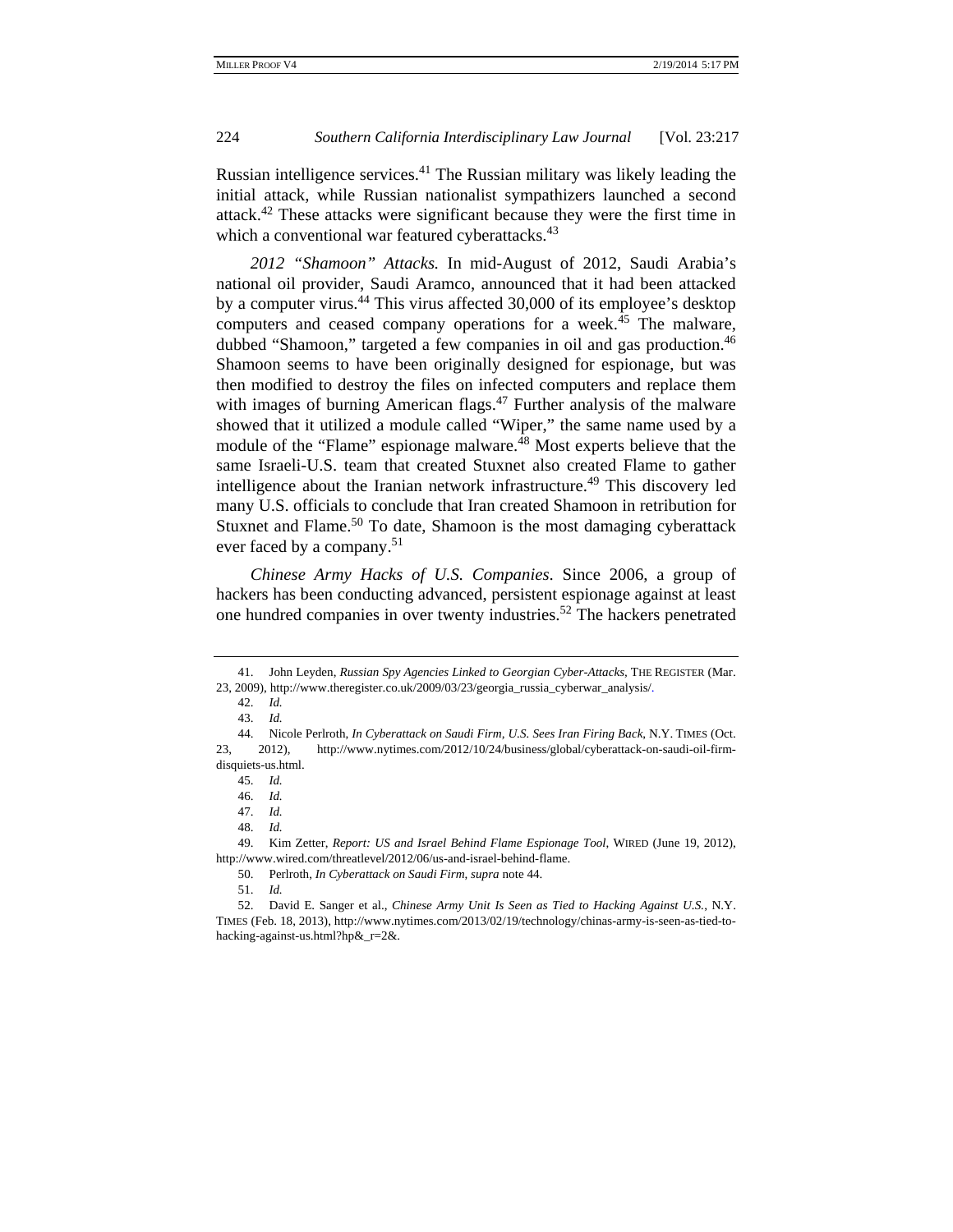a company's network, hid out for months or years, and secretly stole passwords and proprietary corporate data.<sup>53</sup> Targets included Coca-Cola, Dell, and Telvent, a designer of software that allows oil, gas, and power grid companies remote control of valves and switches.<sup>54</sup> The Telvent hacking has particularly concerned security experts, since the breach, had it been successful, would have allowed access to the programming interfaces of industrial control systems used widely in the U.S. and Canada—much in the same way that Stuxnet targeted the software used to program nuclear centrifuges.<sup>55</sup>

 In February 2013, a report by private cybersecurity firm Mandiant concluded that all of these attacks originated from a single group, the socalled "Comment Crew." The group was tracked to a small number of internet addresses based near Datong Road in Shanghai, in the proximity of a Chinese Army unit.<sup>56</sup> Although Mandiant was unable to link the use of the addresses directly to individuals inside the building, the firm established that circumstantial evidence of the Chinese Army's involvement is conclusive.<sup>57</sup> Chinese officials have responded by denying the allegations, insisting that they themselves are under constant attack from American internet addresses and suggesting that they were hacked to make it seem as though the attacks originated in China.<sup>58</sup> A later report claimed that China was behind 96% of all incidents of cyber-espionage.<sup>59</sup>

 <sup>53.</sup> *Id.*

 <sup>54.</sup> *Id.*; Kim Zetter, *Maker of Smart-Grid Control Software Hacked*, WIRED (Sept. 26, 2012), http://www.wired.com/threatlevel/2012/09/scada-vendor-telvent-hacked.

 <sup>55.</sup> Zetter, *Report: US and Israel Behind Flame Espionage Tool*, *supra* note 49. President Obama, in his 2013 State of the Union Address, noted: "We know foreign countries and companies swipe our corporate secrets . . . . Now our enemies are also seeking the ability to sabotage our power grid, our financial institutions, our air-traffic control systems." *Id.*

 <sup>56.</sup> MANDIANT CORP., APT1: EXPOSING ONE OF CHINA'S CYBER ESPIONAGE UNITS 2–3 (2013), http://intelreport.mandiant.com/Mandiant\_APT1\_Report.pdf [hereinafter MANDIANT REPORT].

 <sup>57.</sup> Kevin Mandia, CEO of Mandiant, said: "Either they are coming from inside Unit 61398, or the people who run the most-controlled, most-monitored Internet networks in the world are clueless about thousands of people generating attacks from this one neighborhood." Sanger et al., *supra* note 52.

 <sup>58.</sup> David Barboza, *China Says Army Is Not Behind Attacks in Report*, N.Y. TIMES (Feb. 20, 2013), http://www.nytimes.com/2013/02/21/business/global/china-says-army-not-behind-attacks-inreport.html?ref=technology.

 <sup>59.</sup> Craig Timberg, *Vast Majority of Global Cyber-Espionage Emanates from China, Report Finds*, WASH. POST (Apr. 22, 2013), http://www.washingtonpost.com/business/technology/vastmajority-of-global-cyber-espionage-emanates-from-china-report-finds/2013/04/22/61f52486-ab5f-

<sup>11</sup>e2-b6fd-ba6f5f26d70e\_story.html ("Of 120 incidents of government cyber-espionage detailed in the report, 96 percent came from China; the source of the other 4 percent was unknown."). Interestingly,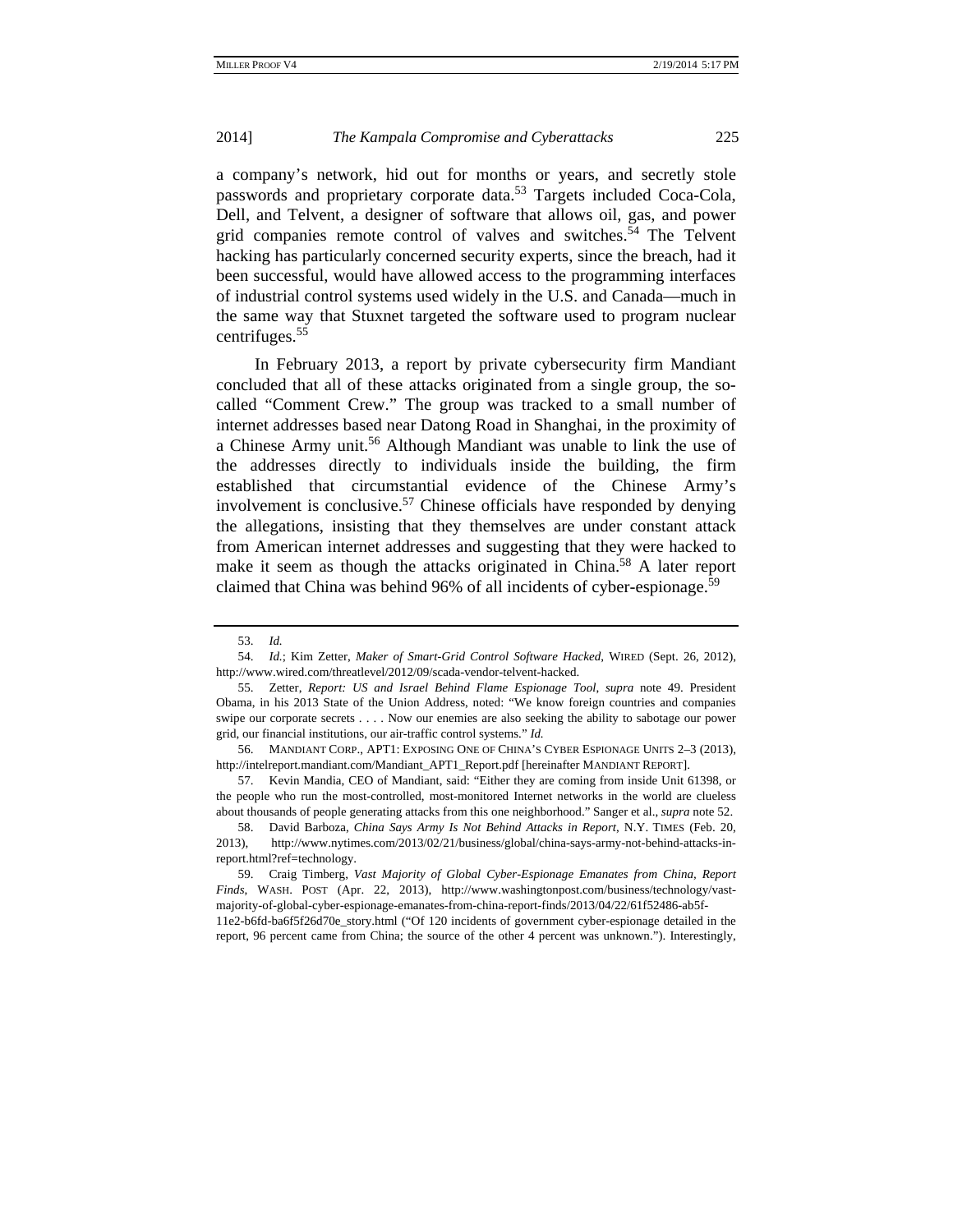*South Korean Bank Attacks.* Even more recently, on March 20, 2013, banks and broadcasting companies in South Korea were attacked by a logic bomb that wiped the hard drives of company computers and put a number of ATMs out of operation.<sup>60</sup> The malware contained code targeted both at desktops and server computers.<sup>61</sup> More than 50,000 computers were affected. In April, South Korea accused the North Korean intelligence agency of launching the attack as a response to a joint South Korean-U.S. military exercise.<sup>62</sup> Meanwhile, the hacker collective Anonymous retaliated by targeting a North Korean state news agency for alleged warmongering.<sup>63</sup> North Korea responded to these claims by denying involvement and threatening "thermonuclear war" against the South.<sup>64</sup>

*AP Twitter Hack Affects U.S. Stock Market.* On April 23, 2013, hackers hijacked the Twitter account of the Associated Press and posted a fake tweet stating that explosions at the White House had injured President Obama.65 Automated futures trading programs, set up to react quickly to world news, took over for several minutes and performed a sell-off, erasing \$136 billion from U.S. stock market valuations.<sup>66</sup> A group calling itself the Syrian Electronic Army has claimed responsibility, but the real perpetrators are currently unknown.67

that report also said the high incidence was in part because Chinese groups tended to reuse techniques more often, making them easier to identify than other groups. *Id.* 

 <sup>60.</sup> Kim Zetter, *Logic Bomb Set Off South Korea Cyberattack*, WIRED (Mar. 21, 2013), http://www.wired.com/threatlevel/2013/03/logic-bomb-south-korea-attack/.

 <sup>61.</sup> *Id.*

 <sup>62.</sup> *South Korea Blames North for Bank and TV Cyber-Attacks*, BBC NEWS (Apr. 10, 2013), http://www.bbc.co.uk/news/technology-22092051; Sean Gallagher, *North Korean Military Blamed for "Wiper" Cyber Attacks Against South Korea*, ARSTECHNICA (Apr. 10, 2013), http://arstechnica.com/security/2013/04/north-korean-military-blamed-for-wiper-cyber-attacks/.

 <sup>63.</sup> Jon Brodkin, *Anonymous Hackers Take Control of North Korean Propaganda Accounts*, ARSTECHNICA (Apr. 4, 2013), http://arstechnica.com/security/2013/04/anonymous-hackers-takecontrol-of-north-korean-propaganda-sites/.

 <sup>64.</sup> *Id.* 

 <sup>65.</sup> Nicole Perlroth, *Investigations Expand in Hacking of A.P. Twitter Feed*, N.Y. TIMES (Apr. 24, 2013), http://bits.blogs.nytimes.com/2013/04/24/investigations-expand-in-hacking-of-a-p-twitterfeed/.

 <sup>66.</sup> *Id.* 

 <sup>67.</sup> *Id.*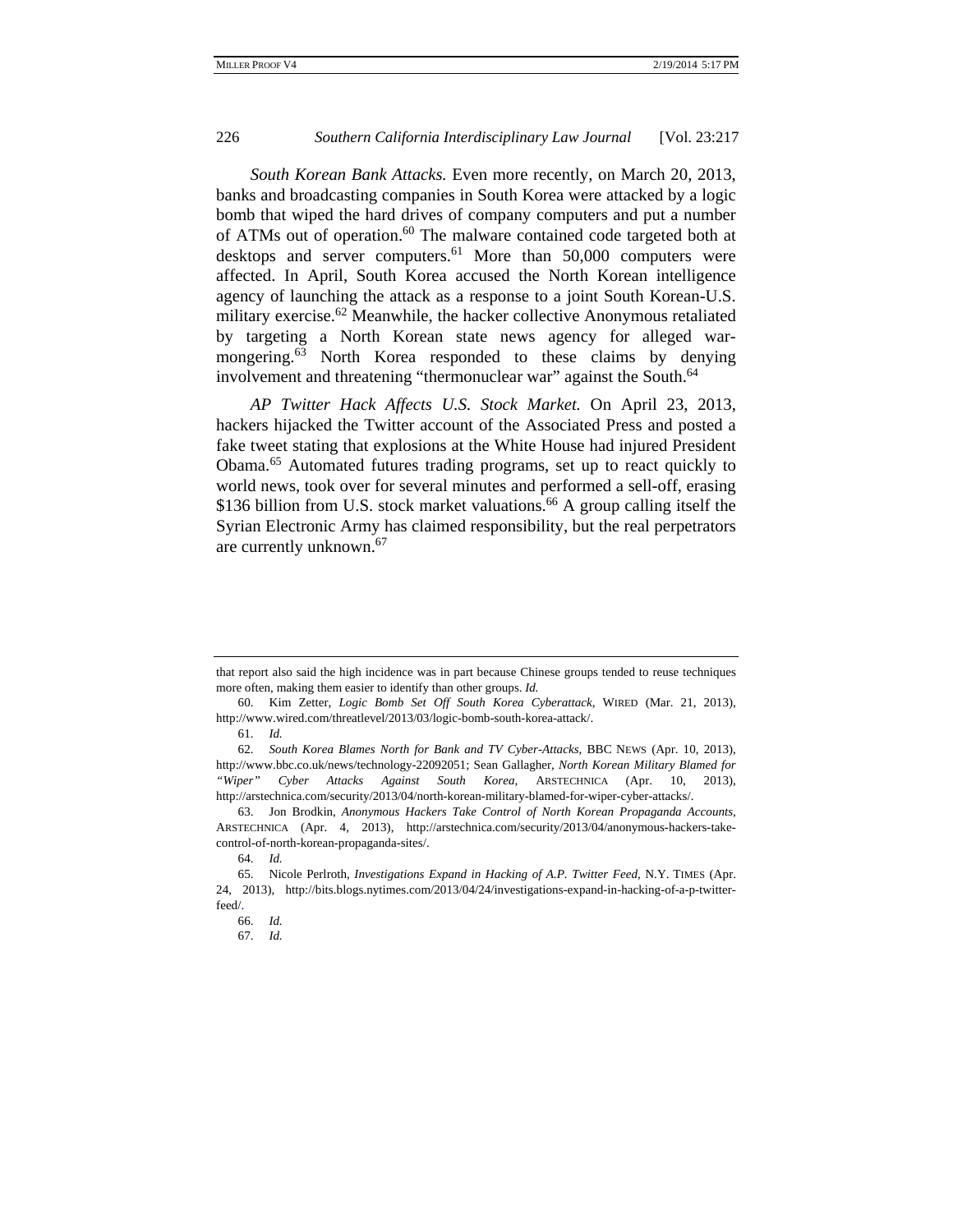#### B. GENERAL CHARACTERISTICS OF CYBERATTACKS

The aforementioned events are merely a sampling of the types of cyberattacks that have occurred over the past several years. A comprehensive list would number well into the hundreds.<sup>68</sup> There are also dozens of speculative attacks which are capable of exploiting known vulnerabilities in critical systems, but which have never been perpetrated.<sup>69</sup> The above examples were selected to represent the unusual qualities that make cyberattacks difficult to place in the legal context of traditional notions of war, munitions, armed attack, and the use of aggressive force.

One characteristic of cyberattacks that is evident from these examples is civilian disruption. Whereas loss of life or physical destruction of property have occurred in only one known instance, Stuxnet, cyberattacks frequently disrupt civilian use of banking and media sources. Unfortunately, the impact of cyberattacks increases with the technological sophistication of the nation under attack. Estonian citizens, for example, conduct practically all of their banking transactions and access most of their government services over the Internet.<sup>70</sup> In cases in which attackers target more critical systems, such as power and water control mechanisms, the civilian impact is likely to be even greater; the twenty-four-hour-long power outage that occurred on the East coast of the United States in 2003 is a prime example of how software bugs can disrupt civilian life.<sup>71</sup>

Another characteristic is the difficulty of categorizing the effects of cyber-operations using classic descriptions of weaponry. How is a "cyberweapon" classified when it has no physical manifestation other than inconvenience? How is data loss quantified? Assuming a nation has the right to counterattack, how do planners evaluate the proportionality of their response, especially if the counterattack includes traditional munitions?

 <sup>68.</sup> *2012 Cyber Attacks Statistics*, HACKMAGEDDON.COM, http://hackmageddon.com/2012 cyber-attacks-statistics-master-index/ (last visited Apr. 26, 2013) (showing statistics and graphs on attack distribution in 2012).

 <sup>69.</sup> *See, e.g.*, Dan Goodin, *Hacking Commercial Aircraft with an Android App (Some Conditions Apply)*, ARSTECHNICA (Apr. 11, 2103), http://arstechnica.com/security/2013/04/hacking-commercialaircraft-with-an-android-app-some-conditions-apply/ (discussing vulnerabilities in the protocol used for sending data to commercial aircraft).

 <sup>70.</sup> Davis, *supra* note 34.

 <sup>71.</sup> *See* U.S.-CANADA POWER SYSTEM OUTAGE TASK FORCE, FINAL REPORT ON THE AUGUST 14, 2003 BLACKOUT IN THE UNITED STATES AND CANADA: CAUSES AND RECOMMENDATIONS (Apr. 2004), *available at* https://reports.energy.gov/BlackoutFinal-Web.pdf.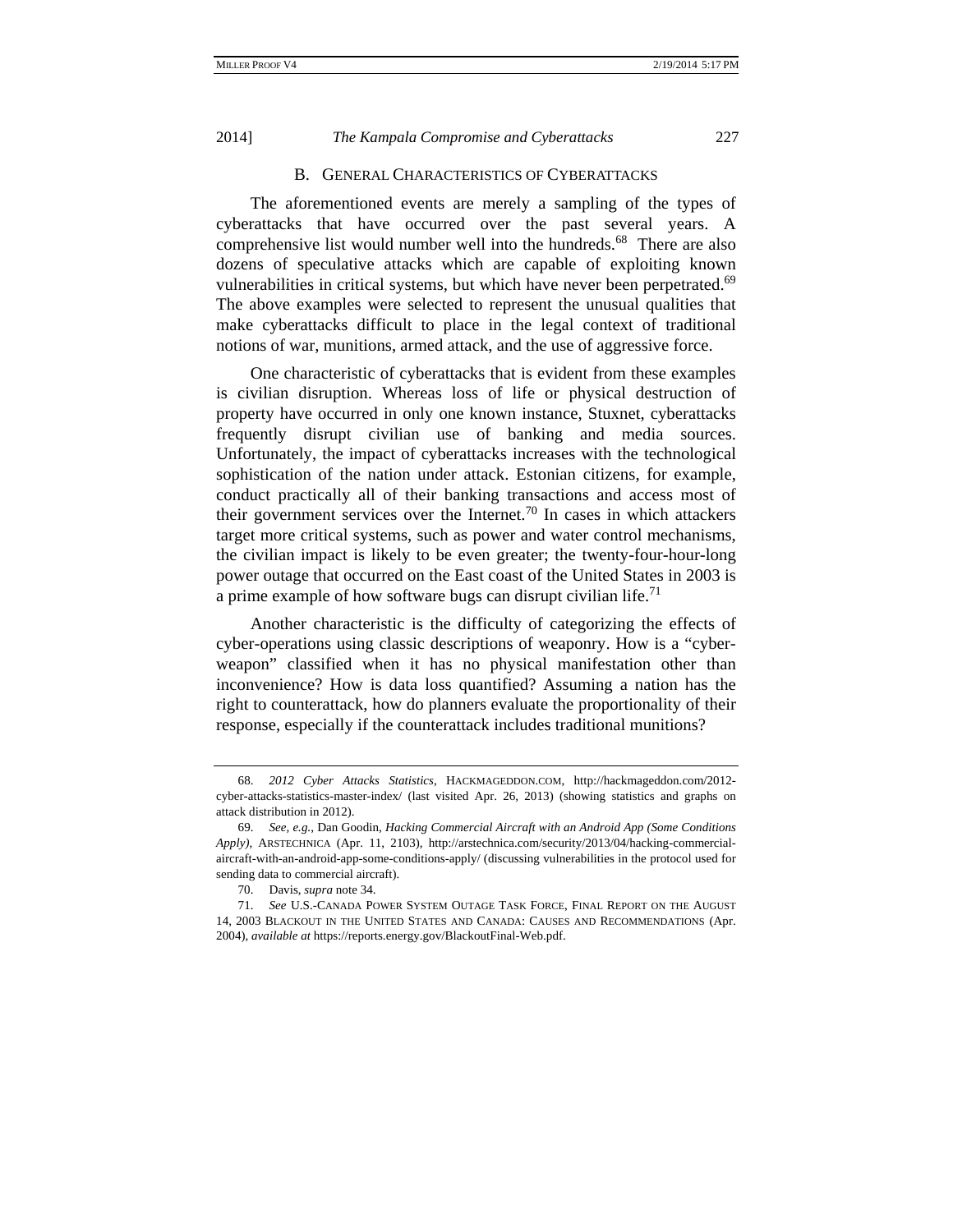Another problem is in distinguishing the chosen method from the intended result. Cyber-operations can have unintended consequences.<sup>72</sup> For example, to keep its payload targeted at Iran and to lessen the chance of discovery, Stuxnet was designed not to be distributed over the Internet. However, it did spread to over 40,000 machines because of the unanticipated complexity of interconnected, non-internet networks.<sup>73</sup> Moreover, the methods of compromising a system for the purposes of espionage can be the same as that required for destructive damage. Since the intention of the attacker cannot be discovered purely by the method of the breach, it is more difficult to prioritize resources for defensive measures.

Perhaps the most atypical characteristic of cyberattacks, however, is the fact that they are often perpetrated by non-state actors.<sup>74</sup> Prosecutions under international law generally require a state actor. However, as the Georgian and Estonian incidents show, it is easy for a state to orchestrate the attacks—perhaps even providing the necessary tools to hackers sympathetic to the cause—then later deny involvement.<sup>75</sup> Attacks conducted by loosely affiliated groups in divergent geographical locations are not only difficult to defend against, but also extremely difficult to hold anyone accountable for later.<sup>76</sup> Further, even if a state instigates a cyberattack, it is often difficult to gather evidence of its involvement; the architecture of the Internet enables IP hiding and other forms of obfuscated attacks.<sup>77</sup> The servers that are used to perpetrate the attacks can be hidden in unassociated countries, $78$  and attackers can even use compromised infrastructure belonging to unrelated parties to do their work.<sup>79</sup> These

 78. For example, it is likely that several of the botnets used in the Estonian DDoS attacks were located in the United States. *See* Fein, *supra* note 77.

 79. Recently, vulnerable servers, usually the most powerful computers with the largest bandwidth connections to the Internet, have been increasingly compromised and used to create "super

 <sup>72.</sup> *See* Stark, *supra* note 26.

 <sup>73.</sup> *Id.*

 <sup>74.</sup> *See* Bruce Schneier, *Understanding the Threats in Cyberspace*, SCHNEIER.COM (Oct. 28, 2013), https://www.schneier.com/blog/archives/2013/10/understanding\_t\_2.html.

 <sup>75.</sup> *See, e.g.*, Anderson, *supra* note 31; Brenner, *supra* note 36.

 <sup>76.</sup> *See, e.g.*, Anderson, *supra* note 31; Brenner, *supra* note 36.

 <sup>77.</sup> *See, e.g.*, David B. Fein, *Coreflood Botnet Takedown & Civil Action*, U.S. DEPT. OF JUSTICE, http://www.justice.gov/usao/briefing\_room/cc/mca\_botnet.html (last visited Apr. 26, 2013); Dan Goodin, *Fueled by Super Botnets, DDoS Attacks Grow Meaner and Ever-More Powerful*, ARSTECHNICA (Apr. 17, 2013), http://arstechnica.com/security/2013/04/fueled-by-super-botnets-ddosattacks-grow-meaner-and-ever-more-powerful/#p3n.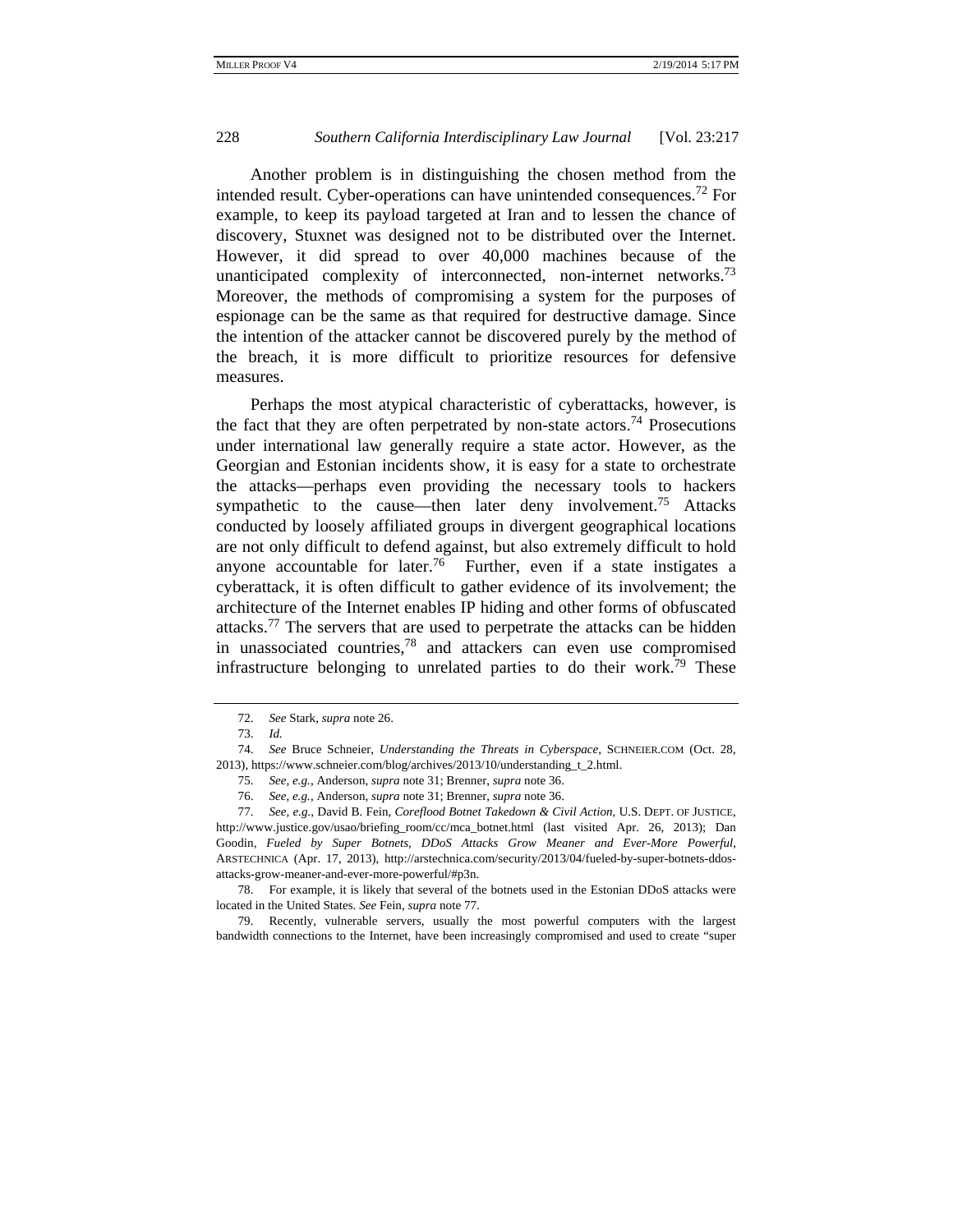characteristics of cyberattacks not only make it difficult to attribute the attack to any one party, but they also make traditional notions of territoriality under international law seem almost quaint.

## IV. ACTS OF CYBER-AGGRESSION?

Article 8 *bis*, paragraph 2, defines an "act of aggression" as "the use of armed force by a state against the sovereignty, territorial integrity or political independence of another state."80 It lists seven actions, lifted verbatim from Article 3 of U.N. G.A. Resolution  $3314$  (1974),  $81$  which conclusively qualify as acts of aggression. The constituents of this list are for the most part uncontroversial; they include such classic war maneuvers as the invasion, military occupation, or annexation by conventionally armed forces; naval bombardment and blockade; the sending of armed mercenaries; and a nation allowing its territory to be used as a launch point for another State to invade a third State. $82$  As we have already seen, these classic notions of aggressive conduct fit poorly into the new modalities of aggression used in cyberattacks. Indeed, some commentators have wondered whether the definition is "already an anachronism."<sup>83</sup>

This reality hardly escaped the notice of the SWGCA or the States Parties at Kampala,<sup>84</sup> but how broadly did the negotiating parties intend the ICC to construe this list of aggressive acts? The negotiation history shows that even the parties themselves understood the answer to this question to be ambiguous.<sup>85</sup> This ambiguity stems from three sources. The first is the problem with reconciling an open-ended understanding of illegal acts with the principle of legality. The second is the difficulty in using G.A. Resolution 3314, aimed at establishing *state* liability for aggressive behavior, as a definition for an individual crime in a court set up for *jus in bello* prosecutions.<sup>86</sup> The third source is political and reflects the tension

- 81. G.A. Res. 3314 (XXIX), U.N. Doc A/RES/3314 (Dec. 14, 1974) [hereinafter Res. 3314].
- 82. Rome Statute, *supra* note 6, para. 2(a)–(g).
- 83. *See, e.g.*, Noah Weisbord, *Conceptualizing Aggression*, 20 DUKE J. COMP. & INT'L L. 1, 22 (2009).
	- 84. *See* Weisbord, *Judging Aggression*, *supra* note 1, at 99.
	- 85*. See* Barriga, *supra* note 3, at 24.
	- 86*. See id.* at 25.

botnets" that can cause far greater disruption than mere desktops. *See* Goodin, *Fueled by Super Botnets*, *supra* note 77.

 <sup>80.</sup> Rome Statute, *supra* note 6, at art. 8 *bis*, para. 2.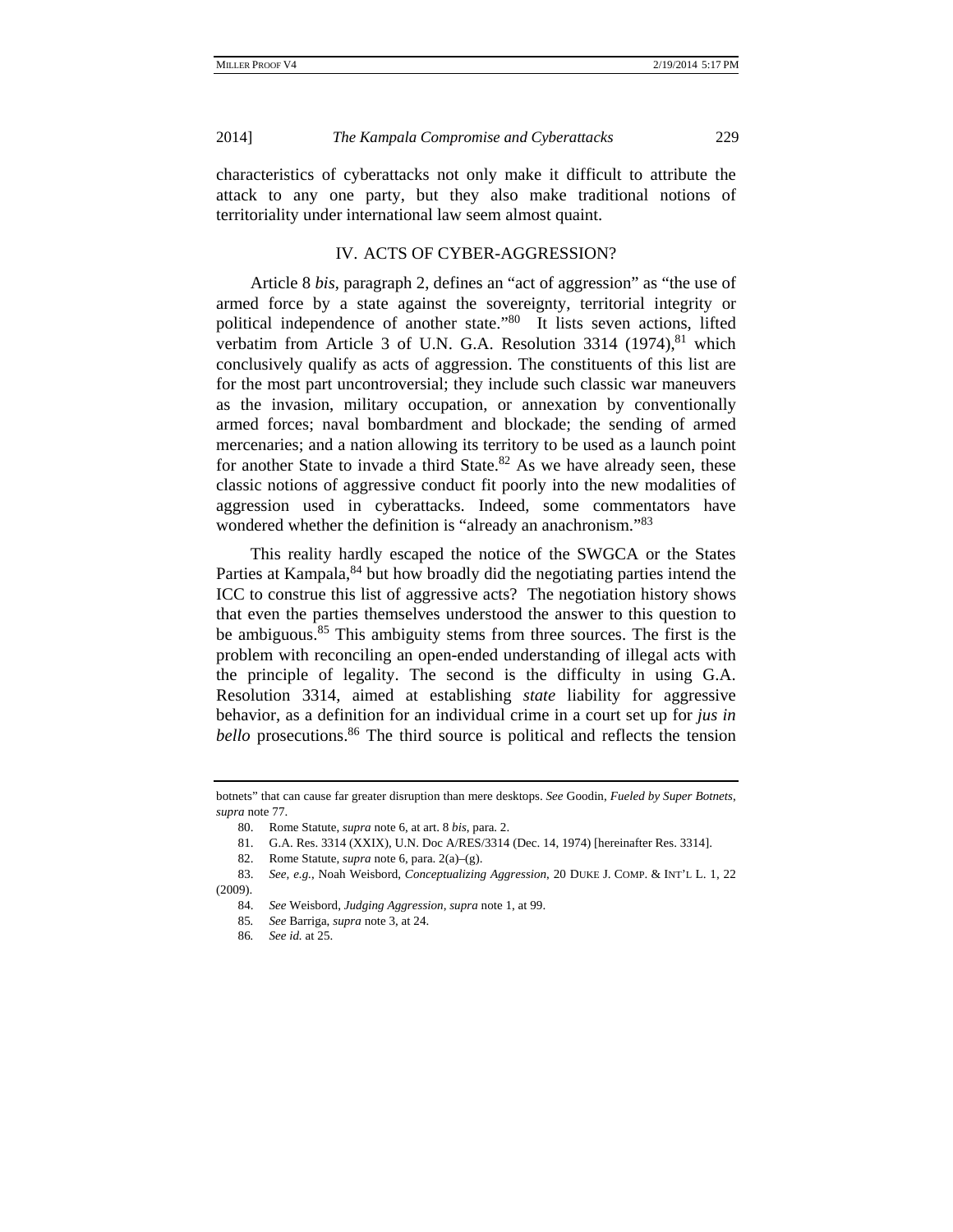between the interests of aligned states, non-aligned states, and the permanent members of the U.N. Security Council. All of these factors shaped a solution that allows each negotiating party to view an act of aggression through the prism of its own presuppositions. Ultimately, however, the compromise delegates substantial discretion both to the U.N. Security Council and to the ICC judges.

From September 2005, when discussions about the meaning of an act of aggression began in earnest, the members of the SWGCA grappled with whether to craft a generic definition or a specific one.<sup>87</sup> Certain parties, including those on the Security Council, favored a specific approach using Resolution 3314 because it allowed the Security Council to be the ultimate authority in labeling an act of aggression.<sup>88</sup> Other parties, like Greece and Portugal, recognized that it was not possible to create a specific, but still comprehensive, list of aggressive acts.<sup>89</sup> Therefore, in their view, any such list would violate the principle of legality because it would need to be interpreted, which would not sufficiently notify the accused of the criminality of their acts.<sup>90</sup> Consequently, these parties favored a generic approach that outlawed any illegal use of force aimed at the sovereignty of a state.<sup>91</sup> Eventually, the stalemate was broken in 2007 when early proponents of the generic approach agreed to yield their position.<sup>92</sup>

The task then turned to adapting Resolution 3314, a non-binding resolution from 1974 aimed at circumscribing the limits of *jus ad bellum*. 93 This was problematic not only because it had to be adapted to prosecute individuals, rather than States, for aggression, but also because here, too, the principle of legality must be satisfied. The primary sticking points were neither in the list of acts in Article 3, nor in the chapeau provisions of Article 1 of Resolution 3314. Instead, the problem was with Article 4, which reads, "The acts enumerated above are not exhaustive and the Security Council may determine that other acts constitute aggression under

 <sup>87.</sup> *See id.* at 24.

 <sup>88.</sup> *Id.* at 25.

 <sup>89.</sup> *Id.*

 <sup>90.</sup> *Id.* 

 <sup>91.</sup> *Id.* Within the "generic approach" camp, however, Germany favored an extremely high threshold including only annexation or occupation. *Id.* 

 <sup>92.</sup> *Id.*

 <sup>93.</sup> Res. 3314, *supra* note 81.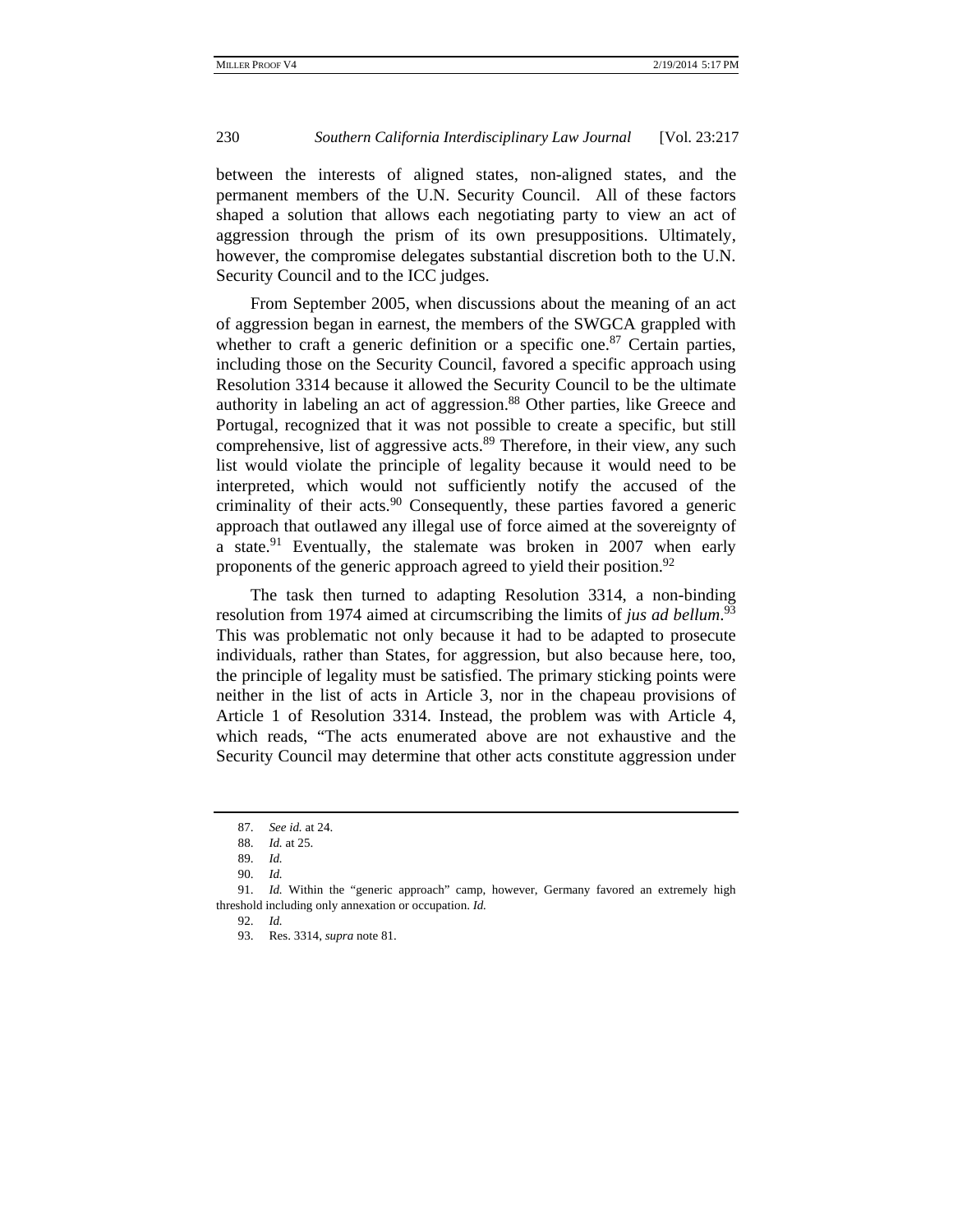the provisions of the Charter."94 Many parties felt that leaving the definition of aggression to the future discretion of the U.N. Security Council, an international body unrelated to the ICC, would violate the principle of legality, and so Article 4 of Resolution 3314 could not be incorporated whole-cloth.<sup>95</sup> The drafters ultimately decided to leave Article 4 out, but as will be seen below, it is still an open question whether Article 4 will continue to influence the interpretation of the definition.

On the other hand, the negotiators still felt the need to make the crime of aggression relevant and adaptable to unforeseen future scenarios. A 2007 proposal by Venezuela attempted to widen the notion of aggression with two additional subsections to Article 8 *bis* paragraph 2.96 These new subsections would incorporate into the list of prohibited acts financial and commercial restrictions (new subsection "h") and "any other form of attack which, without involving the use of armed force, violates the . . . territorial integrity . . . of [a] State[]" (new subsection "i").<sup>97</sup> While this proposal had the advantage of expanding the traditional notion of aggression, thus clearly incorporating cyberattacks into the definition without delegating the question to an outside body, it received little discussion.<sup>98</sup> Most likely, this proposal was considered too open-ended and parties viewed the language in the new subsection "i" ("without . . . armed force") as too difficult to merge with the language of Resolution 3314.

All in all, it seems clear that the list of acts in Article 8 *bis* paragraph 2 was not intended to be a closed list. The first and simplest reason is semantic: if the drafters had meant to limit the list, the easiest way would have been to use the phrasing "only the following acts" rather than "any." Second, the negotiation history shows that the parties considered the principle of legality to be the primary reason to keep the list narrow; the reason for a narrow list was not merely the political desire to make more

 <sup>94.</sup> *Id.* at art. 4.

 <sup>95.</sup> *Report of the Special Working Group on the Crime of Aggression,* ICC-ASP/6/SWGCA/1, *in ASP Official Records,* ICC-ASP/6/20, Annex II, 87, para. 21 [hereinafter *December 2007 SWGCA Report*].

 <sup>96.</sup> *Id.*

 <sup>97.</sup> *Revised Text of the Proposal Submitted by the Bolivarian Republic of Venezuela on the Question of the Definition of the Crime of Aggression and Conditions for the Exercise of Jurisdiction*, 7 Dec. 2007, ICC-ASP/6/SWGCA/WP.1 [hereinafter *2007 Venezuela Proposal*].

 <sup>98.</sup> *See* Assembly of States Parties, June 2–6, 2008, *Report of the Special Working Group on the Crime of Aggression*, U.N. Doc. ICC-ASP/6/20/Add.1, para. 35 (2008), (2008) [hereinafter *June 2008 SWGCA Report*].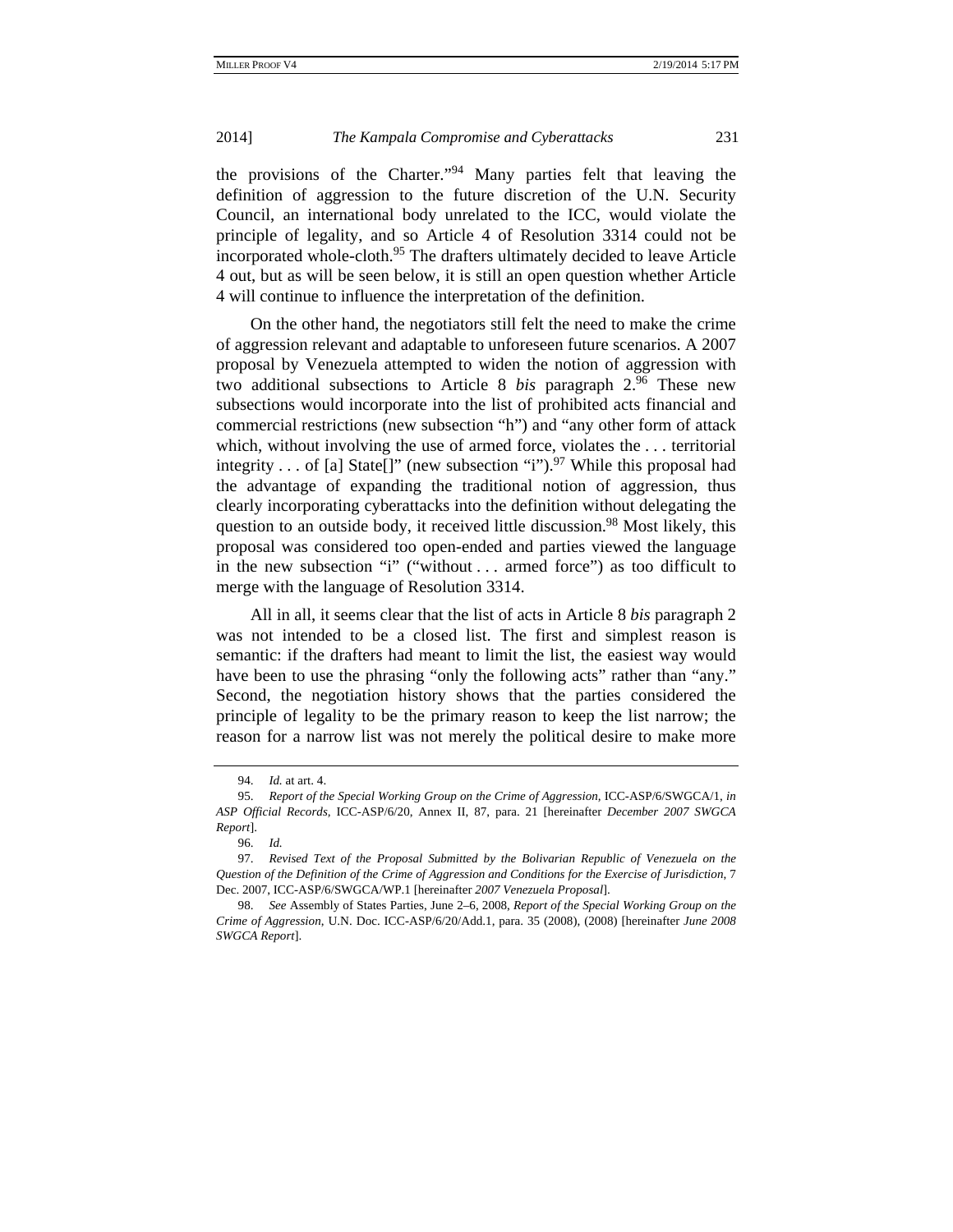types of conduct permissible. Indeed, the June 2008 SWGCA Report declared "the right balance had been struck . . . by including a generic definition in the chapeau of paragraph 2, along with the non-exhaustive listing of acts of aggression."99

The fact that the list was meant to remain open to interpretation, at least to an extent, begs the question: how broadly may the ICC construe acts of aggression? Several interpretations are possible, partly depending on the how the ICC assays the Article 8 *bis* paragraph 2 language "in accordance with United Nations General Assembly Resolution 3314." On one hand, ICC judges may interpret this to mean "in accordance" with the *entirety* of Resolution 3314, which would include the omitted Article 4 and its intent to defer to the U.N. Security Council any extension of the acts of aggression beyond the enumerated list. Under this reading, the ICC would wait for the U.N. Security Council to rule on any acts of aggression that did not strictly fit into the enumerated categories, either by ruling an *actual act by a state* as aggression under its Article 15 *bis,* paragraph 6 powers, or by using its Resolution 3314 Article 4 power to amend or broaden the list defining an aggressive act.<sup>100</sup>

However, it is unnecessary for the ICC to feel unduly restricted by the "in accordance" language, at least in any legal sense. First, the negotiation history does not lend itself to the idea that the negotiators wished to re-bind themselves to the U.N. Security Council after explicitly deciding not to include Article 4 of Resolution 3314 in the new Article 8 *bis*. 101 Second, the syntactic placement of the modifier "in accordance with" does not imply that it was intended to enforce strict adherence to Resolution 3314, but only that the negotiators desired to reference that resolution because the subsequent list of acts was taken verbatim from it. In fact, the negotiators' explicit intent was to reference Resolution 3314 because it established credibility and because doing so would build consensus between the States Parties—not to imply that the ICC would be bound by it. $102$  Third, such a reading would contravene the purposes of the "without prejudice" clauses

 <sup>99.</sup> *Id.* at para. 34.

 <sup>100.</sup> *See* Weisbord, *Judging Aggression*, *supra* note 1, at 40; Barriga, *supra* note 3, at 26.

 <sup>101.</sup> *December 2007 SWGCA Report*, *supra* note 95, para. 20–21.

 <sup>102.</sup> *See* Barriga, *supra* note 3, at 27.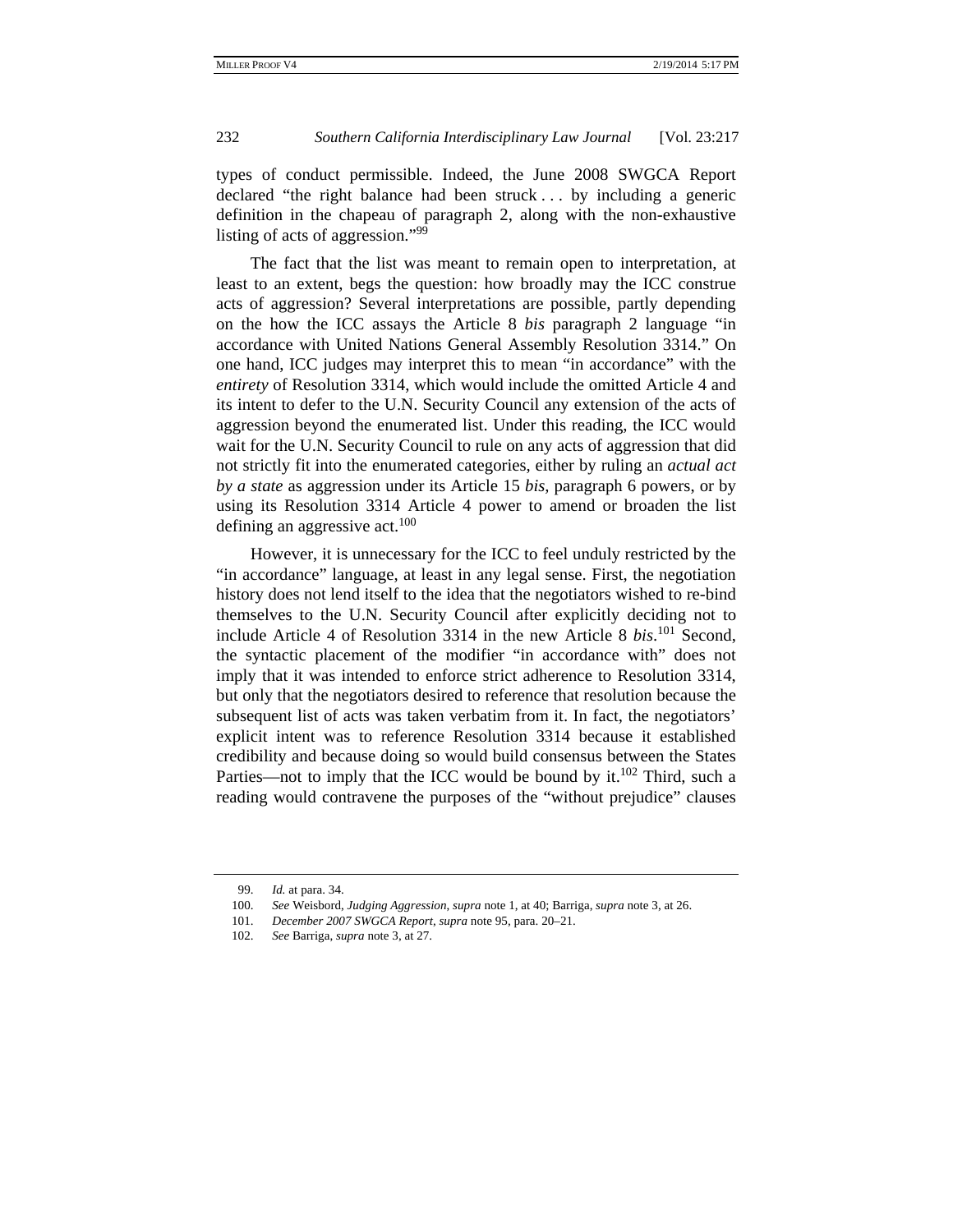in Article 15 *bis* paragraph 9 and Article 15 *ter* paragraph 4,103 both of which are specifically present to ensure that the ICC is not beholden to potentially politically motivated U.N. Security Council determinations of aggressive acts.<sup>104</sup>

If the ICC indeed has the authority to widen the notion of an act of aggression, what method of interpretation should it use to do so? Accepting that the list is open, not strict, allows jurists to use the acts in Article 8 *bis,*  paragraphs 2, subparagraphs (a) through (g) as analogical, interpretive examples that clarify the types of acts that the parties intended to prohibit. Essential to that effort, however, is that jurists read broadly the chapeau's notion of "use of armed force."105 Without also expanding the traditional understanding of "armed force," extending the Article 8 *bis* paragraph 2 list by analogy is simply insufficient.

It is instructive to begin with a few concrete analogies. In this way, jurists can explore similarities in methods or effects between classic examples of aggression and acts of cyber-aggression. For example, Article 8 *bis* paragraph 2, subparagraph (a) refers to "an invasion . . . of the territory of another state, or any military occupation, however temporary, resulting from such invasion."<sup>106</sup> Analogizing from this, one state's installation of a computer virus on the military networks of another state, causing it to "temporarily occupy" the state's territory (its memory chips and computer hard drives), could be understood to violate this prohibition.<sup>107</sup> A state could also violate paragraph 2, subparagraph (a) by "annexing" a nation's computer networks to create a botnet to attack some other state. A further example: Article 8 *bis* paragraph 2, subparagraph (c) prohibits "blockade" by a State. Traditionally this would be understood as a naval blockade against a nation's ports or coasts, but a denial-of-service cyberattack, as perpetrated against Georgia, can work similarly. If the

 <sup>103.</sup> Both paragraphs are identical and read, "A determination of an act of aggression by an organ outside the Court shall be without prejudice to the Court's own findings under this Statute." Rome Statute, *supra* note 6, art. 15 *bis,* para. 9, art. 15 *ter*, para. 4.

 <sup>104.</sup> *See* Claus Kress & Leonie von Holtzendorff, *Kampala Compromise on the Crime of Aggression*, 8 J. INT'L CRIM. JUST. 1179, 1194 (2010).

 <sup>105.</sup> Rome Statute, *supra* note 6, art. 8 *bis*, para. 2.

 <sup>106.</sup> Kampala Compromise, *supra* note 12, at art. 8 bis, para. 2(a).

 <sup>107.</sup> If this seems farfetched, consider that many notions in copyright law hinge on whether a temporary copy of a software program in RAM is a "copy" for the purposes of the Copyright Act. *See*  MAI Systems v. Peak Computer Corp., 991 F.2d 511 (9th Cir. 1993).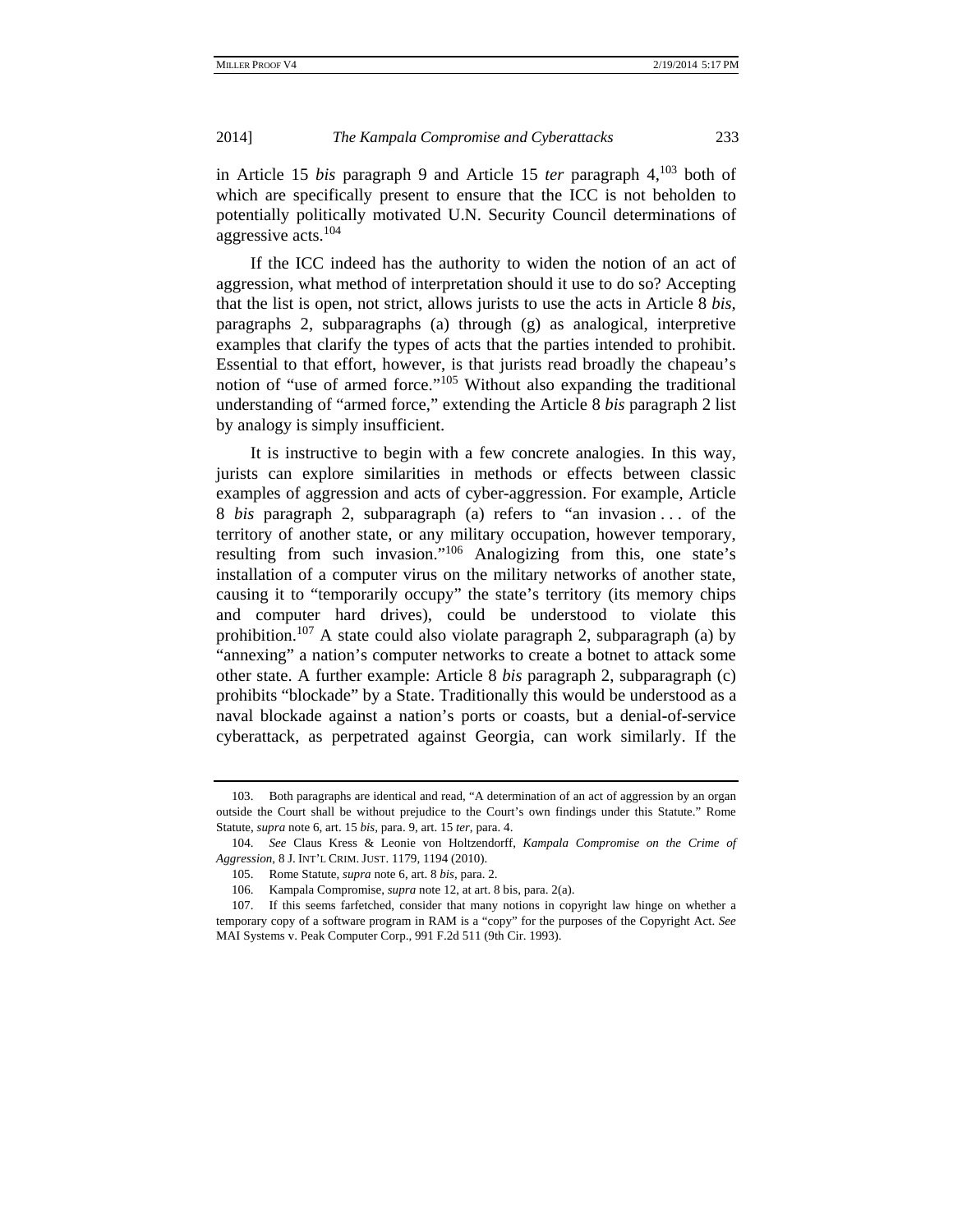DDoS attack disrupted communications to such an extent that vital connections to the outside world were severed, it would have similar effects to a blockade and therefore might be considered a violation of Article 8 *bis* paragraph 2, subparagraph (c). Finally, consider Article 8 *bis* paragraph 2, subparagraph (f), which prohibits a state from allowing a second state to use its territory as a platform from which to aggress against a third state. Hypothetically, if China allows or knowingly tolerates North Korea's use of its computer networks to stage a cyberattack against South Korea, it might be violating subparagraph (f). Such analogies are limited only by the imagination.

At the outset, it is important to note the explicit prohibition, which is found in Article 22, paragraph 2 of the Rome Statute, against extending the literal definition of a crime by analogy.<sup>108</sup> This proscription would be very problematic if the Kampala Compromise Article 8 *bis* paragraph 2 were the full and complete description of the elements of the crime of aggression. Under an open interpretation, however, the acts listed in Article 8 *bis* paragraph 2 are definitive, explicit *examples* of an "act of aggression." If those acts *also* meet the other conditions in the chapeau,<sup>109</sup> they constitute one element of the "crime of aggression." Thus, under the understanding of the relationship between the chapeau in Article 8 *bis* paragraph 1 and the list in Article 8 *bis* paragraph 2 developed above, using analogy to understand the characteristics of a cyberattack does not violate Article 22, paragraph 2 of the Rome Charter because the list of acts in Article 8 *bis*  paragraph 2 are not traditional "elements" of the crime.<sup>110</sup>

The examples above, in addition to stretching analogy somewhat beyond the "manifest violation" requirement, have a second difficulty: analogies have limits. Even with a fertile imagination, some methods of cyberattack simply have no analogue in the conceived list of aggressive acts from 1974. For example, manipulating a country's financial markets

 <sup>108.</sup> Article 22, paragraph 2 states, in pertinent part: "The definition of a crime shall be strictly construed and shall not be extended by analogy. In case of ambiguity, the definition shall be interpreted in favour of the person being investigated, prosecuted or convicted." Rome Statute, *supra* note 6, art. 22, para. 2.

 <sup>109.</sup> The negotiation history shows that the Parties understood that even acts in Article 8 *bis* (2) had to meet the threshold requirements of character, gravity, and scale in Article 8 *bis* (1). Barriga, *supra* note 3, at 28–30.

 <sup>110.</sup> *But cf.* Weisbord, *Judging Aggression*, *supra* note 1, at 40 (taking a firmer position that the use of analogy is prohibited under Article 22, paragraph 2).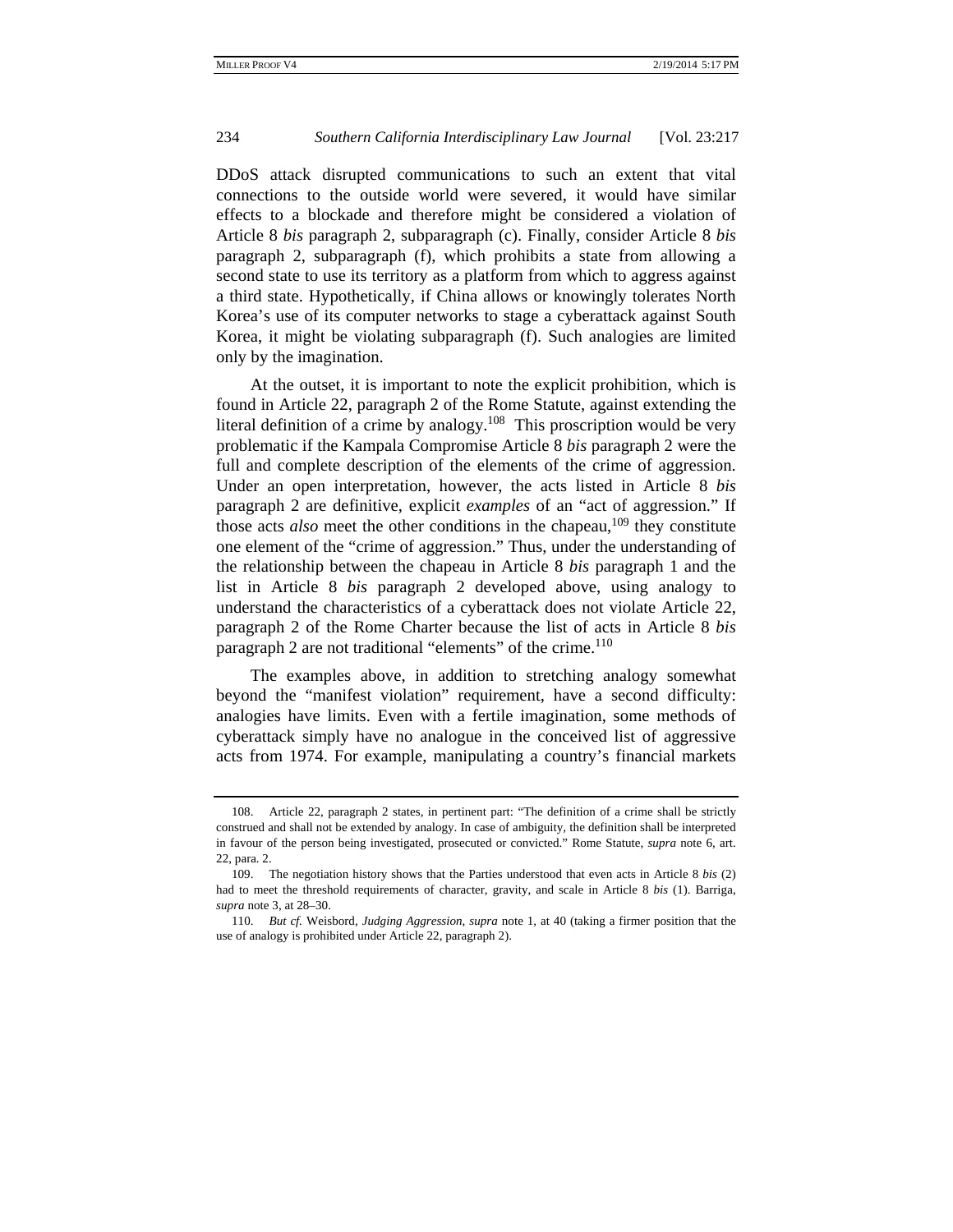with a Trojan horse or the hack of a Twitter account is neither an attack on its "armed forces" nor a use of armed force in a strict sense. Without a broader understanding of armed force beyond its explicit meaning, such analogies can be applied only to attacks by military forces on military targets. Some, but certainly not all, of the cyberattacks in Part III, *supra*, meet these restrictions. However, merely extending the list of crimes by analogy is insufficient without concomitantly expanding the notion of armed force beyond its traditional boundaries.

The negotiation history can help to clarify the contours of "armed force" in a cyber-aggression context. At the time of the January 2007 SWGCA Report, language referring to "act of aggression" and "armed attack" was still present in draft proposals and still under debate.<sup>111</sup> By the time of the June Princeton Report, the negotiators had agreed that "armed attack" would be removed in favor of the familiar Resolution 3314, Article 2 language, which prefers the term "armed force" to set the boundaries of aggression.<sup>112</sup> Since Resolution 3314 is a U.N. Resolution, the meaning of armed force must be interpreted in the context of the U.N. Charter's understanding of that term. In addition, to reinforce the importance of this interpretation, the negotiators required that the use of force be "inconsistent with the Charter of the United Nations."<sup>113</sup>

A more expansive understanding of armed force allows the ICC to view "armed" as meaning all forms of military-sponsored or statesponsored uses of force. So long as the intent is aggressive and satisfies the threshold clause so as to violate the U.N. Charter, the physical characteristics of the putative armament matter little. "Force" is also a more capacious term than "attack," allowing the ICC to incorporate the substantial body of criticism involving the "use of force" that exists to interpret Article 2, paragraph  $4^{114}$  and Article  $51^{115}$  of the U.N. Charter. A

 <sup>111.</sup> *Report of the Special Working Group on the Crime of Aggression*, ICC-ASP/5/SWGCA/2 (Jan. 2007), *in ASP Official Records,* ICC-ASP/5/35, Annex II, 9, para. 14 [hereinafter *January 2007 SWGCA Report*].

 <sup>112.</sup> *Informal Intersessional Meeting of the Crime of Aggression, held at the Liechtenstein Institute on Self-Determination, Woodrow Wilson School, Princeton University, United States, from 11 to 14 June 2007,* ICC-ASP/6/SWGCA/INF.1, *in ASP Official Records,* ICC-ASP/6/20, Annex III, 96, para. 51 [hereinafter *2007 Princeton Report*]*.*

 <sup>113.</sup> Rome Statute, *supra* note 6, art. 8 *bis*, para. 2.

 <sup>114.</sup> Article 2(4) states, in pertinent part, "All Members shall refrain in their international relations from the threat or use of force against the territorial integrity or political independence of any state . . . ." U.N. Charter art. 2, para. 4.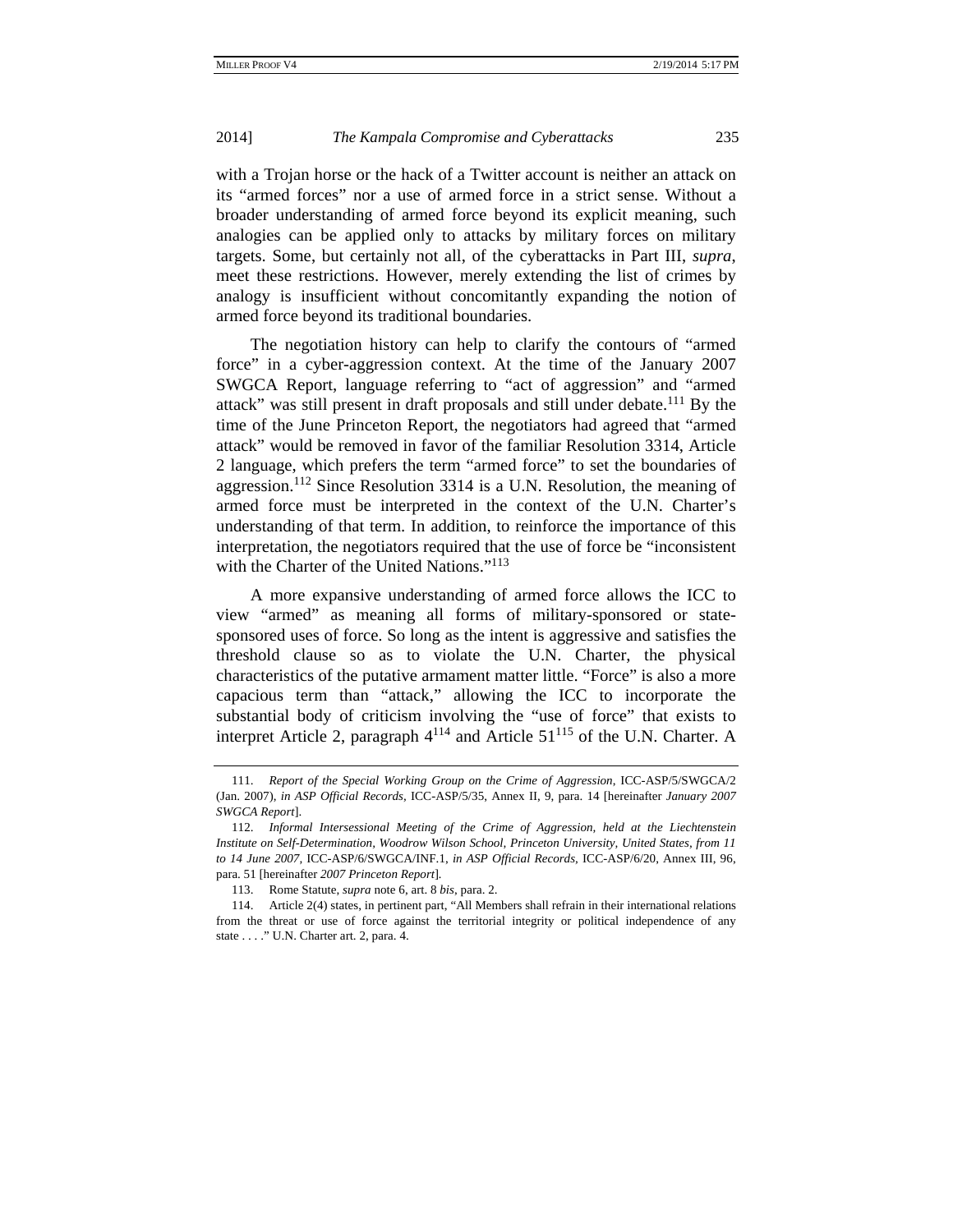full account of *jus ad bellum* rules with regard to the use of force is beyond the scope of this Article, but, as will be discussed in Part VI, *infra*, certain kinds of cyberattacks do qualify as uses of armed force under the UN Charter, at least according to recent NATO and U.S. interpretations.<sup>116</sup>

Ultimately, political realities may trump any legal argument as a basis for the ICC's independence in widening the notion of aggression to include cyber-aggression. As will be seen, it may be that the ICC is hamstrung by procedural safeguards and *realpolitik,* requiring it to defer to the U.N. Security Council as a practical matter, regardless of the legal standing it has to make its own interpretation.

### V. THE "THRESHOLD" OF CYBER-AGGRESSION

To rise to the level of aggression, a cyberattack must also meet the "threshold" requirements. $117$  This distinct, yet highly intertwined, element is that the act of aggression be a "manifest violation" of sufficient "character, gravity, and scale."118 These modifiers, along with Understandings 6–7 of Resolution RC/Res.6, form the *de minimis* threshold to which any act of aggression must rise before the ICC will act. The threshold element is intended to confine the crime of aggression to the most serious violations of international law.

The negotiators in the SWGCA considered several alternatives before settling on "manifest," including "serious" and "flagrant."<sup>119</sup> By mid-2006, however, the parties had decided on "manifest"<sup>120</sup> primarily because the term had a more settled understanding in international law. "Manifest" has a well-understood, objective connotation, $121$  while it was feared that

 <sup>115.</sup> Article 51 gives a nation the right of self-defense, regardless of U.N. resolution: "Nothing in the present Charter shall impair the inherent right of individual or collective self-defense if an armed attack occurs against a Member . . . ." U.N. Charter art. 51.

 <sup>116.</sup> *See* Michael N. Schmitt, *International Law in Cyberspace: The Koh Speech and Tallinn Manual Juxtaposed*, 54 HARV. INT'L. L.J. ONLINE 13, 18–20 (2012).

 <sup>117.</sup> *See* Rome Statute, *supra* note 6, art. 8 *bis*, para. 1.

 <sup>118.</sup> *Id.* This paragraph is also termed the "threshold clause."

 <sup>119.</sup> Barriga, *supra* note 3, at 28–29.

 <sup>120.</sup> *Informal Intersessional Meeting of the Crime of Aggression, Held at the Liechtenstein Institute on Self-Determination, Woodrow Wilson School, Princeton University, United States, from 8 to 11 June 2006,* ICC-ASP/5/SWGCA/INF.1, *in ASP Official Records,* ICC-ASP/5/32, Annex II, 387, para. 20 [hereinafter *2006 Princeton Report*]*.*

 <sup>121.</sup> *See, e.g.*, Article 46(2) of the Vienna Convention on Treaties.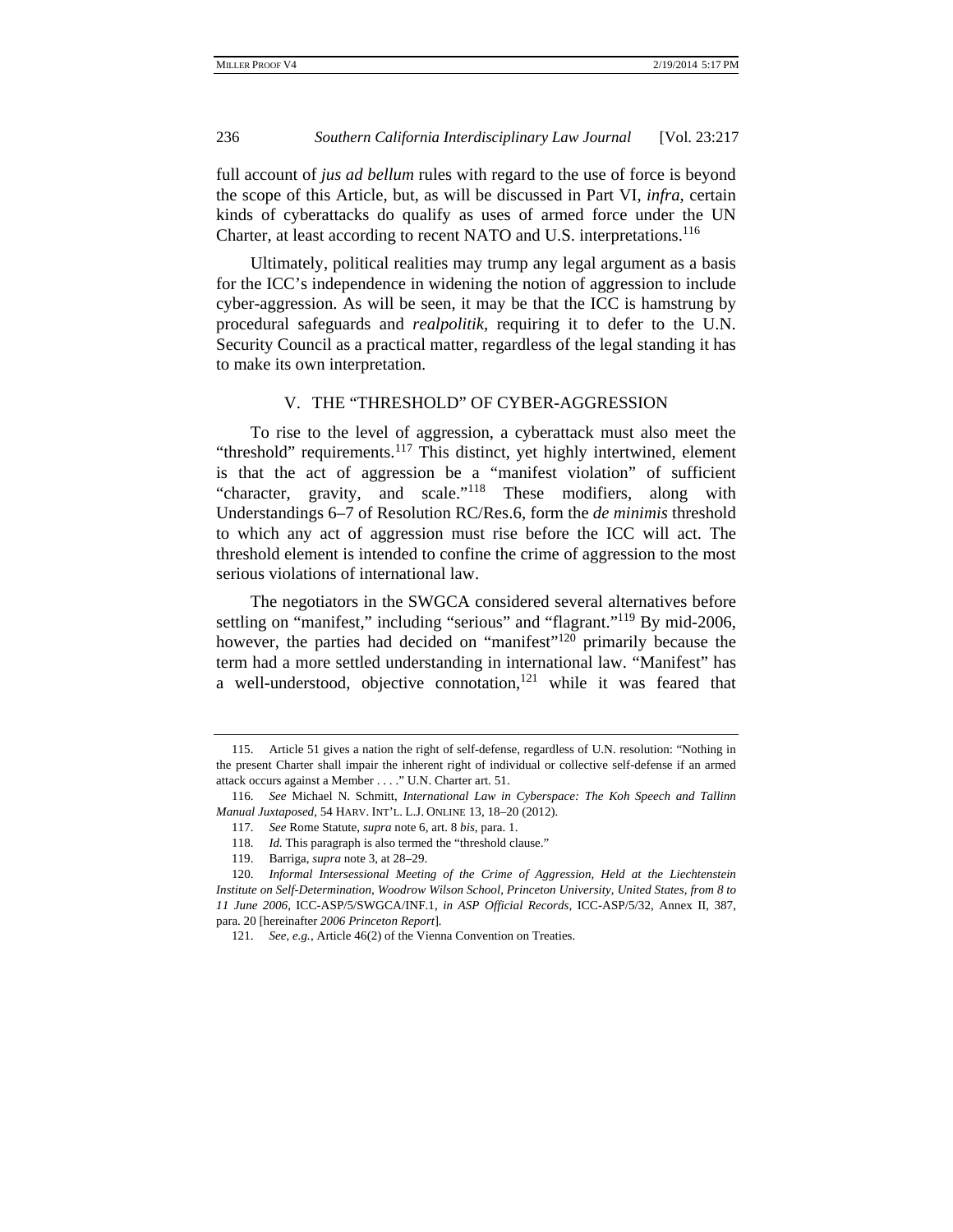"flagrant" would be too subjective.<sup>122</sup> Indeed, the objectiveness of "manifest" was so important to the parties that they reinforced the concept in the Amendments to the Elements of Crimes.<sup>123</sup> Further, the negotiation history shows the threshold clause, part of the chapeau in Article 8 *bis* paragraph 1, must be interpreted as a limitation on the acts of aggression described in Article 8 *bis* paragraph 2, intended to exclude controversial applications of the use of force.<sup>124</sup> However, this understanding was itself contentious. The parties who favored the threshold clause argued that it was necessary to ensure that the ICC did not become bogged down in "borderline cases" and would consider only the most serious violations.<sup>125</sup> However, certain of the non-aligned delegations, notably Egypt and Iran, felt that the threshold clause undermined the power of G.A. Resolution 3314 because it amounted to a second standard that an act of aggression would be required to meet—in contravention of the explicit examples in Art. 8 *bis* paragraph 2.<sup>126</sup> Other parties also argued that the additional, limiting qualifier was unnecessary because it was inherent in Article 1 of the Rome Statute<sup>127</sup> that the Court would only concern itself with the most serious international crimes.<sup>128</sup> Ultimately, however, the inclusion of the threshold clause turned out to be essential to reaching consensus on the inclusion of G.A. Resolution 3314 because the threshold clause allowed those delegations who feared an overly specific definition to foresee at least the possibility that acts other than those listed might be subject to prosecution.<sup>129</sup>

If "manifest" implies an objective standard, what do the additional attributes "character, gravity, and scale" signify, as applied to an act of aggression? Each of these attributes help to portray the severity of an act of

 <sup>122.</sup> Barriga, *supra* note 3, at 29 n.146.

 <sup>123.</sup> Kampala Compromise, *supra* note 12, ann. II, para. 3 ("The term 'manifest' is an objective qualification.").

 <sup>124.</sup> *See* BASSIOUNI, *supra* note 2, at 669.

 <sup>125.</sup> *2006 Princeton Report, supra* note 120, para. 19. *See also id.* para. 16. ("I believe that a high threshold, as expressed by the term 'manifest,' to be understood objectively, and the combined existence of character, gravity and scale . . . is necessary to stress the difference between the act and crime of aggression and to avoid its trivialization.").

 <sup>126.</sup> *December 2007 SWGCA Report*, *supra* note 95, para. 13.

 <sup>127.</sup> Rome Statute, *supra* note 6, art. 1 states, in pertinent part, that the ICC ". . . shall have the power to exercise its jurisdiction over persons for the most serious crimes of international concern . . . ."

 <sup>128.</sup> *2006 Princeton Report*, *supra* note 120, para. 18.

 <sup>129.</sup> *2007 Princeton Report*, *supra* note 112, para. 48.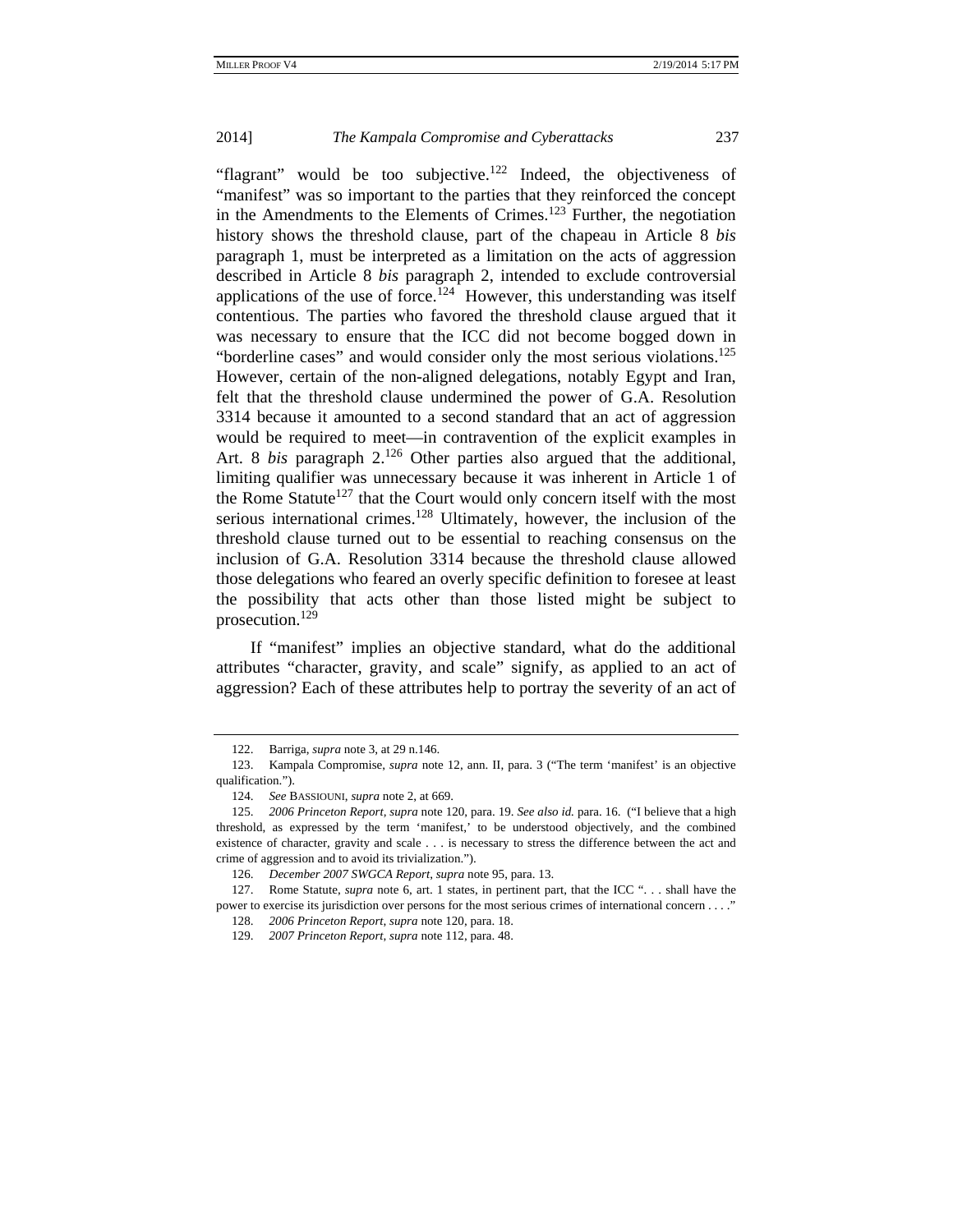aggression in terms of three facets: effort, effects, and intention, respectively. "Scale" refers to the size of the attack, as in the number of resources mobilized and the level of planning and coordination needed to achieve the effort. A small team invading a compound in Pakistan to capture a suspected terrorist, for example, might not rise to the appropriate scale because only a small number of resources were used. In like manner, the word "gravity" suggests the extent of the consequences of an attack: the fact that the attack results in human deaths, for example, rather than property damage. "Character," on the other hand, is more difficult to conceptualize because it possesses a hint of subjectivity. It is important to note, however, that the character of an act is not evaluated from the purely subjective viewpoint of the aggressor; it will be evaluated by the ICC according to objective standards.<sup>130</sup> Even so, such an evaluation must be, to some degree, a matter of the perspective of the evaluator.<sup>131</sup> The people ordering the act of aggression on behalf of their state may believe their motives are humanitarian—and many other nation-states may agree—but that does not mean other nations with different humanitarian or geopolitical perspectives also agree that the act's character was benign. The ICC is then faced with the task of deciding whose perspective most aligns with international consensus.

A matter of some contention during the negotiations was the relative weight that the ICC should give these factors in considering whether a violation is manifest. During the two weeks of the Kampala Review Conference, the U.S. voiced several concerns<sup>132</sup> about the meaning of "character, gravity, and scale," and proposed two new "understandings" to mitigate them.<sup>133</sup> The major concern was that it was unclear how the ICC would weigh these factors in its determinations. Thus, it was unclear

 <sup>130.</sup> Andreas Paulus, *Second Thoughts on the Crime of Aggression*, 20 EUR. J. INT'L L. 1117, 1121 (2009).

<sup>131</sup>*. See id.*

 <sup>132.</sup> Harold Koh, *Statement at the Review Conference of the International Criminal Court*, U.S. DEP'T OF STATE WEBSITE (June 4, 2010), http://www.state.gov/s/l/releases/remarks/142665.htm [hereinafter *Koh Kampala Statement*].

 <sup>133.</sup> Claus Kress et al., *Negotiating the Understandings on the Crime of Aggression, in* THE TRAVAUX PRÉPARATOIRES OF THE CRIME OF AGGRESSION 81, 94–95 (Stefan Barriga & Claus Kress eds., 2012). Note that, while the U.S. is not a party to the Rome Charter, its delegation was accommodated by the negotiators because they believed engaging with the U.S. would be helpful later, when U.N. Security Council support was needed to help prosecute aggressors. Kress & von Holtzendorff, *supra* note 104, at 1205.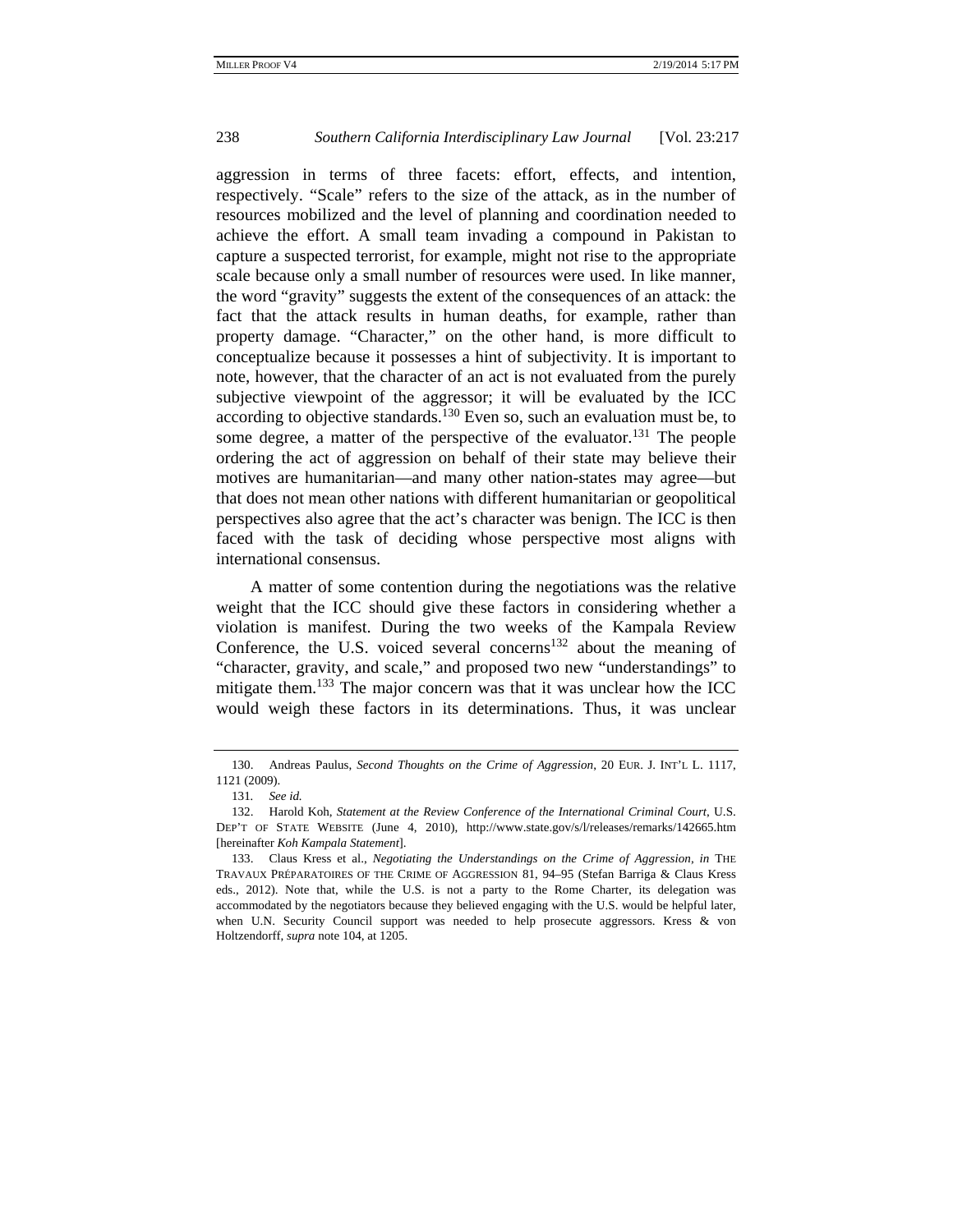whether situations might arise in which one factor, such as "scale," was so massively overweighed that the "character" of the act might be forgotten. The German and Canadian delegations also submitted proposals on these topics;134 this combined effort eventually produced Understandings 6 and 7, which had the effect of clarifying that the ICC would conduct a totalityof-the-circumstances evaluation as to all three factors and that no one factor would be so heavily weighed as to overshadow the insufficiency of the other two factors.<sup>135</sup>

The true weight of these factors, each of which will be required to exhibit a "manifest" violation is, as yet, unknown. One consideration is that the two different methods of referral to the ICC may end up resulting in two different standards for character, gravity, and scale: a lighter standard which is applied to States Parties who have not opted out and a much heavier standard for non-parties (whose conduct has to rise to the rare level which prompts U.N. Security Council unanimity).<sup>136</sup> Andreas Paulus, for example, opines that the "character" limitation may be sufficient to knock down any level of gravity and scale in the use of force.<sup>137</sup> Indeed, Claus Kress, prominent scholar of the crime of aggression and member of the German delegation, has stated that the 2003 Iraq War was not aggression<sup>138</sup> and that "only a 'war of conquest and hegemonial war' constitute historical precedents for a war of aggression."<sup>139</sup>

A final consideration is the link between the "manifest" act of aggression and the mental state of the individual perpetrator. Element 6 of the crime of aggression requires the perpetrator to be "aware of the factual circumstances that established such a manifest violation."140 This element echoes the general *mens rea* requirements of Article 30 of the Rome

 <sup>134.</sup> Kress et al., *supra* note 133, at 96.

 <sup>135.</sup> Kampala Compromise, *supra* note 12, ann. III, para. 6–7.

 <sup>136.</sup> Weisbord, *Judging Aggression*, *supra* note 1, at 100 ("Since the Council began its work in 1945, it has only made express resolutions condemning aggression thirty-one times. Meanwhile, a recent study concluded that 313 armed conflicts took place between 1945 and 2008.").

 <sup>137.</sup> Paulus, *supra* note 130, at 1123. *Contra* Kress & von Holtzendorff, *supra* note 104, at 1207 (arguing that the "sliding scale" problem arises only with respect to gravity and scale, and that the "character" factor resolves, rather than exacerbates, any gray areas).

 <sup>138.</sup> Paulus, *supra* note 130, at 1123.

 <sup>139.</sup> *Id.* at 1122.

 <sup>140.</sup> Kampala Compromise, *supra* note 12, ann. II, para. 6.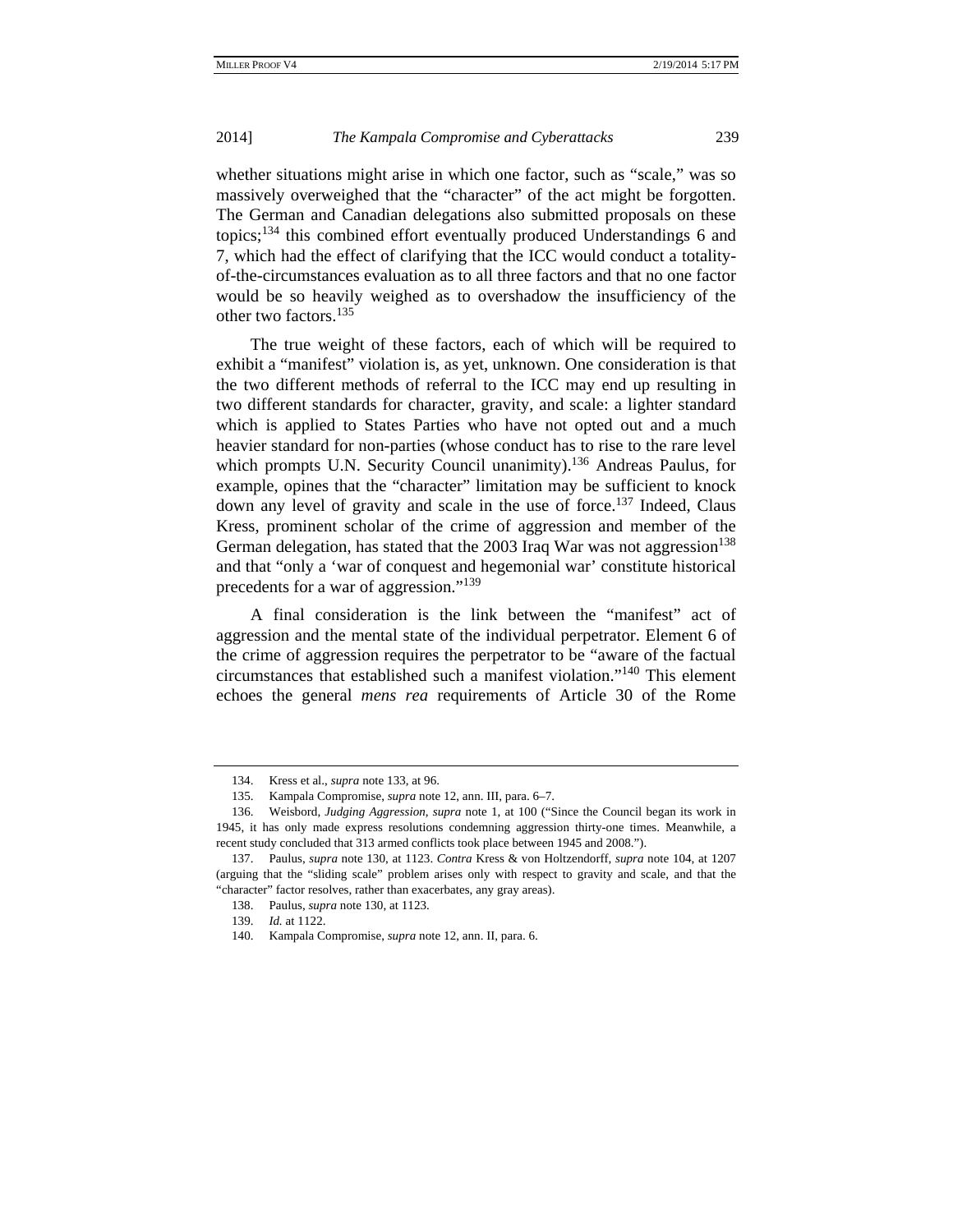Statute, which requires both intent and knowledge. $141$  Read together, these provisions limit culpability in the expected way. For example, a group perpetrating a small cyberattack on a bank would not be a part of a larger, manifest act of aggression if they were unaware that government groups were conducting a more concerted effort against military targets at the same time.<sup>142</sup> The DDoS attacks on Georgia, if indeed they were perpetrated by nationalists who did not know of Russia's plans for a traditional attack, might also fail on *mens rea*, assuming the DDoS attacks in and of themselves were not sufficiently aggressive.

In other examples of cyberattacks, it is more difficult to understand whether *mens rea* would be satisfied, particularly in cases where certain conduct and consequences might be intended but other consequences that are clearly "possible in the ordinary course of events" occur instead. Stuxnet, for example, was propagated much more widely than its intended target of Iranian nuclear centrifuges, but since it was only intended to affect computers containing PLC controller software, it had no lasting deleterious effects on other infected machines.<sup>143</sup> However, had Stuxnet somehow caused unintended damage—such as a chain reaction of nuclear material in the centrifuges (very implausible), or some effect on oil pipeline control software or power grid software once it spread to machines using the same Siemens development tools (much more plausible)—would the individuals be liable for the unintended, yet perhaps foreseeable, consequences of their action? It remains to be seen whether an unintended, yet foreseeable, consequence which greatly amplifies one factor (in this case, "gravity") might push an act of aggression over the limit to "manifest."

In addition, Paragraphs 2 to 4 of the Introduction to the Elements<sup>144</sup> clarify that a mistake-of-law defense as to the threshold clause is not available to perpetrators. No legal evaluation that the perpetrators conducted on their own behalf, or failed to conduct, will absolve them of culpability if the ICC finds that the act was sufficiently aggressive. This

 <sup>141.</sup> Rome Statute, *supra* note 6, art. 30. ("'[K]nowledge' means awareness that a circumstance exists or a consequence will occur in the ordinary course of events.").

 <sup>142.</sup> *See* Frances Anggadi et al., *Negotiating the Elements of the Crime of Aggression, in* THE TRAVAUX PRÉPARATOIRES OF THE CRIME OF AGGRESSION 58, 75–76 (Stefan Barriga & Claus Kress eds., 2012). Note that this illustrative example does not even touch upon the other ways in which such an attack would *not* be a crime of aggression, i.e., state action.

 <sup>143.</sup> *See supra* Part III.A.

 <sup>144.</sup> Kampala Compromise, *supra* note 12, ann. II, Introduction, para. 2–4.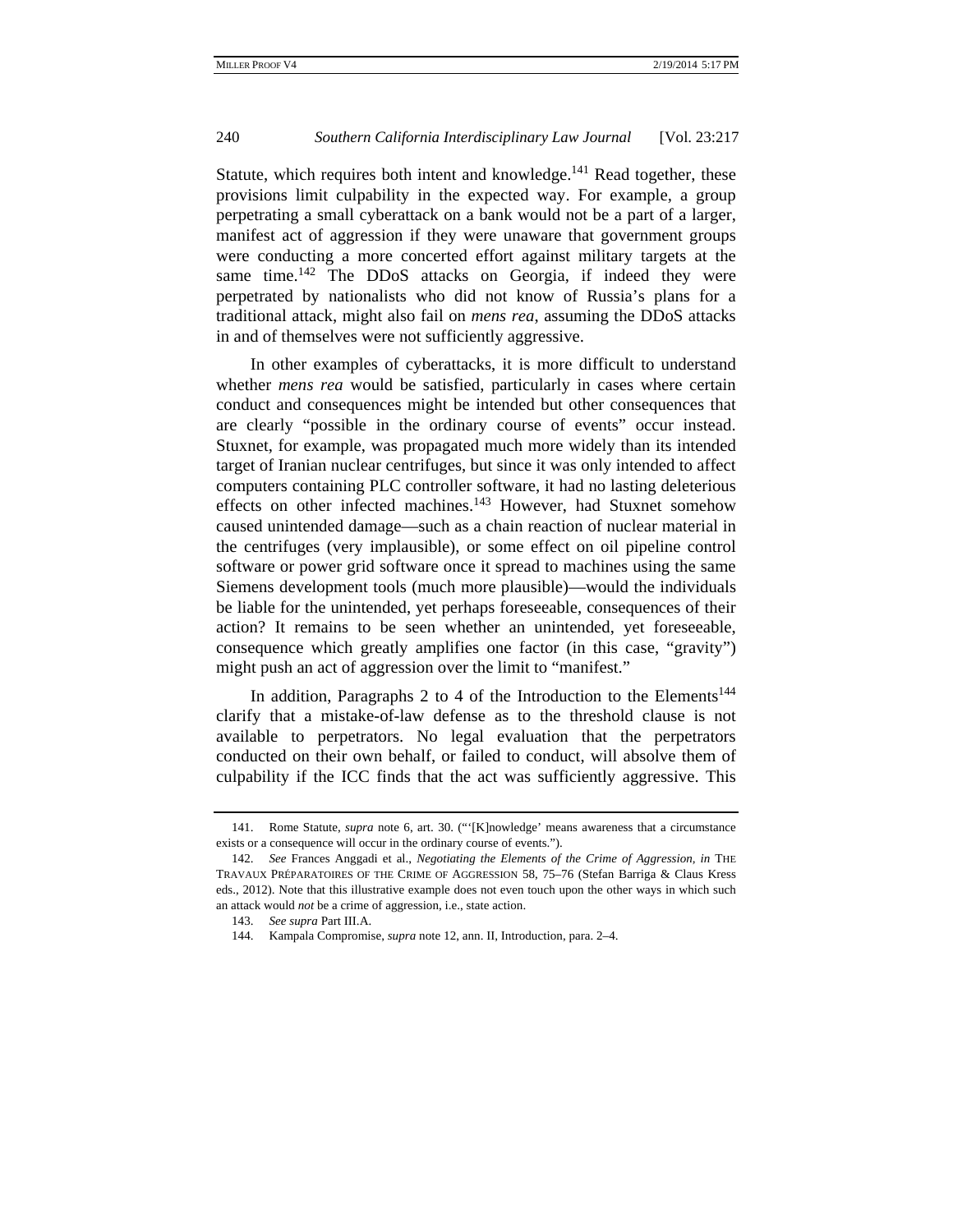helps to mitigate concerns that, in an era of secret government memoranda that justify behaviors ranging from torture to drone attacks, rationalizations about the "character" of a perpetrator's intention can only go so  $far.145$ More specifically, these provisos establish an important principle in the area of cyberattacks because the legal status of cyber-aggression is completely unsettled in international law.

From the preceding discussion, four primary interpretive principles emerge in relation to acts of aggression. One, ICC judges have some latitude in interpreting what kinds of acts use armed force because the list of acts in Article 8 *bis* paragraph 2 is not exhaustive. Two, the words "armed force" can and should be interpreted in light of *jus ad bellum* jurisprudence stemming from Article 2(4) and Article 51 of the U.N. Charter. Three, the ICC must assess whether any act of aggression using armed force is "manifest" by assessing the sum of three measures: the character of its intent, the gravity of its effects, and the scale of its methods. Four, "manifest" is an objective measure, irrespective of the opinion of the perpetrator. Now we turn to the question of whether international standards and state practice can impact the interpretation of these fairly flexible interpretive principles.

## VI. IMPACT OF STANDARDS AND STATE PRACTICE ON THE "THRESHOLD" OF CYBER-AGGRESSION

Recent developments suggest that international diplomacy, standardsetting, statecraft, rhetoric, and national saber-rattling may be more relevant to adjudicating whether an act of aggression meets the threshold standard than it seems at first blush. There are two reasons for this. First, such activities establish that the perpetrators knew the given conduct would meet the threshold clause, as Elements 4 and 6 require. For example, say a nation "saber-rattles" by warning a second nation that a certain act could trigger the first nation to invoke its right to self-defense with a certain response.146 If the first nation later does attack in "self-defense," but the second nation's act did not truly rise to a level justifying self-defense, the first nation can hardly feign ignorance of the factual circumstances of its

 <sup>145.</sup> *See* Paulus, *supra* note 130, at 1123.

 <sup>146.</sup> I.e., the act rises to the level of an "armed attack" under Article 51 of the U.N. Charter.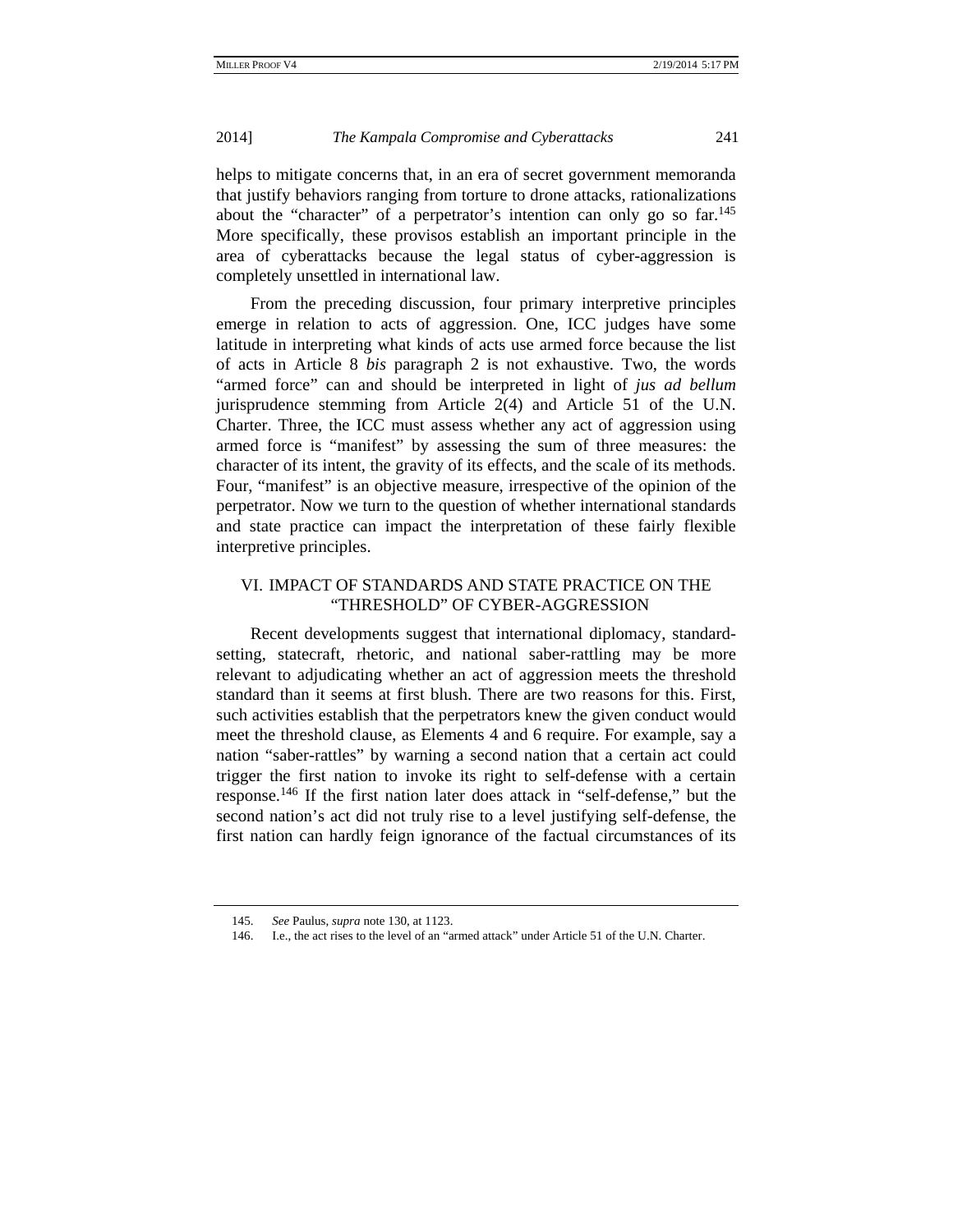attack.147 A second and more subtle point, though, is that standard-setting and rhetoric have a propagandizing effect, alerting the world to the character of certain actions and encouraging normalization and consensus. Indeed, over time, this is how customary international law is created.<sup>148</sup> It is to this second point that we now turn.

#### A. IMPACT OF INTERNATIONAL STANDARDS

One standard-setting effort that is poised to have a major impact on the international understanding of cyber-operations is the *Tallinn Manual*. 149 The work is the product of a three-year effort by an "international group of experts" commissioned by the NATO Cooperative Cyber Defence Centre of Excellence in Tallinn, Estonia, to examine the applicability of international norms in *jus ad bellum* and *jus in bello* to cyber-warfare.150 The *Tallinn Manual* is not an official NATO document, nor does it necessarily represent the views of NATO's member nations.<sup>151</sup> However, many of the experts are renowned scholars.

At the outset, it is important to re-emphasize that the *Tallinn Manual'*s focus is on defining the limits of cyber-aggression from the perspective of the U.N. Charter, specifically Articles 2(4) and 51. As noted earlier, however, the ICC may analyze the meanings of "use of force," "armed force," and "armed attack" through the lens of those Articles because of the added proviso that, to be a crime, the use of force must be "in a manner inconsistent with the Charter of the United Nations."152 In fact, a major condition of the new definition demands that the U.N. Security Council have the opportunity to classify a State's act as aggression before the ICC can proceed with its investigation.<sup>153</sup> Thus, not only is reading aggression

 <sup>147.</sup> This is not the same as requiring the first nation to have "made a legal evaluation," which is specifically precluded by the elements. Kampala Compromise, *supra* note 12, ann. II, Introduction, para. 2–4. This "rhetoric" establishes that the first nation admitted it had cyber-weapons of a certain character and intended to use them. *Id.*

 <sup>148.</sup> *See* RONALD C. SLYE & BETH VAN SCHAACK, INTERNATIONAL CRIMINAL LAW: THE ESSENTIALS 95–97 (2009).

 <sup>149.</sup> TALLINN MANUAL ON THE INTERNATIONAL LAW APPLICABLE TO CYBER WARFARE (Michael N. Schmitt ed., 2013) [hereinafter TALLINN].

 <sup>150.</sup> *The Tallinn Manual*, NATO COOPERATIVE CYBER DEFENCE CENTRE OF EXCELLENCE WEBSITE, http://www.ccdcoe.org/249.html (last visited Apr. 16, 2013).

 <sup>151.</sup> *Id.* 

 <sup>152.</sup> Rome Statute, *supra* note 6, art. 8 *bis*, para. 2.

 <sup>153.</sup> *Id.* art. 15 *bis*, para. 6–8.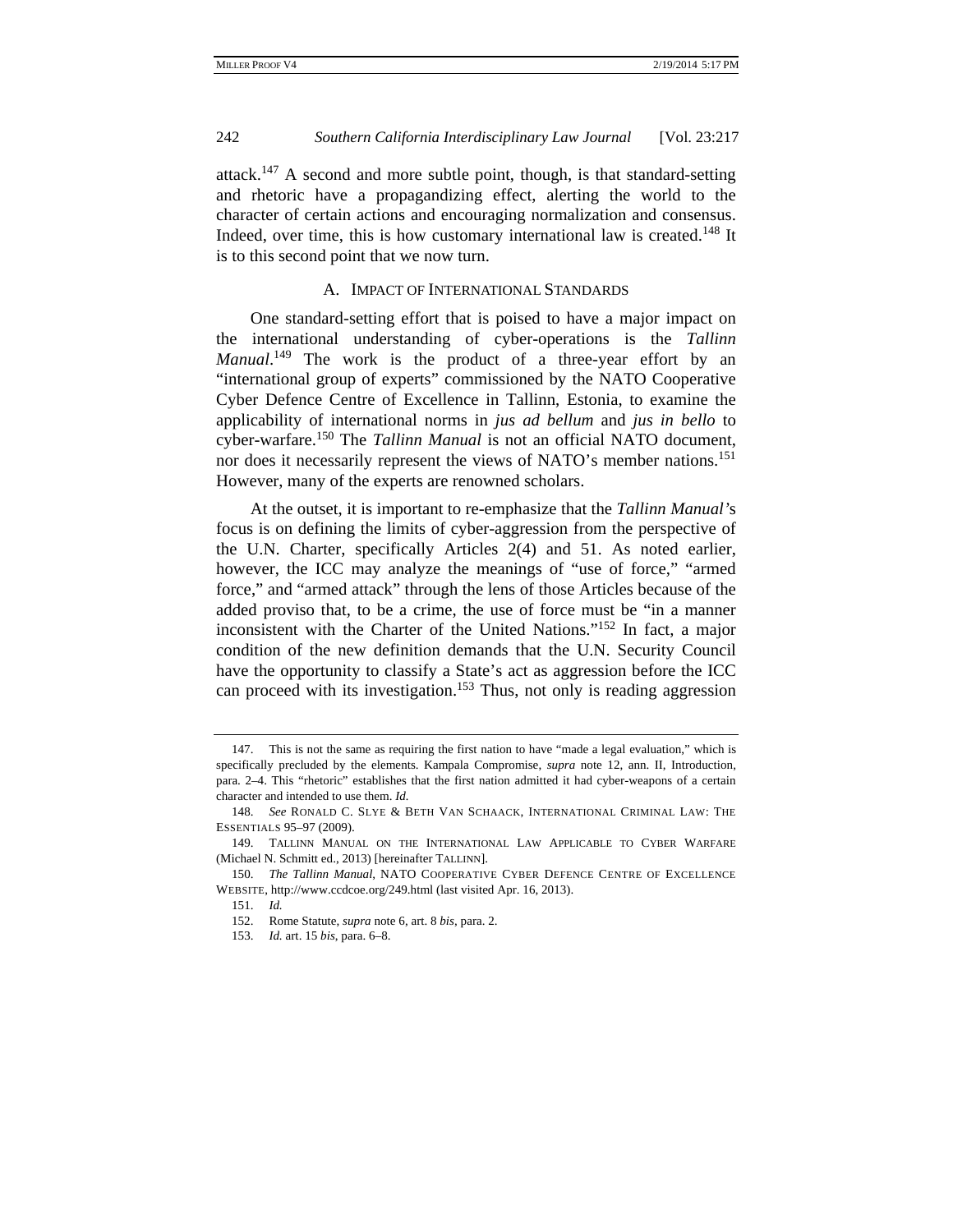in the light of traditional *jus ad bellum* analysis possible, the interpretive and jurisdictional restraints on the crime of aggression practically require such a reading.

At this juncture, a few words about the relationship of the crime of aggression to customary international law are appropriate. During Kampala, the U.S. delegation voiced concerns that the list of acts drawn from G.A. Resolution 3314 would not, in all cases, align with customary international law. The delegation therefore proposed an understanding which would explicitly dissociate the two, stating that it "shall not be interpreted as constituting a statement of the definition . . . under customary international law."<sup>154</sup> The U.S. felt that the crime of aggression was much less developed at that time than the crimes of genocide, war crimes, and crimes against humanity were when defined by the Rome Charter. Apparently in response to this, the U.S. wanted to ensure that the future development of customary international law regarding aggression would not be impacted by the ICC's definition.155 As a non-party to the Rome Statute, the U.S. may not have wanted any obligations that it had under customary international law to be burdened by a definition created without its participation. It is also possible that the U.S. realized the significance of its own saber-rattling and practices on the international understanding of aggression, a point which will be made more expansively below. However, the actual reasons for the U.S. position are unknown. As it turns out, other delegations were adamantly opposed to the U.S. position, and the references to customary international law were dropped from what eventually became Understanding 4.156

If *Tallinn* is indeed of valid interpretive use, then what does it have to say about the key notions of "armed force," "act of aggression," and "manifest" that might be useful in understanding the crime of aggression? According to *Tallinn*, international law is relatively unambiguous with regard to the means employed:

The International Court of Justice has stated that Articles 2(4) [and] 51 . . . apply to "any use of force, regardless of the weapons employed." The [experts] unanimously agreed that this statement is an accurate reflection of

 <sup>154.</sup> Kress et al., *supra* note 133, at 93.

 <sup>155.</sup> *Id.* at 92.

 <sup>156.</sup> *Id.* at 93.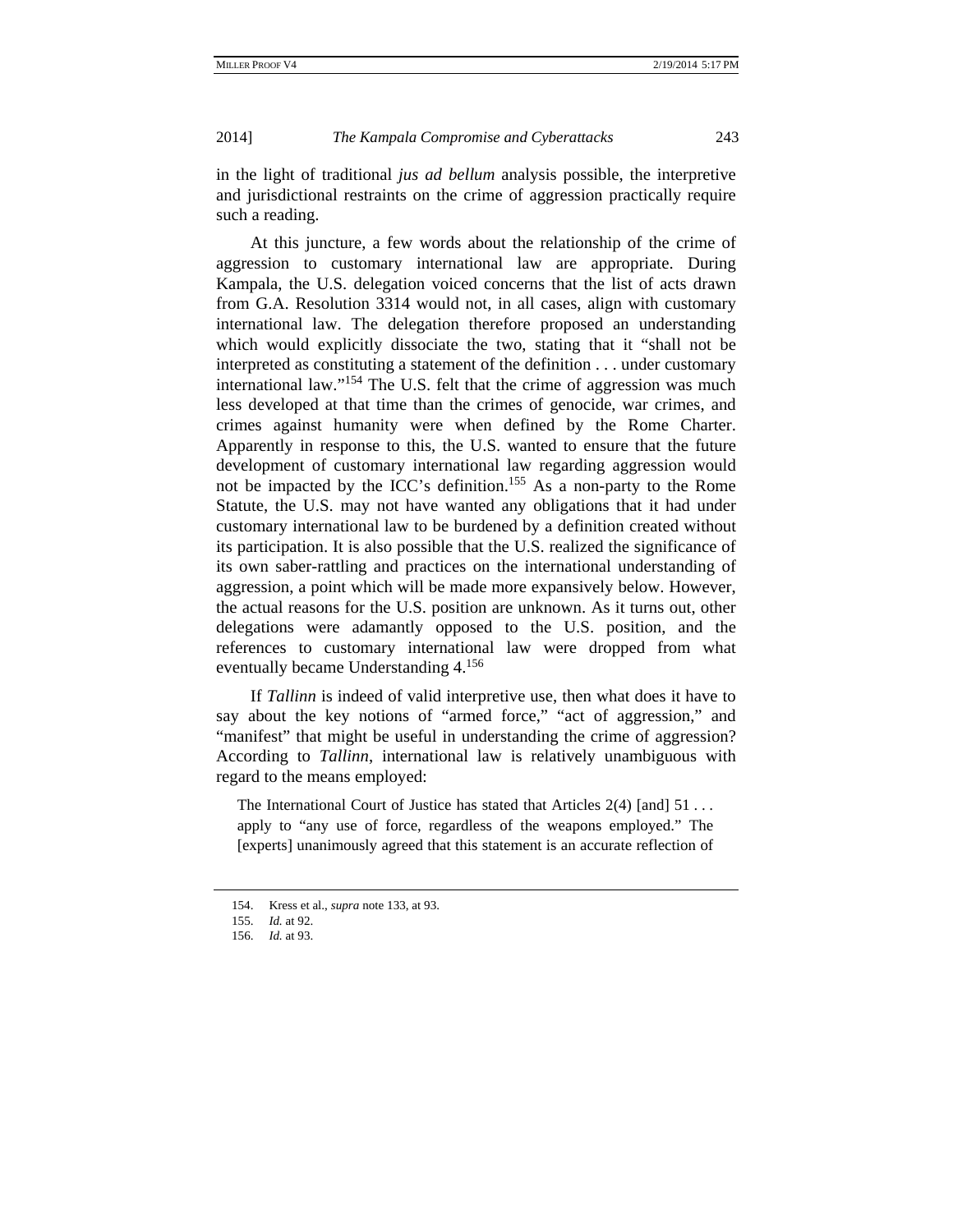customary international law. . . . The mere fact that a computer . . . is used . . . has no bearing on whether that operation amounts to a "use of force."<sup>157</sup>

Furthermore, using *jus ad bellum* principles to analyze the pertinent thresholds of "scale and effects" can lend valuable clarity to the similar terms "character, gravity, and scale" under the crime of aggression.<sup>158</sup> The *Tallinn Manual*'s Rule 11 discusses the factors influencing what kinds of actions short of an armed attack are still a "use of force."159 Acts injuring or killing persons or destroying objects are clearly uses of force, but other types of acts may not be. The Tallinn experts advise, "States contemplating cyber operations, or that are the target thereof, must be highly sensitive to the international community's probable assessment of whether the operations violate the prohibition on the use of force."160 Thus, an essential part of the analysis is to consider what *other states* would think about the cyber-operation.

To carry out this analysis, *Tallinn* proposes an eight-factor test which is not necessarily all-inclusive: (1) severity, (2) immediacy, (3) directness, (4) invasiveness, (5) measurability of effects, (6) military character, (7) state involvement, and  $(8)$  presumptive legality.<sup>161</sup> Of these factors, severity likely carries the most weight because physical damage to property or harm to individuals will always be considered a use of force, trumping the other concerns.162 However, cyber-operations produce a wide variety of effects in the vast gray area between physical harm and inconvenience. The more that nations view a cyber-operation as impacting a vital national system or interest, the more likely the severity threshold will be met. Duration and intensity would also be considered.<sup>163</sup> It is an interesting consequence, however, that under this rubric the severity bar is continually lowered as societies advance technologically.<sup>164</sup> In fact, severity may be

 <sup>157.</sup> TALLINN, *supra* note 149, at 42.

 <sup>158.</sup> *See id.* at 48.

 <sup>159.</sup> *Id.*

 <sup>160.</sup> *Id.*

 <sup>161.</sup> *Id.* at 48–51. *See also* Oona A. Hathaway et al., *The Law of Cyber-Attack*, 100 CAL. L. REV. 817, 845–49 (2012).

 <sup>162.</sup> TALLINN, *supra* note 149, at 48.

 <sup>163.</sup> *Id.*

 <sup>164.</sup> TOURÉ, *infra* note 240, at 89–90.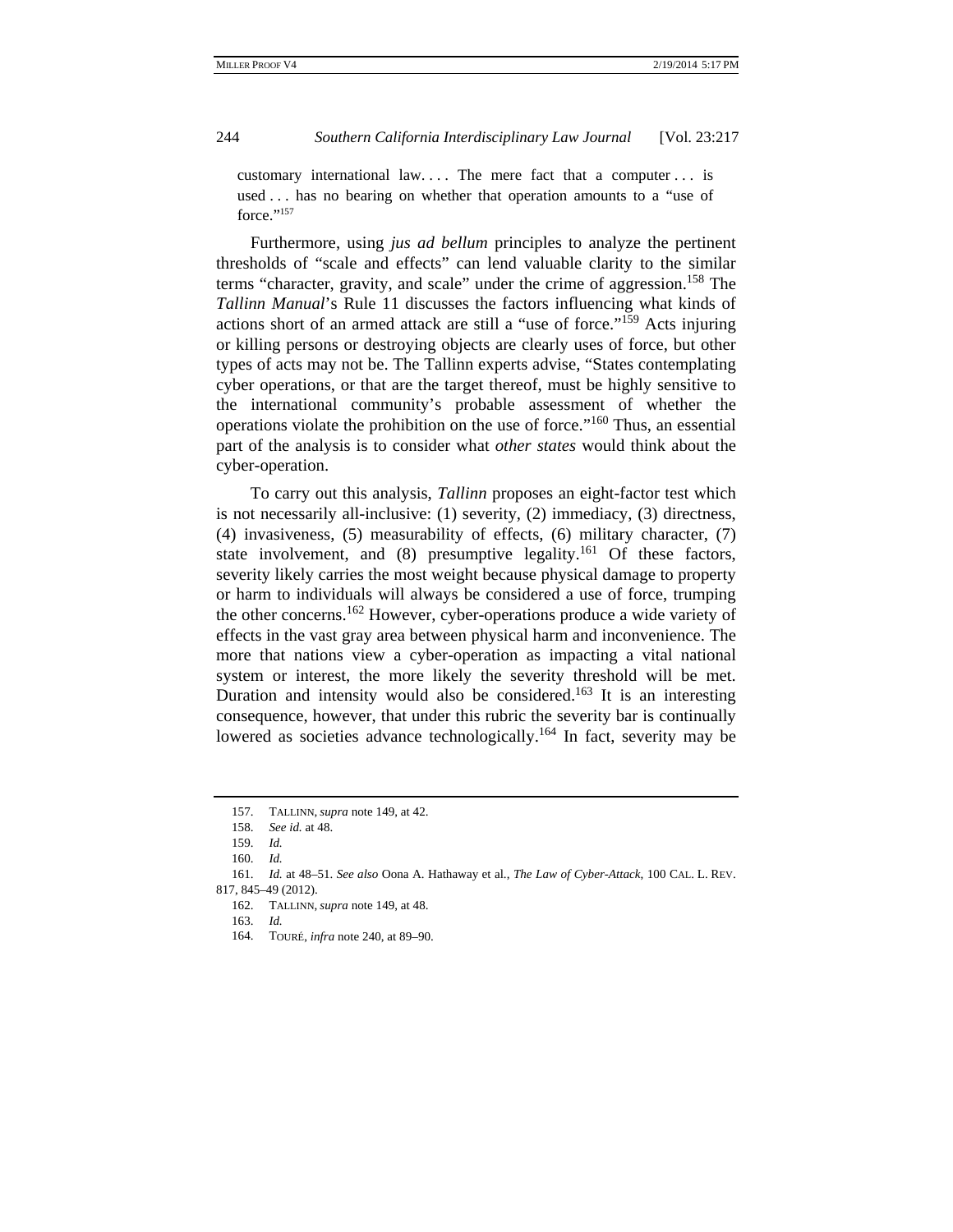evaluated differently depending on a given nation's degree of technological development.<sup>165</sup>

The question of severity is more difficult to evaluate in situations where vital property was destroyed, but the property is intellectual rather than physical. It is at this juncture that the other factors become more relevant in the analysis. For example, the Shamoon attack on Saudi Aramco wiped the hard drives of many thousands of computers at that company. Under the fifth factor, measurability of effects, a virus that had specific and quantifiable damage would be more likely to be viewed as an act of force than one which had a negligible effect on productivity or a few days of down-time.166 Shamoon, then, would rank highly under this test. Further, the directness factor assesses the causal strength of the link between the intent of a cyber-operation and its effects.<sup>167</sup> An attack that erased data intentionally, as Shamoon did, rather than as a side effect or unintended consequence, would score higher here. Under the invasiveness factor, penetrations into more highly secured systems are more likely to be uses of force, and penetrations of military systems factor more highly than do penetrations of civilian systems.168 Stuxnet, which penetrated into Iran's most highly guarded nuclear production systems, would score very highly on the invasiveness scale, whereas Anonymous' hacking of the public U.S. Department of Justice website would score much lower. In addition, acts that can be attributed directly to a nation's military units (factor six) carry more weight than those perpetrated by unknown parties or loosely affiliated nationalist groups.<sup>169</sup> Even in situations where a non-state group perpetrates the cyber-operation, the closer the group is to state sponsorship, tolerance, or state-provided safe harbor (factor seven), the closer the act comes to a use of force.170 Last, but not least, acts that are *not prohibited* by international treaty or custom (factor eight), or which are widely

 <sup>165.</sup> Thus, double standards are likely to persist here, as in other areas of international law. For example, a telephone network attack against an African nation might not be considered a use of force because it does not affect a widely used, vital system. The same attack against Canada might be considered a use of force, however.

 <sup>166.</sup> TALLINN, *supra* note 149, at 50.

 <sup>167.</sup> *Id.*

 <sup>168.</sup> *Id.* at 49.

 <sup>169.</sup> *Id.* at 50–51.

 <sup>170.</sup> *See id.* at 51.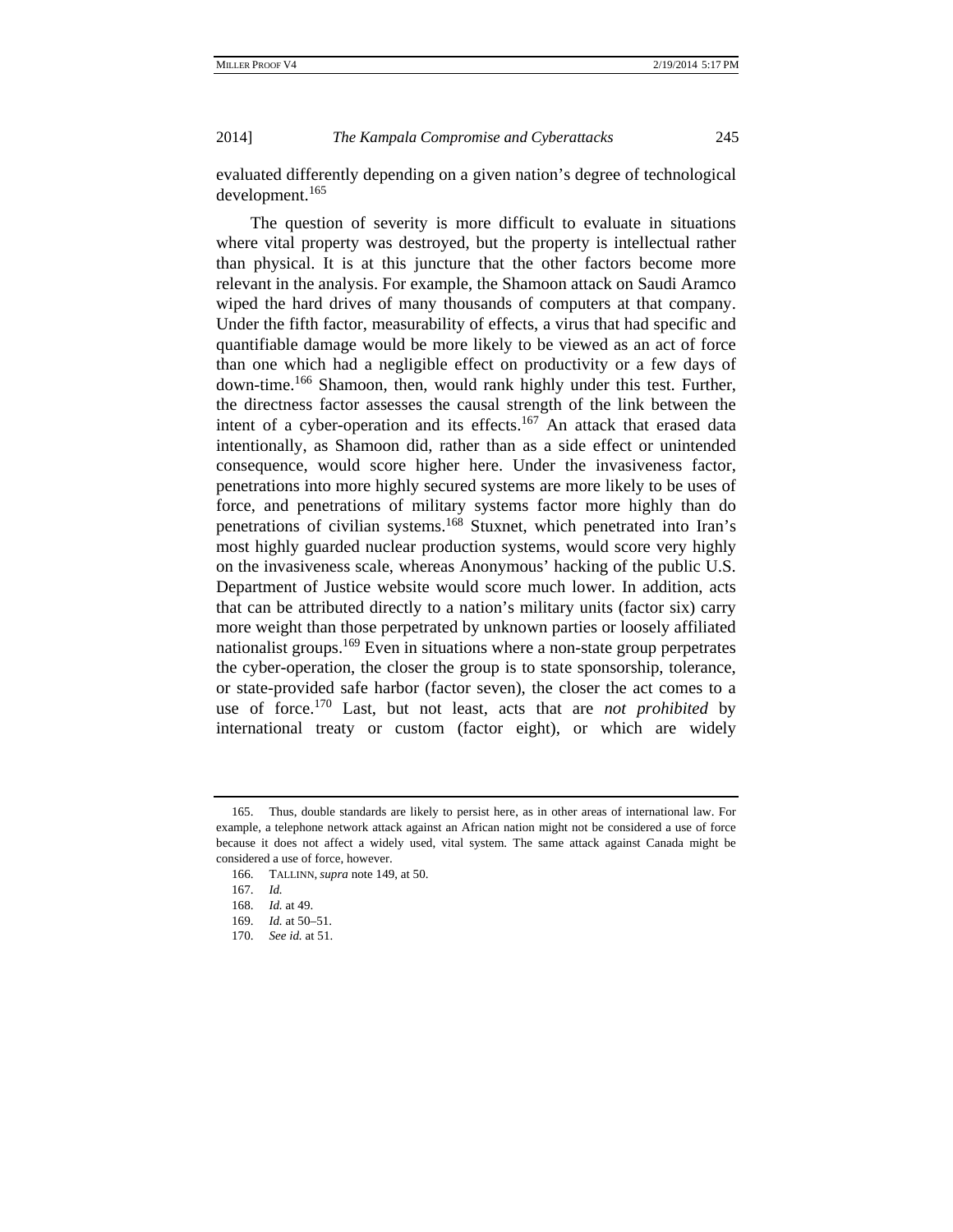tolerated—such as state-to-state espionage, propaganda, or economic pressure—are less likely to be considered uses of force.<sup>171</sup>

Under the *Nicaragua* judgment, the International Court of Justice made a distinction between the mere use of force and "the most grave forms of the use of force."172 These latter uses of force may cross a threshold that makes them an "armed attack" by virtue of their scale and effects.173 Evaluation of the scale and effects of a use of force to see if it rises to the level of "armed attack" is conducted using the same eight-factor test discussed earlier. Some cases of cyberattacks are relatively simple to categorize: "The clearest cases are those cyber operations, such as the employment of the Stuxnet worm, that amount to a use of force."<sup>174</sup> Some of the experts even felt that Stuxnet had reached the "armed attack" threshold, unless of course it was justified on the basis of anticipatory selfdefense.175 On the other hand, the international community, officials of Estonia, and the panel of *Tallinn* experts did not think that the 2007 DDoS attacks against Estonia rose to the level of an "armed attack" justifying a self-defensive counterattack.176 To summarize *Tallinn*, "Some cyber actions are undeniably not uses of force, uses of force need not involve a State's direct use of armed force, and all armed attacks are uses of force."<sup>177</sup>

Such categorizations are important because, under the U.N. Charter, a state may legally use force to defend itself once it has suffered an "armed attack,"178 or once an attack has clearly been launched but has not yet reached its destination. In addition, despite the early arguments of one commentator that an exception for self-defensive action may not be permitted under a literal reading of the crime of aggression proposed just

 <sup>171.</sup> *Id.*

 <sup>172.</sup> Nicaragua v. United States, I.C.J. ¶ 191 (June 27, 1986), *available at* http://www.icjcij.org/docket/files/70/6503.pdf.

 <sup>173.</sup> TALLINN, *supra* note 149, at 47.

 <sup>174.</sup> *Id.* at 45. *See also* Kim Zetter, *NATO Researchers: Stuxnet Attack on Iran Was Illegal "Act of Force"* WIRED (Mar. 25, 2013), http://www.wired.com/threatlevel/2013/03/stuxnet-act-of-force/.

 <sup>175.</sup> TALLINN, *supra* note 149, at 58.

 <sup>176.</sup> *Id.* at 57–58.

 <sup>177.</sup> *Id.* at 47–78.

 <sup>178.</sup> U.N. Charter art. 51.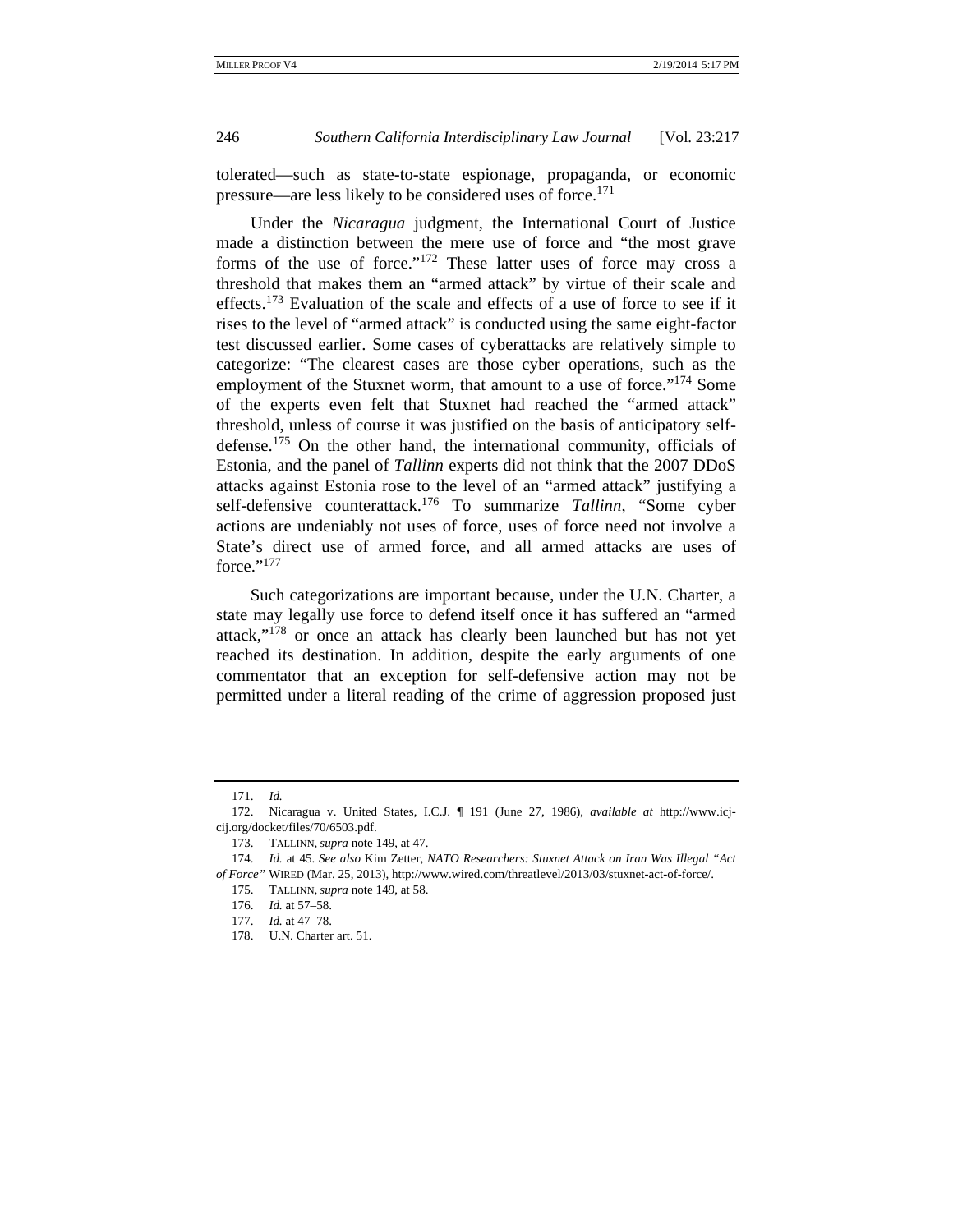prior to Kampala,  $179$  under the interpretation of most commentators, a selfdefensive act does not amount to a crime.<sup>180</sup>

Self-defensive actions which occur *before* any attack has occurred are called "anticipatory self-defense."181 Such actions are permissible under international law but are severely constrained.182 The *Tallinn Manual*'s Rule 15 deals with the circumstances under which anticipatory self-defense is permitted.<sup>183</sup> The "imminence" of the attack is the key consideration.<sup>184</sup> Under the prevailing standard for imminence, the "last feasible window of opportunity" standard, a state's ability to preemptively defend begins only at the last moment when the nation *could have* still defended itself effectively.185 The *Tallinn* experts felt that "if the initiator is merely acquiring the capability to initiate an armed attack in the future, the criterion of imminence is not met."186 Under this reading, developing cyber-strategy, exploits, and even placing botnets in a position to be remotely activated do not meet the imminence standard. However, such distinctions are difficult to make effectively in real-life cyber operations because the speed of attack is almost instantaneous, and the attack can be launched without any of the warning signs, like troop or naval movements visible from satellite reconnaissance.<sup>187</sup>

## B. STATE PRACTICE

It is important to note the deference to normal state practice in assessing these issues. The *Tallinn* experts acknowledged that "as cyber threats and opportunities continue to emerge and evolve, State practice may alter contemporary interpretations and applications of the *jus ad bellum* in

 <sup>179.</sup> Glennon, *supra* note 1, at 88–90.

 <sup>180.</sup> *See, e.g.*, Jennifer Trahan, *A Meaningful Definition of the Crime of Aggression: A Response to Michael Glennon*, 33 U. PA. J. INT'L L. 907, 927 (2012) (asserting that the converse "is a nonsensical reading of the text").

 <sup>181.</sup> TALLINN, *supra* note 149, at 63.

 <sup>182.</sup> *See id.*

 <sup>183.</sup> *Id.*

 <sup>184.</sup> *Id.* at 64.

 <sup>185.</sup> *Id.* The notion of imminence in self-defense arises from the U.S. Secretary of State Daniel Webster's correspondence following the nineteenth-century *Caroline* incident, when British forces in Canada attacked a U.S. steamboat for providing aid to Canadian rebels. The "*Caroline* test" is the standard for anticipatory self-defense, applying when the "necessity of self-defense is instant, overwhelming, leaving no choice of means, and no moment for deliberation. *Id.* at 64.

 <sup>186.</sup> *Id.* at 65.

 <sup>187.</sup> *Id*.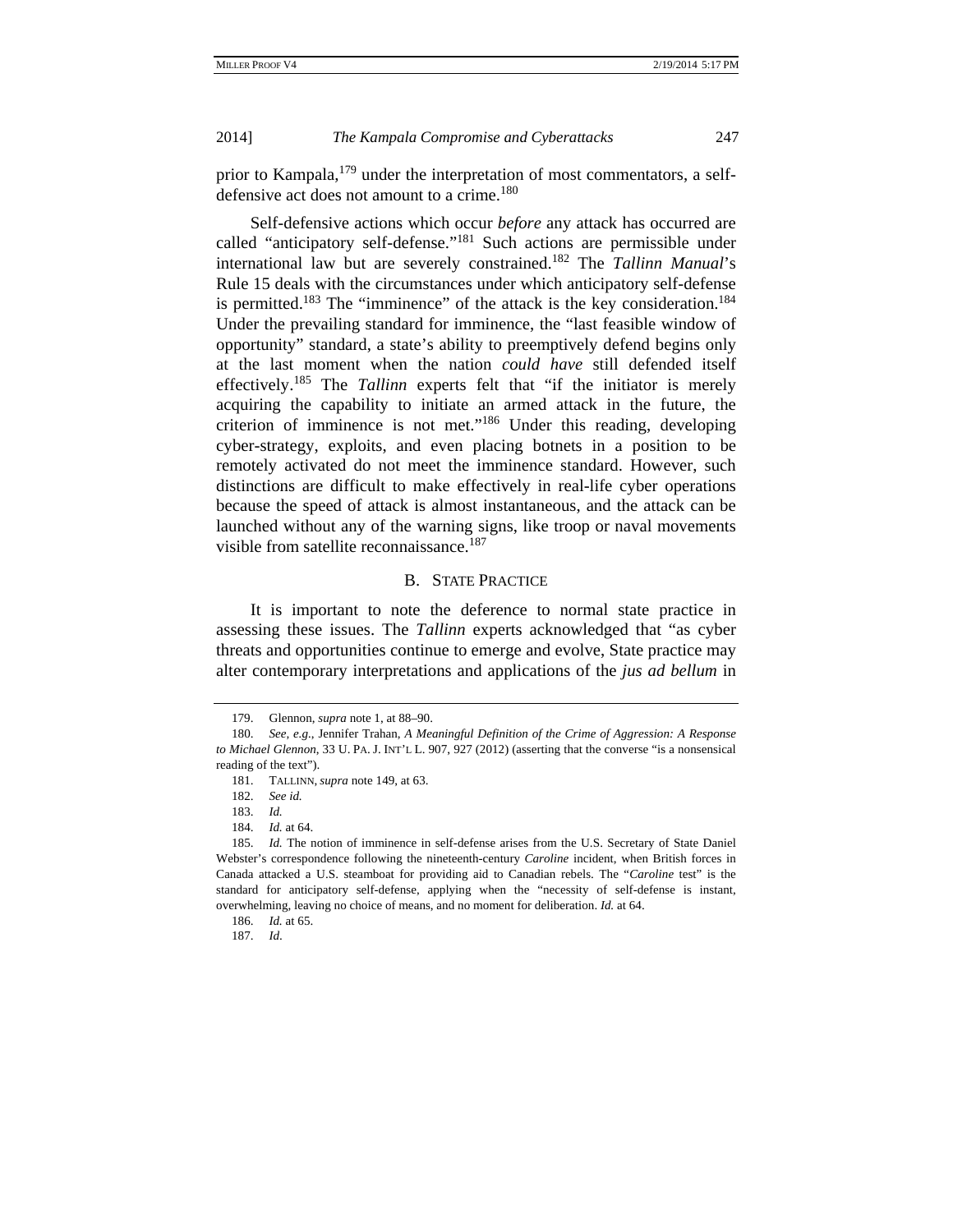the cyber context."188 In addition to standardization efforts that factor state consensus into their rubric (like the *Tallinn Manual*) direct state practice can also have a major impact on the international understanding of the use of "armed force." Keeping this in mind, it is almost impossible to ignore the state practice and interpretive guidance put forth by the United States, the country with the world's largest military budget and most advanced military technology.<sup>189</sup>

In September 2012, U.S. State Department Legal Advisor Harold Koh addressed the US CYBERCOM Inter-Agency Legal Conference on how to apply the traditional laws of conflict to cyber-operations.<sup>190</sup> Both Koh and the *Tallinn Manual* agreed on the fundamental notion that international *jus ad bellum* principles constraining the use of force apply to cyber-operations and rejected the notion that an entirely new body of law was needed.<sup>191</sup> Both Koh and the *Tallinn* experts also agreed that the *jus in bello* notion of proportionality applied to cyber-weapons.<sup>192</sup> In fact, on many other points there was agreement between *Tallinn* and the official U.S. position as stated by Koh. However, there are two exceptions to this general agreement: one, the threshold at which the use of force enables a state to conduct self-defensive attacks and, two, the meaning of "imminence" in preemptive defensive actions.<sup>193</sup>

After *Nicaragua*, the United States asserted that there is no difference between an unlawful use of force and an armed attack allowing the right of self-defense.<sup>194</sup> Koh reiterated this position in his speech, saying:

[T]he United States has for a long time taken the position that the inherent right of self-defense potentially applies against any illegal use of force. In our view, there is no threshold for a use of deadly force to qualify as an "armed attack" that may warrant a forcible response.<sup>195</sup>

 <sup>188.</sup> *Id.* at 42.

 <sup>189.</sup> U.S. expenditures amount to 41% of total world military spending in 2011. Anup Shah, *World Military Spending*, GLOBAL ISSUES, http://www.globalissues.org/article/75/world-militaryspending#InContextUSMilitarySpendingVersusRestoftheWorld (last updated May 6, 2012).

 <sup>190.</sup> Harold Hongju Koh, *International Law in Cyberspace*, U.S. DEP'T OF STATE (Sept. 18, 2012), http://www.state.gov/s/l/releases/remarks/197924.htm [hereinafter *Koh on Cyberspace*].

 <sup>191.</sup> Schmitt, *supra* note 116, at 17.

 <sup>192.</sup> *Id.* at 25–26.

 <sup>193.</sup> TALLINN, *supra* note 149, at 47.

 <sup>194.</sup> *Koh on Cyberspace*, *supra* note 190; TALLINN, *supra* note 149, at 47.

 <sup>195.</sup> *Koh on Cyberspace*, *supra* note 190.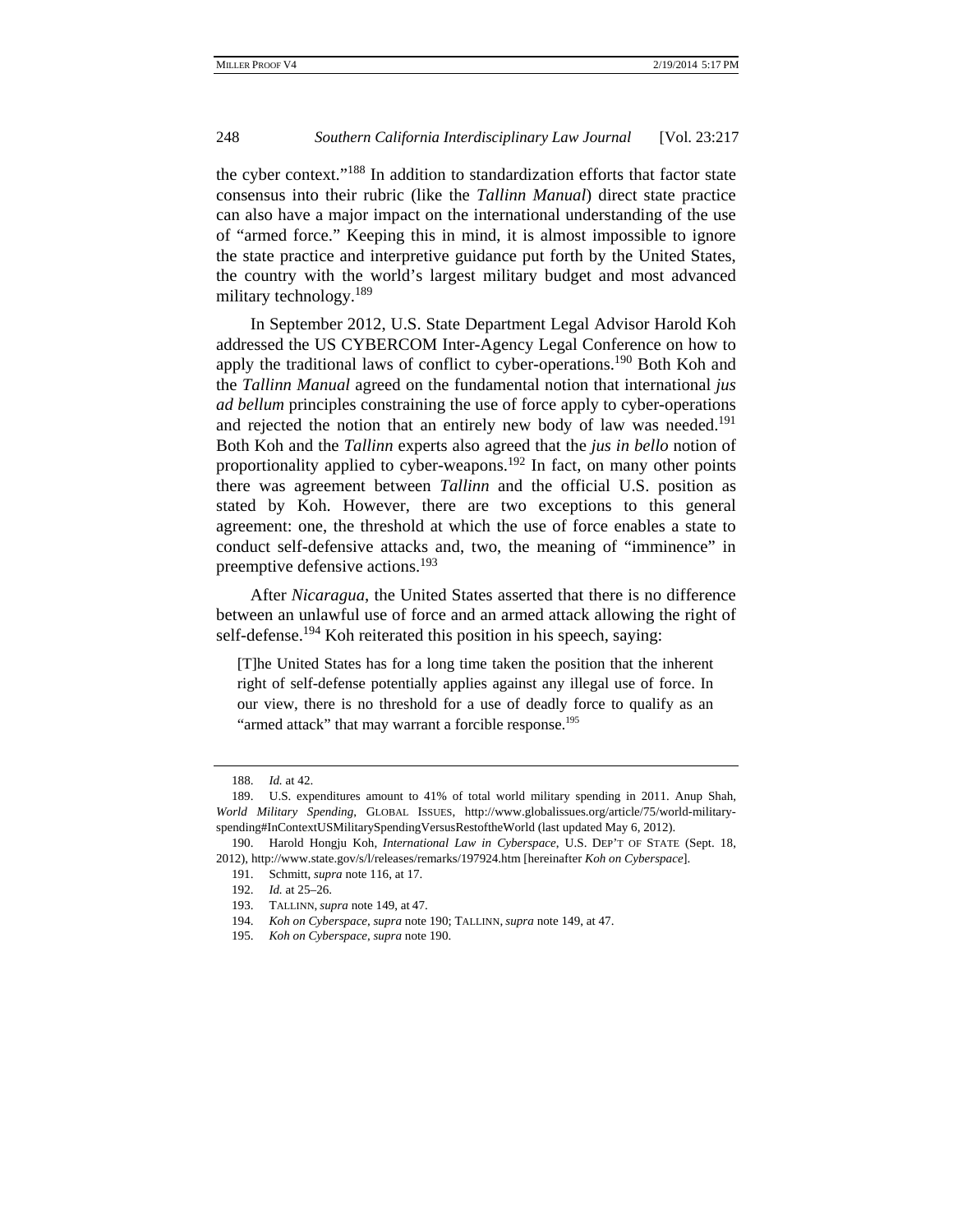In short, the U.S. position is that any unlawful use of force may trigger the right to defensive counterattack. This was not the position of the *Tallinn* experts, nor does it reflect international consensus.<sup>196</sup> This discrepancy between state practice and international consensus may result in situations where a state like the U.S. sees its own action as cyber-defense while other states taking a more mainstream viewpoint might see it as a cyber-attack.

The second point addresses the discrepancies between *Tallinn* and U.S. understandings of "imminence." Under both *Tallinn* and the U.S. position, the Stuxnet attack on Iranian nuclear centrifuges was a "use of force." Standing alone, this use of force may have even risen to the level of an "armed attack" to many of the *Tallinn* experts, which would allow Iran to defend itself under Article 51. The U.S., however, would maintain that its action was in "anticipatory self-defense," legitimate under both *Tallinn* and international law.<sup>197</sup> The resolution to this question turns on the connotation of "imminence." The standard agreed upon by the majority of the *Tallinn* experts, the "last feasible window of opportunity" standard, posits that a state may engage in anticipatory self-defense only when "the attacker is clearly committed to launching an armed attack and the victim State will lose its opportunity to effectively defend itself unless it acts."<sup>198</sup> Clearly this was not the case with respect to Iran's nuclear centrifuges, which were at least two years away from producing enough material for even a single atomic bomb, under most credible measures.<sup>199</sup> According to the U.S. reading of *Nicaragua*, Iran would be justified in taking proportional self-defensive action in response to Stuxnet but for a highly contentious conception of the standard of imminence which permits anticipatory self-defense—a standard which is contradicted by *Tallinn,* Caroline,<sup>200</sup> and international understandings of imminence.

Beyond its official statements, U.S. strategic behavior also has a significant impact. By most measures, the United States is rapidly escalating its capacity for cyber defense, cyberattack, and cyber warfare. The terminology that military and political leaders use to describe these

 <sup>196.</sup> TALLINN, *supra* note 149, at 47.

 <sup>197.</sup> *Id.* at 64.

 <sup>198.</sup> *Id.*

 <sup>199.</sup> William J. Broad et al., *Israeli Test on Worm Called Crucial in Iran Nuclear Delay*, N.Y. TIMES (Jan. 15, 2011),

http://www.nytimes.com/2011/01/16/world/middleeast/16stuxnet.html?pagewanted=all. 200. *See supra* note 185.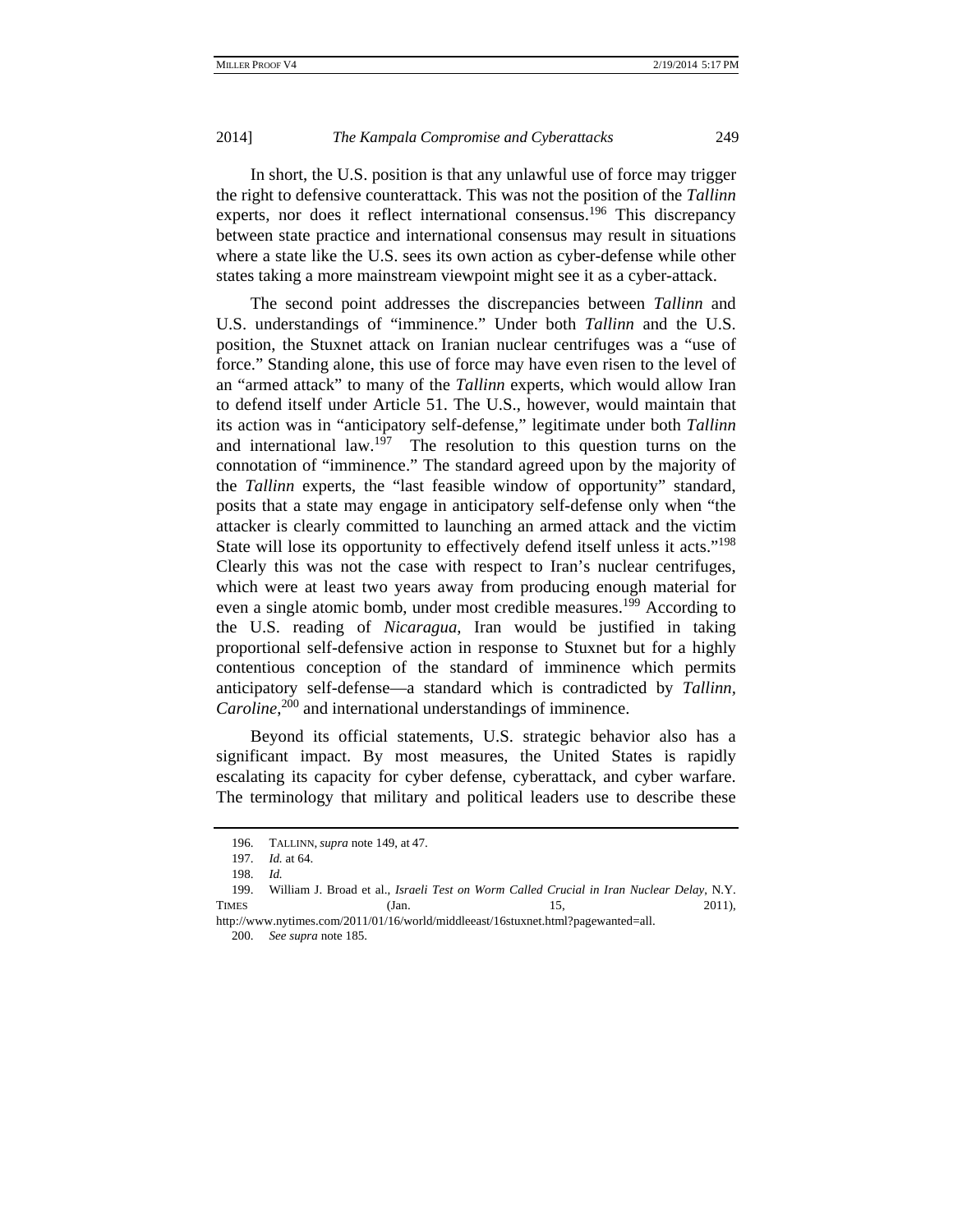efforts leaves little doubt as to their effect and purpose: the United States is building its own cyber-military-industrial complex to rival its other military industries. General Martin Dempsey, chairman of the Joint Chiefs of Staff, has asserted that "a cyber-attack could stop our society in its tracks," and has often said that the world is more dangerous now than it was during the Cold War.201 Defense Secretary Leon Panetta has characterized the threats to the United States as a coming "cyber-Pearl Harbor."202 Under the leadership of General Dempsey and Secretary Panetta, and that of former President George W. Bush's Director of National Intelligence Michael McConnell, the Defense Department has assembled an array of military contractors to build offensive cyber-weapons. These contractors include the firms Northrup Grumman, Raytheon, General Dynamics, Endgame, and Immunity; in addition, the U.S. may employ the zero-day wares of individual "black-hat" hackers sold from shadow internet chat rooms.<sup>203</sup> The Department of Defense has also invested substantial sums in testing and training facilities in order to "practice" cyber-war, notably the National Cyber Range recently transferred to U.S. Cyber Command.<sup>204</sup> The various U.S. departments spend at least ten billion dollars annually on these efforts, though the exact amounts are classified.<sup>205</sup>

While building this infrastructure, the U.S has repeatedly characterized its efforts as focusing on defensive measures and cybersecurity. However, in March 2013, the U.S. government publicly admitted for the first time that it was developing "offensive cyber-weapons." General Keith Alexander, chief of the new U.S. Cyber Command and head

 <sup>201.</sup> Bryan Bender, *World More Dangerous, Top General Says*, BOSTON GLOBE (Apr. 12, 2012), http://www.bostonglobe.com/news/nation/2012/04/12/world-more-dangerous-top-general-tells-harvardworld-more-dangerous-top-general-tells-harvard/XrSM8cTzyZ0YstKv36JhJN/story.html?camp=pm.

 <sup>202.</sup> Elisabeth Bumiller & Thom Shanker, *Panetta Warns of Dire Threat of Cyberattack on U.S.*, N.Y. TIMES (Oct. 11, 2012), http://www.nytimes.com/2012/10/12/world/panetta-warns-of-dire-threatof-cyberattack.html.

 <sup>203.</sup> Michael Riley & Ashlee Vance, *Cyber Weapons: The New Arms Race,* BUSINESSWEEK (July 20, 2011), http://www.businessweek.com/magazine/cyber-weapons-the-new-arms-race-07212011.html.

 <sup>204.</sup> Sean Gallagher, *"Live-Fire" Cyberwar-in-a-Box Tests Mettle of Military, IT Pros*, ARSTECHNICA (Oct. 20, 2012), http://arstechnica.com/information-technology/2012/10/live-firecyberwar-in-a-box-tests-mettle-of-military-it-pros/.

 <sup>205.</sup> Not all defense and intelligence officials agree that the hype is justified. *See, e.g.*, Kim Zetter, *Tone Down the Cyberwarfare Rhetoric, Expert Urges Congress*, WIRED (Mar. 20, 2013), http://www.wired.com/threatlevel/2013/03/tone-down-cyberwar-rhetoric/; Kim Zetter, *Spy Chief Says Little Danger of Cyber 'Pearl Harbor' in Next Two Years*, WIRED (Mar. 12, 2013), http://www.wired.com/threatlevel/2013/03/no-cyber-pearl-harbor/.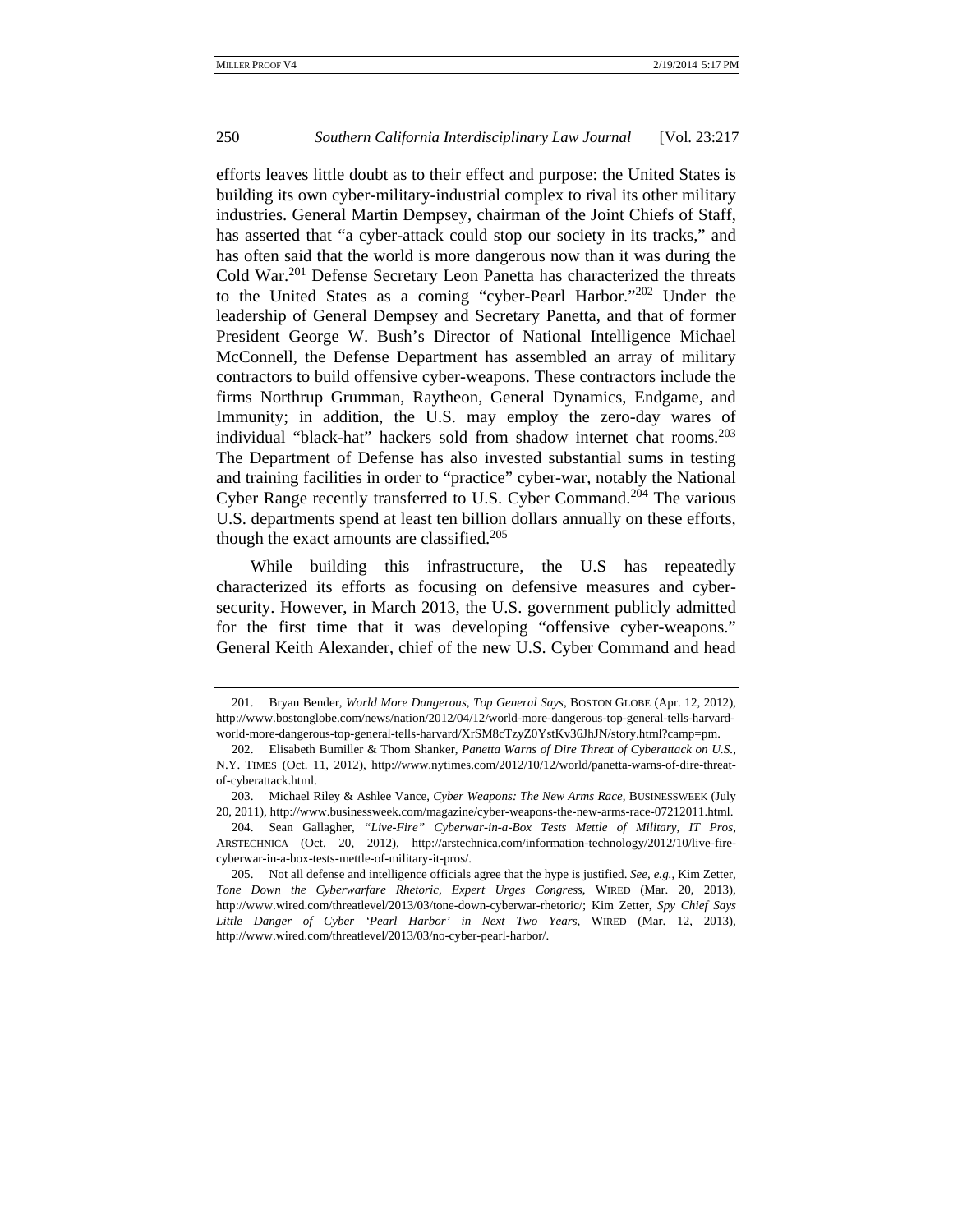of the National Security Agency (NSA), reported in testimony before Congress that "this team, this defend-the-nation team, is not a defensive team. This is an offensive team.... Thirteen of the teams that we're creating are for that mission alone."206 The recent pronouncements, coming in the wake of news of possible Chinese Army-sponsored attacks on U.S. infrastructure,  $207$  indicate a strategy shift toward a doctrine of preemptive self-defense—an established U.S. doctrine in traditional armaments, but a controversial doctrine under international law and *Tallinn*.

This news follows reports in February that a secret legal review had concluded that the President had the power to order a preemptive cyberstrike if the U.S. foresees a foreign cyberattack based on "credible evidence."208 These rules were developed under the leadership of John Brennan, recently promoted to the head of the C.I.A. under the Obama administration.<sup>209</sup> This new policy has remained secret, both to protect the President from legal scrutiny and to "maintain ambiguity in an adversary's mind" as to what threshold of action the United States would consider worthy of preemptive attack. $210$ 

On the legislative front, the U.S. House of Representatives recently passed the Cyber Intelligence Sharing and Protection Act ("CISPA"). This bill has the laudable goal of enhancing cooperation between the government and private companies on cyber-security efforts, but would also transfer supervisory control over national cyber-security efforts from the Department of Homeland Security, where it now resides under Executive Order, to the military.<sup>211</sup> The House version of CISPA also does

 <sup>206.</sup> Mark Mazzetti & David E. Sanger, *Security Leader Says U.S. Would Retaliate Against Cyberattacks*, N.Y. TIMES (Mar. 12, 2013), http://www.nytimes.com/2013/03/13/us/intelligenceofficial-warns-congress-that-cyberattacks-pose-threat-to-us.html?\_r=0.

 <sup>207.</sup> *See supra* Part III.A.

 <sup>208.</sup> David E. Sanger & Thom Shanker, *Broad Powers Seen for Obama in Cyberstrikes*, N.Y. TIMES (Feb. 3, 2013), http://www.nytimes.com/2013/02/04/us/broad-powers-seen-for-obama-incyberstrikes.html?pagewanted=all&\_r=0.

 <sup>209.</sup> *Id.*

 <sup>210.</sup> *Id.*

 <sup>211.</sup> *Executive Order—Improving Critical Infrastructure Cybersecurity*, WHITE HOUSE (Feb. 12, 2013), http://www.whitehouse.gov/the-press-office/2013/02/12/executive-order-improving-criticalinfrastructure-cybersecurity.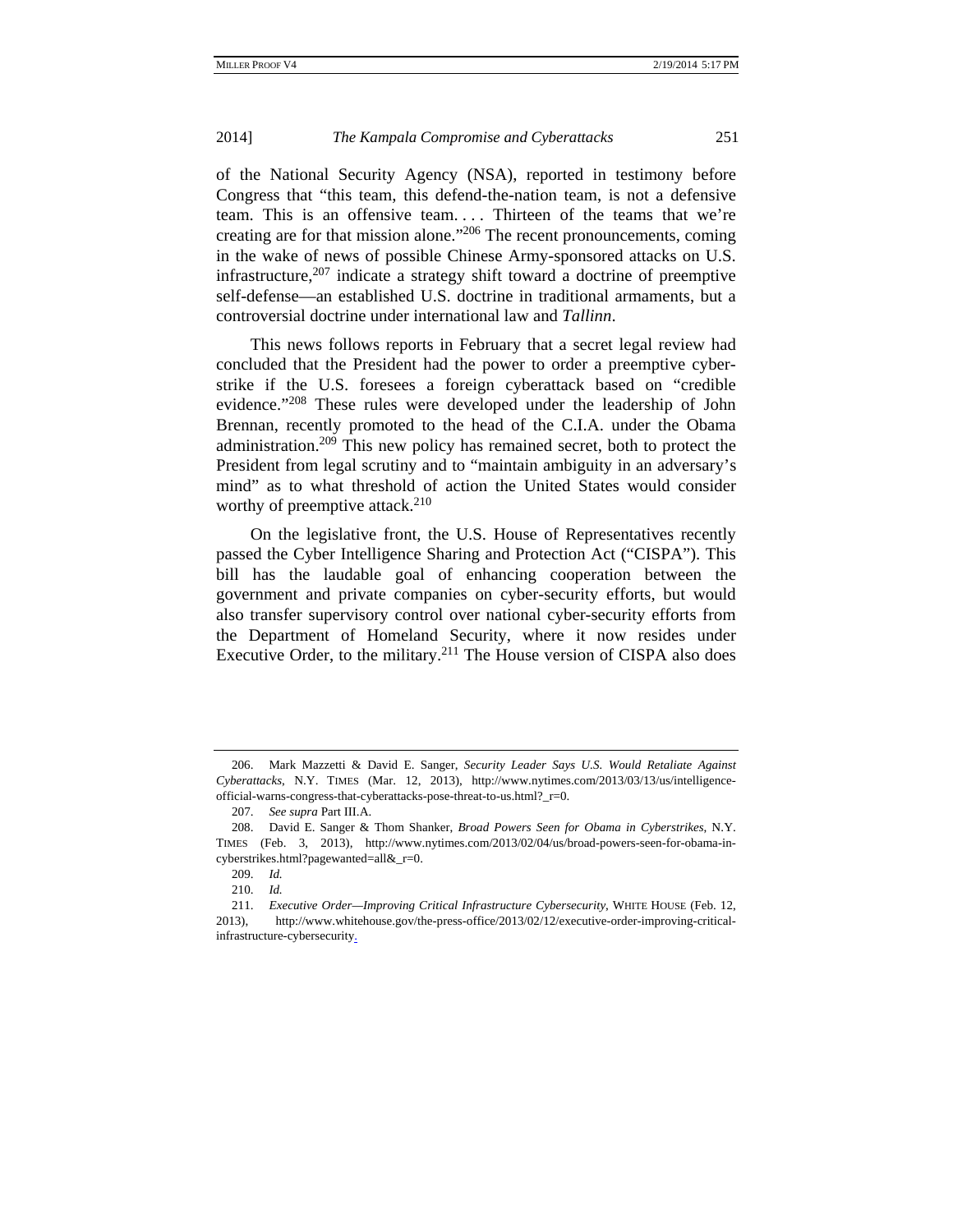not limit the power of private companies to "hack back" against attackers of their networks,  $2^{12}$  despite the repeated criticism of security experts.  $2^{13}$ 

The collective impact that rhetoric, saber-rattling, funding efforts, and the transfer of cyber-security capabilities to military control can have on lowering the standard for what constitutes cyber-aggression is substantial. To put it another way, each time the U.S. responds to an intrusion with saber-rattling<sup>214</sup> or sounds the drums of cyber-war, it has the effect of *lowering* the "gravity and scale" (or alternatively, "scale and effects") foundation on which a manifest act of aggression rests. The two aspects of U.S. policy seem at odds with one another. On one hand, the military and defense establishment advocate for a basically unrestricted definition of aggression not limited by distinctions between the use of force and armed attack, one which consistently erodes our notion of "attack." On the other hand, U.S. political leaders advocate for a very high threshold for defining an aggressive act of force before the ICC. Cynically, one might conclude that these policy differences reflect the desire of the U.S. to be able to use its cyber-operations machinery to attack or threaten when it suits political ends, but still be able to protect the civilian and military decision-makers who ordered the operations from prosecution by the ICC. At the very least, they expose a dichotomy between the notions of culpability for state-tostate aggression (as proscribed by the U.N. Charter) and individual culpability for that same act (under the ICC). Practically, this places the U.S. between the horns of a dilemma in its public policy: as it tries to make cyber war look imminent for political and budgetary reasons, it becomes more likely that its own cyber-operations might be interpreted as acts of aggression.

This effectively creates discord in international law between the definition of force as understood under the crime-of-aggression analysis and the definition as understood under *jus ad bellum* analysis. This disharmony was reflected in the last-minute Kampala debate over whether the crime of aggression's definitions would be viewed as customary

 <sup>212.</sup> Chris O'Brien, *House Passes CISPA, Sets Up Showdown with White House and Senate*, L.A. TIMES (Apr. 18, 2013), http://www.latimes.com/business/technology/la-fi-tn-house-passes-cispa-20130417,0,7501025.story.

 <sup>213.</sup> *See generally* Bruce Schneier, *Schneier on Security*, http://www.schneier.com/.

 <sup>214.</sup> *See, e.g.*, Mazzetti & Sanger, *supra* note 206.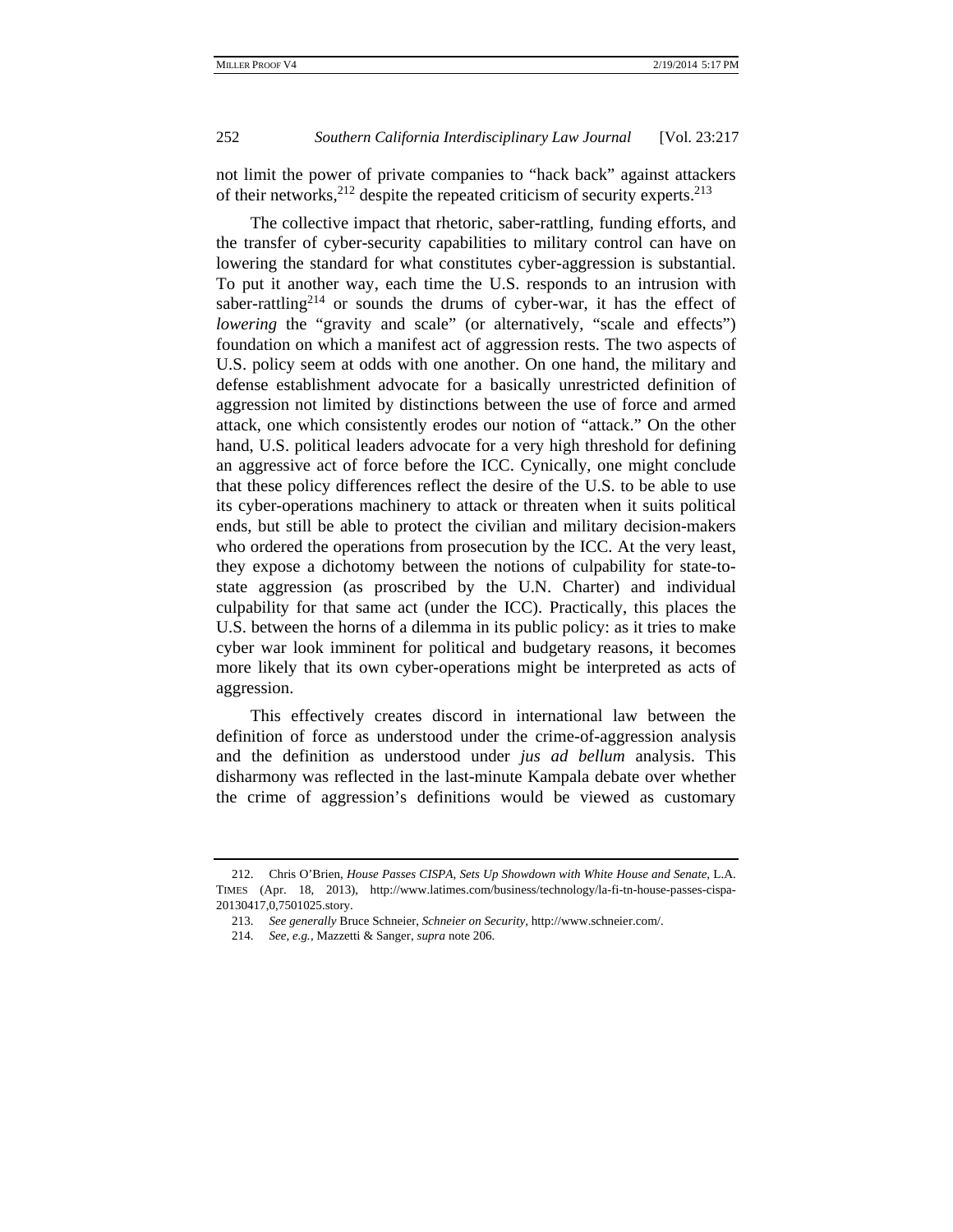international law. To determine whether these two definitions are equivalent, observers will have to wait for the ICC to bring its first cases.

## VII. INDIVIDUAL COMMAND AUTHORITY OVER STATE ACTS

While the threshold clause and other modifiers limit the crime of aggression's applicability to cyber-aggression, the crime has other elements that effectively narrow its reach even further. The crime must be committed "by a person in a position effectively to exercise control over or to direct the political or military action of a State."215 This restriction is sometimes known as the "leadership clause," and it is reemphasized again in Element 2 of the crime. Element 2 also clarifies, in case Article 8 *bis,* paragraph 2 left it ambiguous, that the act of aggression must be "committed" by the state, not merely planned, prepared, or threatened. On the other hand, an individual may be culpable for his contribution to a fully realized act of aggression under any of the typical Rome Charter "conduct verbs," including planning, preparing, initiating, or executing the  $act.^{216}$ 

At the outset, it is clear that the leadership clause severely restricts whether the crime applies to the sort of cyber-operations routinely conducted today. Consider, for example, the Georgian DDoS attacks. If the DDoS attacks were perpetrated by non-governmental groups in Russia who merely sympathized with the Russian government's position—and even if they coincided with conventional Russian aggressive action—the hackers who coordinated the attacks cannot be held accountable under the leadership clause because they failed to possess any control over military or political forces. On the other hand, some cyberattacks clearly do meet the requirements of the leadership clause. Whether or not formally acknowledged by officials, substantial evidence suggests that Stuxnet was conceived, planned, and executed at the highest levels of the U.S. government, up to and including Presidents Obama and George W. Bush.<sup>217</sup> An even more verifiably culpable actor is the head of Mossad, Israel's national intelligence agency, who trumpeted the success of the Stuxnet program to journalists in  $2011$ <sup>218</sup>

 <sup>215.</sup> Rome Statute, *supra* note 6, art. 8 *bis*, para. 1.

 <sup>216.</sup> Kampala Compromise, *supra* note 12, ann. II, Elements, para. 1.

 <sup>217.</sup> *See supra* Part III.A.

 <sup>218.</sup> Stark, *supra* note 26.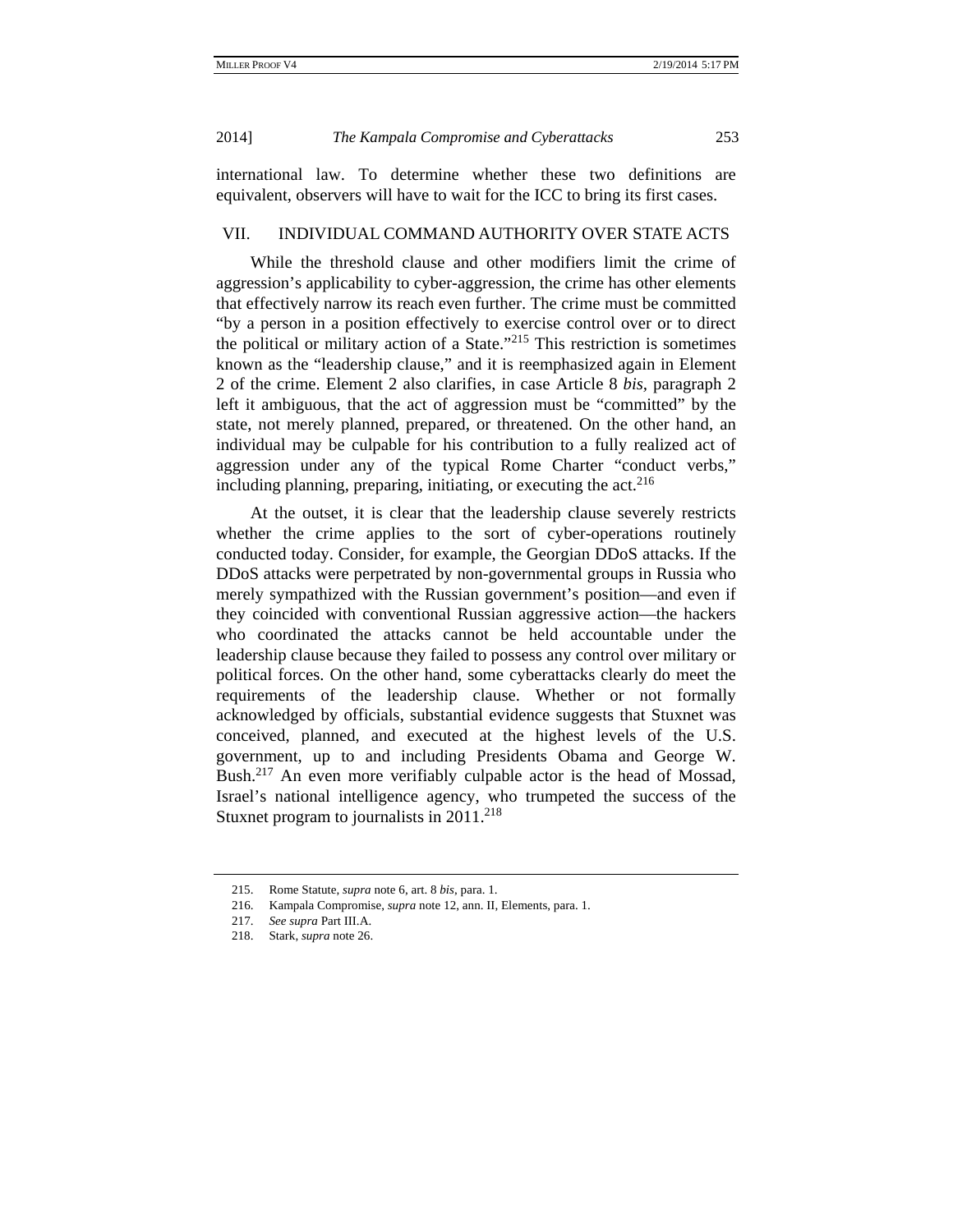This debate turns on the definition of "effectively to exercise control over." There is some evidence that even this language reflects a softening of positions during the negotiations: some early formulations mentioned only "direct control."<sup>219</sup> On the opposite extreme, another formulation considered whether persons who "shape or influence" the state's action might also be included; however, it was believed that this language would be problematic for democracies, wherein a large number of people might be in a position to shape or influence policy.<sup>220</sup> Under the resolved formulation, if, as one Russian minister claimed during an interview about the cyberattacks against Estonia, "that attack was carried out by my assistant,"221 then his aide was possibly culpable for planning and initiating. The question hinges<sup>222</sup> on whether the aide had "effective control" over the political or military action of the state, but that term certainly leaves interpretive space for *de facto* authority as well as *de jure* authority.

The aforementioned example is relatively straightforward; nevertheless, the question can be much more subtle because cyberoperations are often conducted in organizational structures of loose control. Hackers typically lack authority or control over any other person. Clearly, many cyber-operations lack the rigid command hierarchy of the military chain-of-command or executive-branch bureaucracy, and yet loose groups, such as the hacker collective Anonymous, can still coordinate and conduct operations with relative effectiveness. Moreover, such loose organizations reflect not an exception in warfare but rather an underlying trend that military planners have observed for at least two decades.<sup>223</sup> In fact, some experts have gone so far as to "forecast the future irrelevance of state-on-

 <sup>219.</sup> Barriga, *supra* note 3, at 21.

 <sup>220.</sup> *Id.* at 22.

 <sup>221.</sup> *Behind the Estonia Cyberattacks*, RADIO FREE EUR. (Mar. 6, 2009), http://www.rferl.org/content/Behind\_The\_Estonia\_Cyberattacks/1505613.html.

 <sup>222.</sup> This assumes, of course, that DDoS attacks are an act of aggression meeting the threshold clause.

 <sup>223.</sup> *See* Weisbord, *Conceptualizing Aggression*, *supra* note 83, at 14–16 ("Despite their different perspectives on the future of the state, these forecasters point in a similar direction––most fundamentally, towards the decentralization of armed conflict––that few experts today dispute. If accurate, the literature on the transformation of war has important repercussions on the way aggression should be conceptualized and regulated.").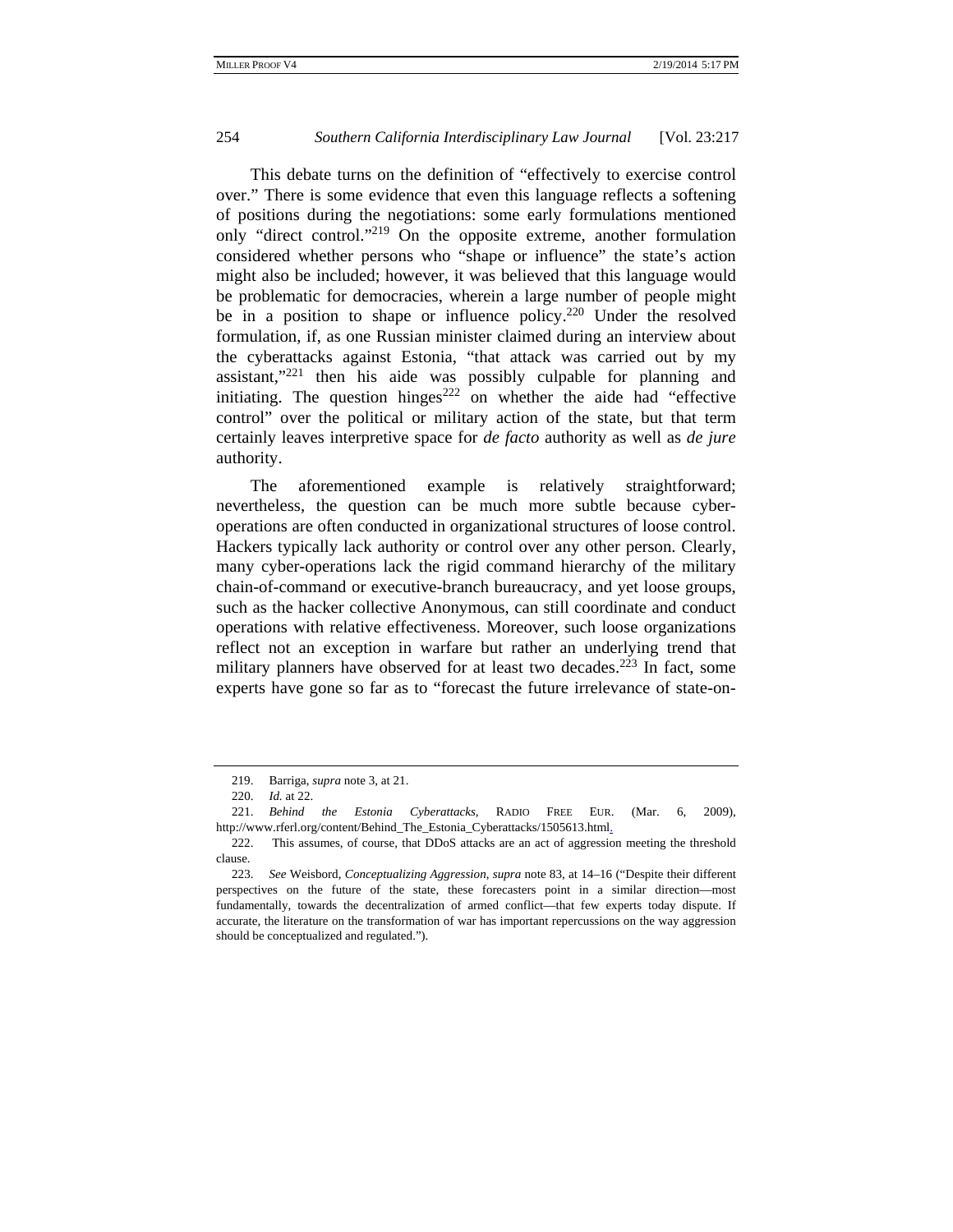state warfare."<sup>224</sup> Under the current formulation, if strictly interpreted, individuals in terrorist groups like al Qaeda could not be tried for the crime of aggression because they lack effective control over a "state" in the formal sense—even though the leaders of al Qaeda clearly have effective political and military control over some entity*.* To address these concerns, Weisbord has proposed a broader conception of "state" than is in common usage, one that leaves room for jurists to consider effective control over "state-like" entities such as al Qaeda.<sup>225</sup> On the other hand, even Weisbord's proposed reading of "state" would not encompass loose collectives of nationalist hackers.<sup>226</sup>

The doctrine of Joint Criminal Enterprise ("JCE"), first enunciated by the ICTY and later codified in Article 25(3)(d) of the Rome Statute, is an interpretive tool that may be able to mitigate some of the difficulties of applying the crime to the loose organizational models behind cyberattacks.<sup>227</sup> JCE is broadly applicable to all crimes prohibited by the Rome Statute and recognizes that many of the atrocities condemned by the Rome Statute rely on the participation of groups that are not under the direct control of the government.<sup>228</sup> JCE also recognizes that it may not always be clear what "political or military leadership" is, especially in situations where multiple factions are all claiming legitimacy. JCE may well allow the prosecution of additional groups who contributed to the "common purpose" of committing the act of aggression, and therefore permit the ICC to expand culpability beyond the leaders of the directly responsible group to those in supporting groups.<sup>229</sup> The ICC may also interpret JCE to permit the leaders of non-state organizations that aid in the common purpose to be held accountable, such as the head of a nationalist group who directs its hackers to conduct a cyberattack. The question will turn on whether the ICC imputes the leadership clause restriction only to the directly responsible group or also to the groups who assist in the common purpose.

 <sup>224.</sup> *Id.* at 14 (interpreting the assessments of military historian Martin van Creveld and counterterrorism expert John Robb).

 <sup>225.</sup> *Id.* at 30. *Accord* Kai Ambos, *The Crime of Aggression After Kampala*, 53 GERMAN Y.B. OF INT'L L. 463, \*23 (2011), *available at* http://papers.ssrn.com/sol3/papers.cfm?abstract\_id=1972173.

 <sup>226.</sup> *See* Ambos*, supra* note 225.

 <sup>227.</sup> Rome Statute, *supra* note 6, art. 25, para. 3(d).

 <sup>228.</sup> The Rwanda atrocities, for example.

 <sup>229.</sup> Weisbord, *Judging Aggression*, *supra* note 1, at 92.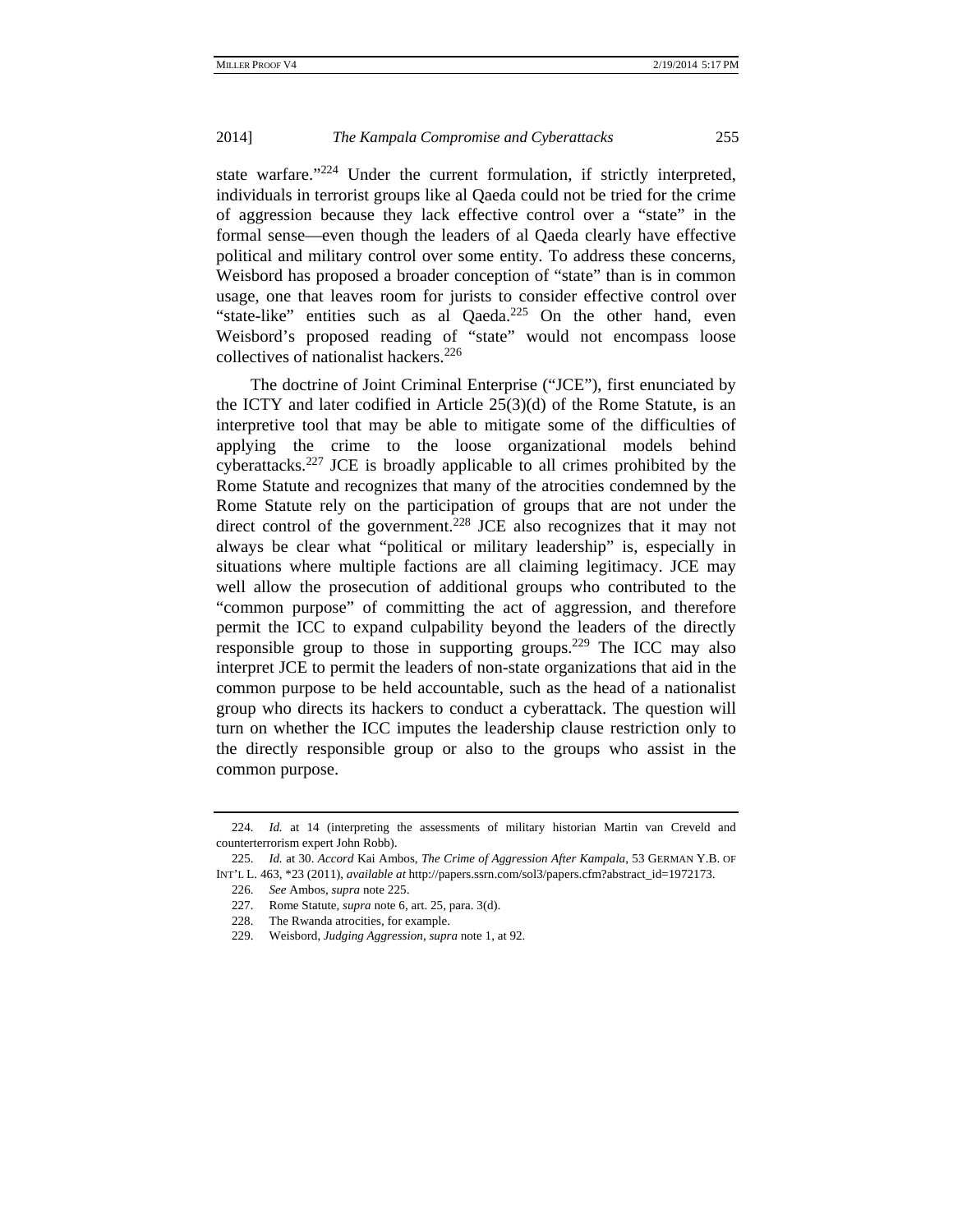A consequence of the leadership clause is that it exacerbates the attribution problem that is common to all cyberattacks; the difficulty of attribution would seem much less significant if the responsible parties, whoever they were, could be brought to justice. This consequence brings to light a latent normative question: why should individuals who are trying to start a war between two states by perpetrating an act of aggression irrespective of whether they control the state's military or political apparatus—*not* be subject to criminal prosecution? It has been difficult for commentators, and the parties themselves, to vocalize a precise answer to this question. The difficulty probably stems from the original use of Resolution 3314 and its emphasis on the "state-oriented" perspective. From that viewpoint, it perhaps seems expansive and slightly uncomfortable for states to begin extending culpability in this way. However, this is not a compelling rationale because individual members of non-state entities are clearly within reach of the Prosecutor for other ICC crimes, such as crimes against humanity.230 As Kai Ambos states:

[T]he human being oriented approach of international criminal law, focusing on individual criminal responsibility, strongly suggests the inclusion of non-state actors. The essence of the crime of aggression is not so much determined by the actor but by the wrongfulness of the act. . . . [T]he drafters [should have inquired] more fundamentally [into] the interests and values to be protected by a modern crime of aggression.<sup>231</sup>

## VIII. CONCLUSION: PROSPECTS, ALTERNATIVES, AND THE FUTURE

Is there any hope that the crime of aggression will be successful in curbing cyber-aggression? The analysis above suggests that the definitions and elements of the crime can be interpreted broadly enough to encompass the newer forms of aggression, including cyberattacks. On one level, it is quite clear from the negotiation history that the flexibility to adapt over time was the intention of the parties and was the bargain behind their compromises. Beyond that, however, adaptation of international norms to new forms of aggression—manifested through different attack methods and implemented with new organizational structures—*must* occur because the

 <sup>230.</sup> STEVEN R. RATNER ET AL., ACCOUNTABILITY FOR HUMAN RIGHTS ATROCITIES IN INTERNATIONAL LAW 70 (3d ed., 2009).

 <sup>231.</sup> Ambos, *supra* note 225, at \*19–20.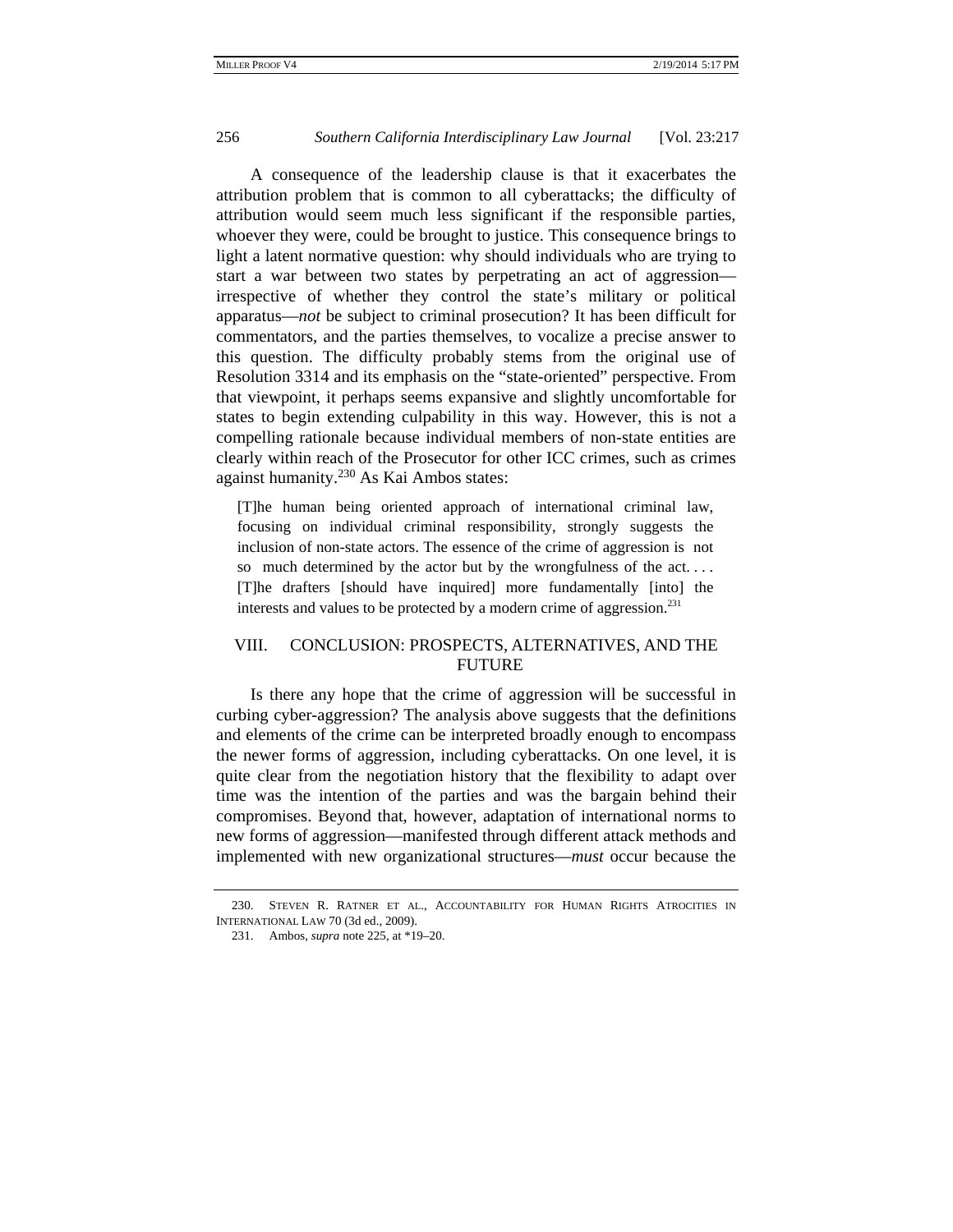form and function of aggressive conduct is inexorably changing. State practice and understanding will morph international expectations and customary international law.

On a more normative level, the sixty-five-year endeavor to define aggression indicates something important about the human instinct: as human beings and societies, we want to promote peace by making aggression a punishable offense. The crime's inclusion in the Rome Charter, alongside but in context with other heinous crimes like genocide and war crimes, tells us that, when the time comes to decide whether an aggressive act meets the threshold clause, jurists have some flexibility. Dire civilian effects, for example, may be good evidence of gravity and scale, but not necessary for manifest breaches because they would be covered by other ICC crimes. The real crime of aggression is the threat to peace, and jurists may evaluate the act of aggression in such a way that conceptual space exists between the various ICC crimes. This is within the judges' mandate under the preamble to end "impunity for atrocity crimes."<sup>232</sup> Taking their cue from the Travaux Préparatoires, the judges should interpret the crime in a way that "promotes peace."<sup>233</sup> Indeed, according to one commentator, "the task of ICC judges is to interpret the new prohibition on aggression within the language of the ICC Statute to advance its retributivist and expressivist goals *in such a way as to promote peace and security*."<sup>234</sup>

However, restraints on jurisdiction and political concerns *vis á vis* the U.N. Security Council will ensure that the individual crime of aggression is the last thing punished, even after state sanctions or counterattacks are levied under U.N. Charter authority. For that reason, developments in the *jus ad bellum* such as the *Tallinn Manual* may have more of an impact on curbing cyber-aggression than the ICC crime of aggression. Ultimately, a widening chasm may form between what is required for individual accountability versus what is required for state accountability for aggression. If those standards do not coincide, the world will continue to have largely politicized state culpability for acts of aggression but very little individual accountability. Even so, for some commentators, this is a natural—and perhaps desired—consequence:

 <sup>232.</sup> Weisbord, *Judging Aggression*, *supra* note 1, at 121.

 <sup>233.</sup> *Id.* at 120.

 <sup>234.</sup> *Id.* at 122 (emphasis added).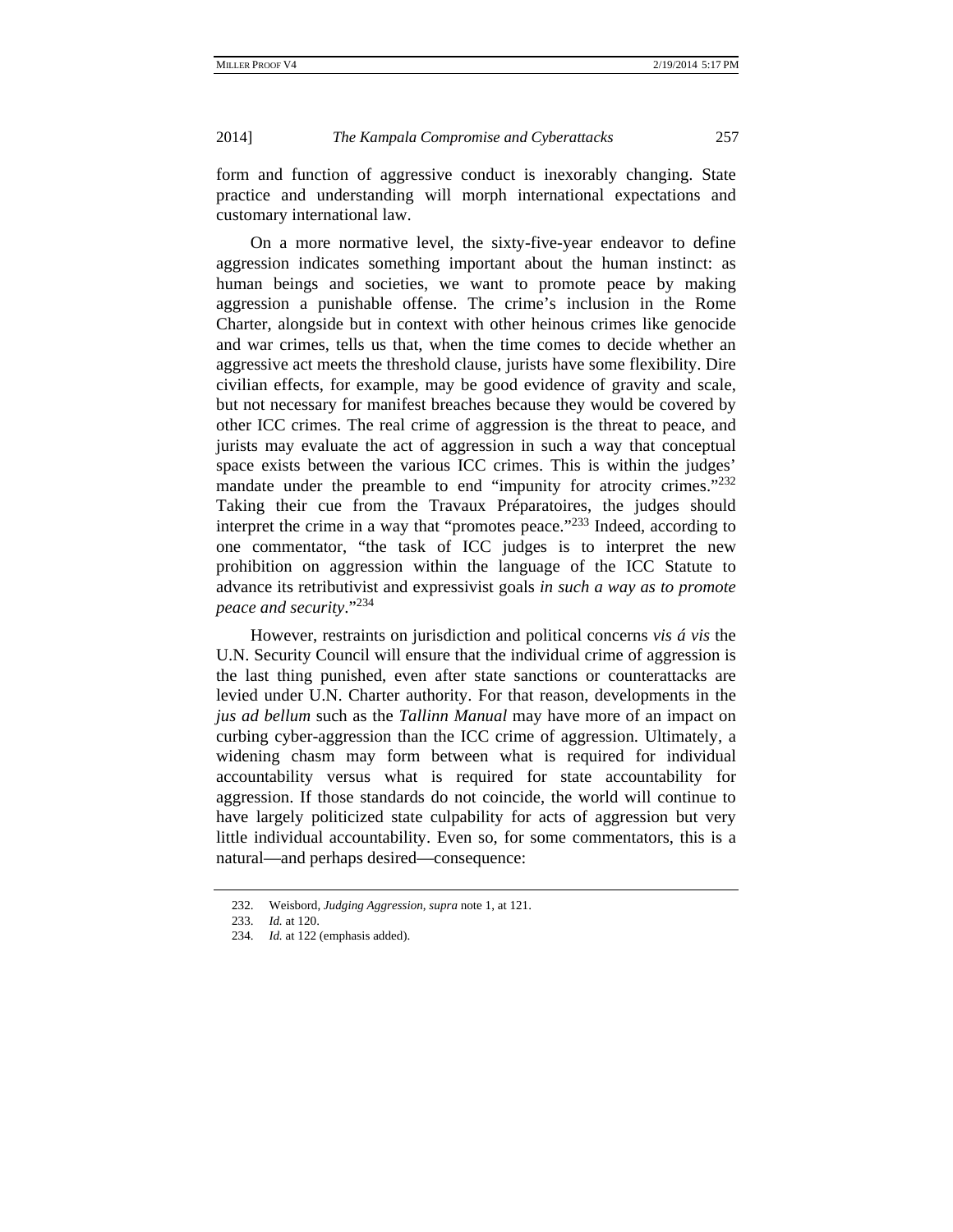It is true, though, that the requirements of a "manifest violation of the Charter of the United Nations" will make successful proceedings for a crime of aggression an exceptional event. But what is wrong with this consequence? Is international criminal law (*stricto sensu*) not an instrument for exceptionally grave assaults upon the international legal order to be applied with utmost restraint? An expansionist resort to international criminal law must lead to its trivialization. This is true for crimes of aggression as it is for all other crimes under international law.235

If indeed there is little confidence that the newly defined crime of aggression will curb offensive cyber-operations before they escalate to chilling heights, less politically hazardous approaches to the problem are worth pursuing. Diplomacy, moral example, de-escalation of rhetoric, treaties, and a policy emphasis on defensive technical approaches all have a place in helping to quell aggression before it rises to the level of war.

Diplomacy, moral example, and de-amplification of rhetoric can have stabilizing effects on aggression for the same reasons that escalating rhetoric brings more behaviors under the umbrella of aggression. Recently, for example, President Obama attempted to quell the firestorm of words resulting from publication of the Mandiant Report by asking the Chinese government to recognize the threat these activities posed to its international credibility and to "engage in constructive direct dialogue to establish acceptable norms of behavior in cyberspace."<sup>236</sup> The President implied that cooperation was necessary between the U.S. and China because, regardless of whether the cyberattacks were sanctioned by the Chinese government, they originated from Chinese soil.<sup>237</sup> In response, China called for new international standards and the countries held military talks in April 2013.<sup>238</sup> A senior Chinese general pledged to work with the U.S. on cyber security "because the consequences of a major cyberattack 'may be as

 <sup>235.</sup> Claus Kress, *Time for Decision: Some Thoughts on the Immediate Future of the Crime of Aggression: A Reply to Andreas Paulus*, 20 EUR. J. INT'L L. 1129, 1142 (2009).

 <sup>236.</sup> Sean Gallagher, *White House Asks China to Stop Hacking, Pretty Please*, ARSTECHNICA (Mar. 12, 2013), http://arstechnica.com/tech-policy/2013/03/white-house-asks-china-to-stop-hackingpretty-please/.

 <sup>237.</sup> *Id.* 

 <sup>238.</sup> Jane Perlez, *U.S. and China Put Focus on Cybersecurity*, N.Y. TIMES (Apr. 22, 2013), http://www.nytimes.com/2013/04/23/world/asia/united-states-and-china-hold-military-talks-withcybersecurity-a-focus.html?ref=todayspaper&\_r=0.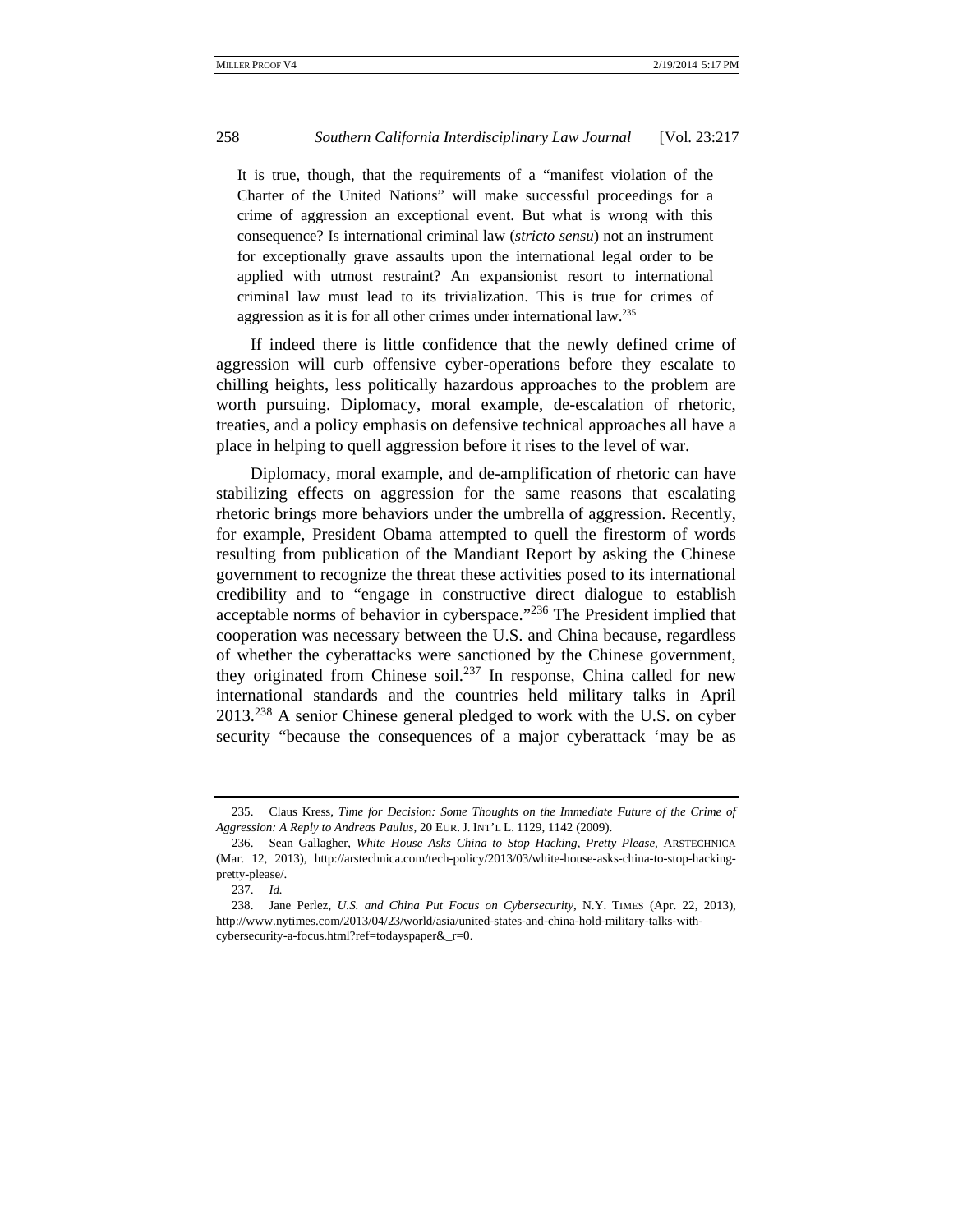serious as a nuclear bomb. $1239$  It is unknown what fruit these efforts will bear, but the President's softening of tone has allowed the Chinese to "save face" while coming together to talk.

Cooperative efforts that create international standards can also impact the debate in positive ways. In 2011, the International Telecommunication Union ("ITU") published a report advocating for "cyber peace."<sup>240</sup> The report argued that, while loose conceptions of "cyber-war" were plentiful, these conceptions framed the problem in the negative.<sup>241</sup> Instead, a positive definition of a peaceful, non-aggressive cyberspace was needed.<sup>242</sup> Proceeding from this ethical framework, the report details concrete principles and suggestions for cooperation between nations and prioritizes defensive activities over offensive strategies. $243$ 

*Defense* should be distinguished from *deterrence*, in which a state "defends" itself by having the largest arsenal of offensive weapons. So far, military planning concepts from the Cold War have also ruled the "cyberwar" epoch. Reducing cyber-aggression requires abandoning the traditional "offense dominates defense" mentality which has controlled the cyber war tactical debate to this point. When countries focus on building offensive cyber-arsenals, they not only advance the craft of malware development, which, over time, escalates aggressors' capabilities to more dangerous levels; they also encourage marketplaces for the mercenary development of malware, establishing an arms trade in cyber-weapons.

Instead of offense, governments and technicians from both public and private sectors should focus their efforts on developing secure, transparent standards for the technologies that run computer networks, as well as on sharing information about threats to technological infrastructure. Sadly, recent attempts by the  $ITU<sup>244</sup>$  to pass implementing proposals to require its member-states to meet certain obligations with respect to internet security were branded by the U.S. Delegation as "a U.N. takeover of the

 <sup>239.</sup> *Id.* 

 <sup>240.</sup> DR. HAMADOUN I. TOURÉ, ET AL., THE QUEST FOR CYBER PEACE (2011), *available at* http://www.itu.int/dms\_pub/itu-s/opb/gen/S-GEN-WFS.01-1-2011-PDF-E.pdf.

 <sup>241.</sup> *Id.* at 77.

 <sup>242.</sup> *Id.* at 78.

 <sup>243.</sup> *Id.* at 84. Contrast this to CISPA, for example, and its emphasis on active defense and counterattack. *See* O'Brien, *supra* note 212.

 <sup>244.</sup> These attempts occurred at the World Conference on International Telecommunications, held in Dubai in December 2012.